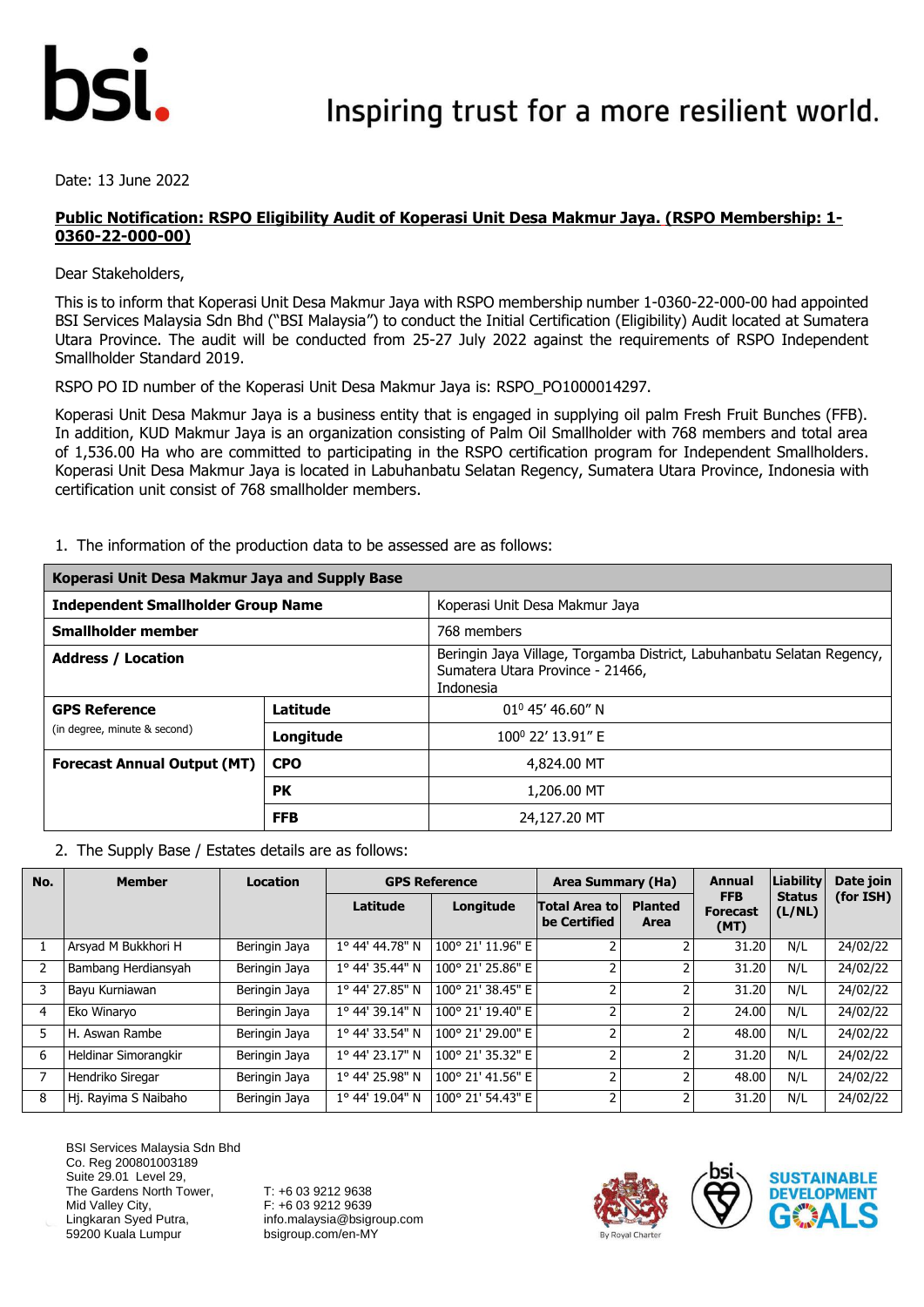### Inspiring trust for a more resilient world.

| No.             | <b>Member</b>                  | Location      |                          | <b>GPS Reference</b>              | <b>Area Summary (Ha)</b>             |                         | <b>Annual</b>                         | <b>Liability</b>        | Date join |
|-----------------|--------------------------------|---------------|--------------------------|-----------------------------------|--------------------------------------|-------------------------|---------------------------------------|-------------------------|-----------|
|                 |                                |               | Latitude                 | Longitude                         | <b>Total Area to</b><br>be Certified | <b>Planted</b><br>Area  | <b>FFB</b><br><b>Forecast</b><br>(MT) | <b>Status</b><br>(L/NL) | (for ISH) |
| 9               | HJ. Sumarni                    | Beringin Jaya | 1° 44' 35.32" N          | 100° 21' 17.82" E                 | 2                                    | 2                       | 24.00                                 | N/L                     | 24/02/22  |
| 10              | Ikhsan Fauzi                   | Beringin Jaya | 1° 44' 26.91" N          | 100° 21' 28.97" E                 | $\mathbf 2$                          | $\mathbf 2$             | 31.20                                 | N/L                     | 24/02/22  |
| 11              | Johari Ginting                 | Beringin Jaya | 1° 44' 38.80" N          | 100° 21' 11.91" E                 | $\overline{2}$                       | $\overline{2}$          | 24.00                                 | N/L                     | 24/02/22  |
| 12              | Laden                          | Beringin Jaya | 1° 44' 41.92" N          | 100° 21' 11.94" E                 | $\overline{2}$                       | $\mathbf 2$             | 48.00                                 | N/L                     | 24/02/22  |
| 13              | M. Zavier Al-Fatih             | Beringin Jaya | 1° 44' 37.30" N          | 100° 21' 22.70" E                 | $\overline{2}$                       | $\mathbf 2$             | 48.00                                 | N/L                     | 24/02/22  |
| 14              | Marjuni                        | Beringin Jaya | 1º 44' 20.39" N          | 100° 21' 51.16" E                 | $\overline{2}$                       | $\mathbf 2$             | 48.00                                 | N/L                     | 24/02/22  |
| 15              | Muda Tua                       | Beringin Jaya | 1° 44' 30.62" N          | 100° 21' 22.65" E                 | $\overline{2}$                       | 2                       | 31.20                                 | N/L                     | 24/02/22  |
| 16              | Naek Harahap                   | Beringin Jaya | 1° 44' 29.69" N          | 100° 21' 35.37" E                 | $\overline{2}$                       | $\mathbf 2$             | 31.20                                 | N/L                     | 24/02/22  |
| 17              | Periosmar Ritonga              | Beringin Jaya | 1° 44' 40.97" N          | 100° 21' 16.14" E                 | $\overline{2}$                       | $\mathbf 2$             | 31.20                                 | N/L                     | 24/02/22  |
| 18              | Ponisa                         | Beringin Jaya | 1° 44' 28.74" N          | 100° 21' 25.84" E                 | $\overline{2}$                       | $\mathbf 2$             | 31.20                                 | N/L                     | 24/02/22  |
| 19              | Salmi                          | Beringin Jaya | 1° 44' 31.62" N          | 100° 21' 17.76" E                 | $\overline{2}$                       | $\mathbf 2$             | 31.20                                 | N/L                     | 24/02/22  |
| 20              | Siti Mariani                   | Beringin Jaya | 1° 44' 35.02" N          | 100° 21' 11.88" E                 | $\overline{2}$                       | $\mathbf 2$             | 48.00                                 | N/L                     | 24/02/22  |
| 21              | Sridewi Ratna Sari             | Beringin Jaya | 1º 44' 22.15" N          | 100° 21' 47.93" E                 | $\overline{2}$                       | $\mathbf 2$             | 48.00                                 | N/L                     | 24/02/22  |
| 22              | Sugeng                         | Beringin Jaya | 1° 44' 25.05" N          | 100° 21' 32.13" E                 | $\overline{2}$                       | $\mathbf 2$             | 31.20                                 | N/L                     | 24/02/22  |
| 23              | Sumarno                        | Beringin Jaya | 1° 44' 24.10" N          | 100° 21' 44.69" E                 | $\overline{2}$                       | $\mathbf 2$             | 31.20                                 | N/L                     | 24/02/22  |
| 24              | Syahsyah Al Aisah<br>Aritonang | Beringin Jaya | 1º 44' 21.38" N          | 100° 21' 38.45" E                 | $\overline{2}$                       | $\overline{2}$          | 31.20                                 | N/L                     | 24/02/22  |
| 25              | Zainuddin                      | Beringin Jaya | 1° 44' 31.62" N          | 100° 21' 32.20" E                 | $\overline{2}$                       | $\mathbf 2$             | 48.00                                 | N/L                     | 24/02/22  |
| 26              | Abidin                         | Beringin Jaya | 1° 44' 46.34" N          | 100° 21' 29.13" E                 | $\overline{2}$                       | $\mathbf 2$             | 31.20                                 | N/L                     | 24/02/22  |
| 27              | Afrida Herawati S              | Beringin Jaya | 1° 44' 23.11" N          | 100° 21' 57.67" E                 | $\overline{2}$                       | $\mathbf 2$             | 24.00                                 | N/L                     | 24/02/22  |
| 28              | Ahmad Zein                     | Beringin Jaya | 1° 44' 41.67" N          | 100° 21' 25.88" E                 | $\overline{2}$                       | $\mathbf 2$             | 31.20                                 | N/L                     | 24/02/22  |
| 29              | Akbar Al-Hafiz Artg            | Beringin Jaya | 1° 44' 30.70" N          | 100° 21' 44.69" E                 | $\overline{2}$                       | $\mathbf 2$             | 48.00                                 | N/L                     | 24/02/22  |
| 30              | Ali Hasan                      | Beringin Jaya | 1° 44' 51.89" N          | 100° 21' 19.46" E                 | $\overline{2}$                       | $\mathbf 2$             | 31.20                                 | N/L                     | 24/02/22  |
| 31              | Annisa Rambe                   | Beringin Jaya | 1° 44' 24.97" N          | 100° 21' 54.53" E                 | $\overline{2}$                       | $\overline{2}$          | 48.00                                 | N/L                     | 24/02/22  |
| 32              | Gino                           | Beringin Jaya | $1^{\circ}$ 44' 50.02" N | 100° 21' 22.74" E                 | $\overline{2}$                       | $\mathbf 2$             | 31.20                                 | N/L                     | 24/02/22  |
| 33              | H.Muhammad Rambe               | Beringin Jaya | 1° 44' 54.13" N          | 100° 21' 12.02" E                 | $\overline{2}$                       | $\overline{2}$          | 31.20                                 | N/L                     | 24/02/22  |
| 34              | Halimatussa'diah               | Beringin Jaya | 1° 44' 45.24" N          | 100° 21' 19.43" E                 | $\mathbf 2$                          | $\mathbf 2$             | 31.20                                 | N/L                     | 24/02/22  |
| 35              | Jumirah                        | Beringin Jaya | 1º 44' 48.22" N          | 100° 21' 25.90" E                 | $\overline{2}$                       | $\mathbf 2$             | 48.00                                 | N/L                     | 24/02/22  |
| 36              | Khairul Muslim                 | Beringin Jaya | 1º 44' 42.58" N          | 100° 21' 35.51" E                 | $\overline{2}$                       | $\mathbf 2$             | 31.20                                 | N/L                     | 24/02/22  |
| 37              | M.Hasir                        | Beringin Jaya | 1º 44' 34.32" N          | 100° 21' 38.46" E                 | $\overline{2}$                       | $\overline{2}$          | 48.00                                 | N/L                     | 24/02/22  |
| $\overline{38}$ | Moan Ritonga                   | Beringin Jaya |                          | 1º 44' 49.29" N 100° 21' 11.98" E | $\overline{2}$                       | $\overline{2}$          | 31.20                                 | N/L                     | 24/02/22  |
| 39              | Paino                          | Beringin Jaya | 1° 44' 57.89" N          | 100° 21' 12.00" E                 | $\overline{2}$                       | $\overline{2}$          | 31.20                                 | N/L                     | 24/02/22  |
| 40              | Pardi Purba S.P                | Beringin Jaya | 1° 44' 47.00" N          | 100° 21' 16.18" E                 | $\overline{c}$                       | 2                       | 31.20                                 | N/L                     | 24/02/22  |
| 41              | Pengadilan Ritonga             | Beringin Jaya | 1° 44' 26.87" N          | 100° 21' 51.26" E                 | $\mathbf 2$                          | $\mathbf 2$             | 24.00                                 | N/L                     | 24/02/22  |
| 42              | RGM Dalimunthe                 | Beringin Jaya | 1° 44' 32.52" N          | 100° 21' 41.55" E                 | $\mathbf{2}$                         | $\mathsf{2}\,$          | 24.00                                 | N/L                     | 24/02/22  |
| 43              | Rizky HR                       | Beringin Jaya | 1° 44' 37.92" N          | 100° 21' 32.30" E                 | $\mathbf 2$                          | $\overline{\mathbf{c}}$ | 31.20                                 | N/L                     | 24/02/22  |
| 44              | Safi'I Rambe                   | Beringin Jaya | 1° 44' 39.81" N          | 100° 21' 29.06" E                 | $\overline{c}$                       | $\mathbf 2$             | 31.20                                 | N/L                     | 24/02/22  |
| 45              | Samsul Bahri Siregar           | Beringin Jaya | 1° 44' 43.44" N          | 100° 21' 22.72" E                 | 2                                    | $\mathbf 2$             | 31.20                                 | N/L                     | 24/02/22  |
| 46              | Shankara Jama P                | Beringin Jaya | 1° 44' 36.07" N          | 100° 21' 35.44" E                 | $\mathbf{2}$                         | $\mathsf{2}$            | 48.00                                 | N/L                     | 24/02/22  |
| 47              | Sofiah                         | Beringin Jaya | 1° 44' 28.80" N          | 100° 21' 47.93" E                 | $\overline{2}$                       | $\overline{c}$          | 31.20                                 | N/L                     | 24/02/22  |
| 48              | Susiani                        | Beringin Jaya | 1° 44' 44.42" N          | 100° 21' 32.40" E                 | $\mathbf{2}$                         | $\mathbf 2$             | 24.00                                 | N/L                     | 24/02/22  |



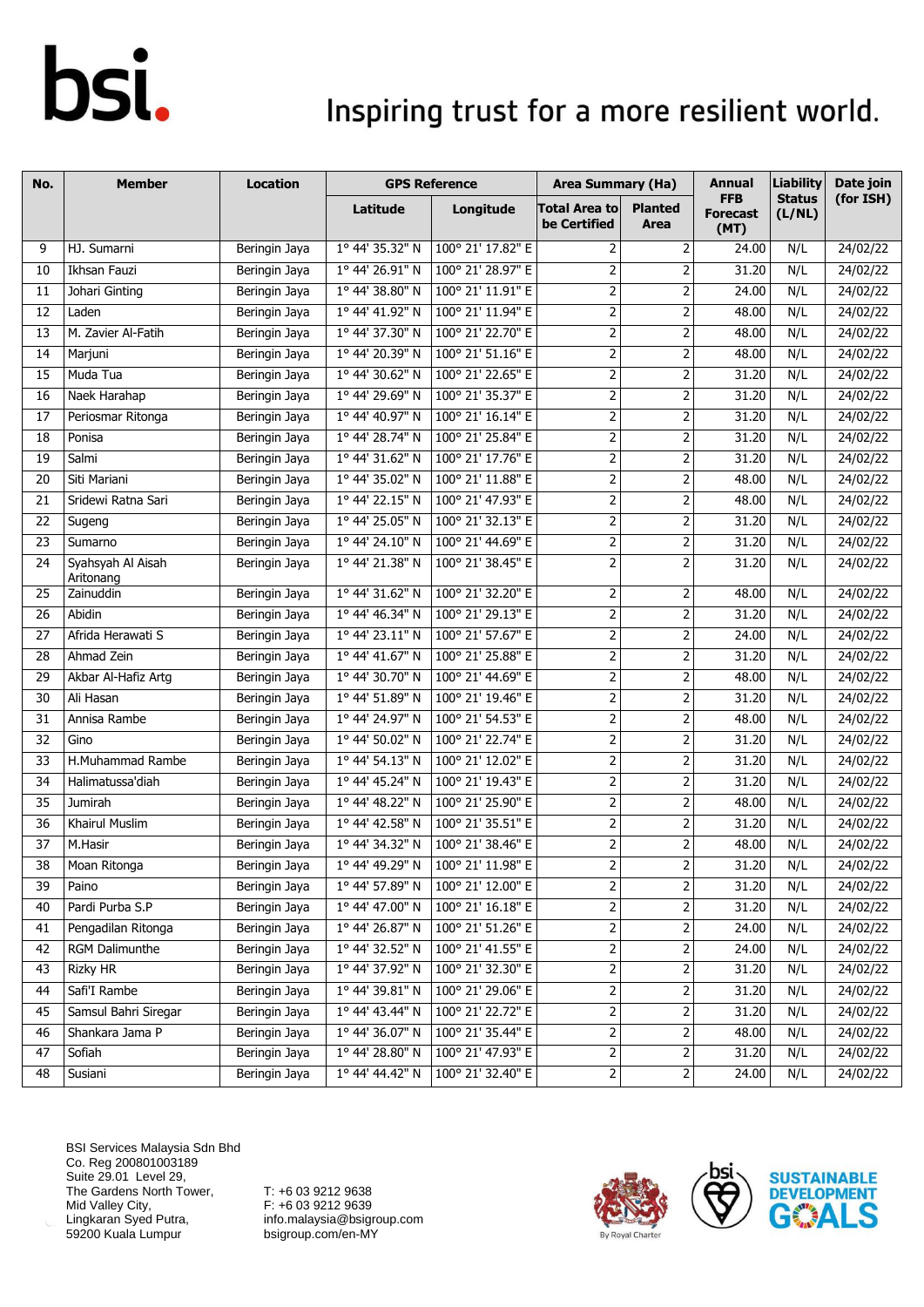### Inspiring trust for a more resilient world.

| No. | <b>Member</b>                  | Location      |                 | <b>GPS Reference</b>              | <b>Area Summary (Ha)</b>             |                         | <b>Annual</b>                         | <b>Liability</b>        | Date join |
|-----|--------------------------------|---------------|-----------------|-----------------------------------|--------------------------------------|-------------------------|---------------------------------------|-------------------------|-----------|
|     |                                |               | Latitude        | Longitude                         | <b>Total Area to</b><br>be Certified | <b>Planted</b><br>Area  | <b>FFB</b><br><b>Forecast</b><br>(MT) | <b>Status</b><br>(L/NL) | (for ISH) |
| 49  | Tukarni (Jamiluddin<br>Sinamo) | Beringin Jaya | 1° 44' 53.70" N | 100° 21' 16.22" E                 | $\overline{2}$                       | $\overline{2}$          | 31.20                                 | N/L                     | 24/02/22  |
| 50  | <b>Ulong Daut</b>              | Beringin Jaya | 1° 44' 21.42" N | 100° 22' 0.67" E                  | 2                                    | 2                       | 48.00                                 | N/L                     | 24/02/22  |
| 51  | <b>Atur Sihotang</b>           | Beringin Jaya | 1° 44' 49.13" N | 100° 21' 35.51" E                 | $\overline{2}$                       | $\mathbf 2$             | 31.20                                 | N/L                     | 24/02/22  |
| 52  | Bangkit Halomoan R             | Beringin Jaya | 1° 44' 33.64" N | 100° 22' 0.65" E                  | $\overline{2}$                       | $\mathbf 2$             | 31.20                                 | N/L                     | 24/02/22  |
| 53  | Bunawan                        | Beringin Jaya | 1° 44' 43.66" N | 100° 21' 44.69" E                 | $\overline{2}$                       | $\overline{2}$          | 31.20                                 | N/L                     | 24/02/22  |
| 54  | Durain Siregar                 | Beringin Jaya | 1° 45' 1.69" N  | 100° 21' 12.02" E                 | $\mathbf 2$                          | $\mathbf 2$             | 31.20                                 | N/L                     | 24/02/22  |
| 55  | Komaruddin                     | Beringin Jaya | 1° 44' 31.48" N | 100° 21' 54.53" E                 | $\overline{2}$                       | $\mathbf 2$             | 31.20                                 | N/L                     | 24/02/22  |
| 56  | Lita Purnama Sari              | Beringin Jaya | 1° 44' 50.93" N | 100° 21' 32.40" E                 | $\overline{2}$                       | $\mathbf 2$             | 31.20                                 | N/L                     | 24/02/22  |
| 57  | M Rizki Maulana                | Beringin Jaya | 1° 45' 5.40" N  | 100° 21' 12.09" E                 | $\overline{2}$                       | $\mathbf 2$             | 48.00                                 | N/L                     | 24/02/22  |
| 58  | Mukhtar Efendi                 | Beringin Jaya | 1° 45' 0.89" N  | 100° 21' 16.26" E                 | $\overline{2}$                       | $\mathbf 2$             | 31.20                                 | N/L                     | 24/02/22  |
| 59  | Musatim                        | Beringin Jaya | 1° 44' 29.63" N | 100° 21' 57.65" E                 | $\overline{2}$                       | 2                       | 31.20                                 | N/L                     | 24/02/22  |
| 60  | Nafsyah Ritonga                | Beringin Jaya | 1° 45' 10.23" N | 100° 21' 11.52" E                 | $\overline{2}$                       | $\overline{2}$          | 31.20                                 | N/L                     | 24/02/22  |
| 61  | Novita Sari                    | Beringin Jaya | 1° 44' 52.81" N | 100° 21' 29.15" E                 | $\overline{2}$                       | $\overline{2}$          | 48.00                                 | N/L                     | 24/02/22  |
| 62  | Nur Afni Afriani               | Beringin Jaya | 1° 44' 45.59" N | 100° 21' 41.54" E                 | $\overline{2}$                       | $\mathbf 2$             | 31.20                                 | N/L                     | 24/02/22  |
| 63  | Nurlaili Siregar               | Beringin Jaya | 1° 44' 33.40" N | 100° 21' 51.23" E                 | $\overline{2}$                       | $\overline{2}$          | 31.20                                 | N/L                     | 24/02/22  |
| 64  | Pardomuan Rambe                | Beringin Jaya | 1° 44' 41.62" N | 100° 21' 47.92" E                 | $\overline{2}$                       | $\overline{2}$          | 24.00                                 | N/L                     | 24/02/22  |
| 65  | Parlindungan Rambe             | Beringin Jaya | 1° 45' 7.75" N  | 100° 21' 15.47" E                 | $\overline{2}$                       | $\overline{2}$          | 31.20                                 | N/L                     | 24/02/22  |
| 66  | Siti Mariamin                  | Beringin Jaya | 1º 44' 27.91" N | 100° 22' 0.65" E                  | $\overline{2}$                       | $\overline{2}$          | 31.20                                 | N/L                     | 24/02/22  |
| 67  | Sofyan Ansori Rambe            | Beringin Jaya | 1° 44' 37.23" N | 100° 21' 44.69" E                 | $\overline{2}$                       | $\overline{2}$          | 31.20                                 | N/L                     | 24/02/22  |
| 68  | Sulaiman                       | Beringin Jaya | 1° 44' 37.48" N | 100° 21' 54.53" E                 | $\overline{2}$                       | 2                       | 31.20                                 | N/L                     | 24/02/22  |
| 69  | Susana                         | Beringin Jaya | 1° 44' 39.56" N | 100° 21' 51.21" E                 | $\overline{2}$                       | $\overline{2}$          | 31.20                                 | N/L                     | 24/02/22  |
| 70  | Sutini                         | Beringin Jaya | 1° 44' 40.85" N | 100° 21' 38.47" E                 | $\mathbf 2$                          | $\mathbf 2$             | 24.00                                 | N/L                     | 24/02/22  |
| 71  | Syarifuddin                    | Beringin Jaya | 1° 44' 35.51" N | 100° 21' 57.63" E                 | $\overline{2}$                       | $\mathbf 2$             | 31.20                                 | N/L                     | 24/02/22  |
| 72  | Tara                           | Beringin Jaya | 1° 44' 35.32" N | 100° 21' 47.93" E                 | $\overline{2}$                       | 2                       | 48.00                                 | N/L                     | 24/02/22  |
| 73  | Taufik S Satar Sir             | Beringin Jaya | 1° 44' 47.39" N | 100° 21' 38.48" E                 | $\overline{2}$                       | 2                       | 31.20                                 | N/L                     | 24/02/22  |
| 74  | Waginem                        | Beringin Jaya | 1° 44' 58.86" N | 100° 21' 19.49" E                 | $\overline{2}$                       | $\mathbf 2$             | 31.20                                 | N/L                     | 24/02/22  |
| 75  | Yudi Arwansyah Rambe           | Beringin Jaya | 1° 44' 39.07" N | 100° 21' 41.54" E                 | $\overline{2}$                       | 2                       | 31.20                                 | N/L                     | 24/02/22  |
| 76  | Asmah                          | Beringin Jaya | 1º 44' 59.20" N | 100° 21' 29.12" E                 | $\overline{2}$                       | 2                       | 48.00                                 | N/L                     | 24/02/22  |
| 77  | Dedek Audri B                  | Beringin Jaya | 1° 44' 46.86" N | 100° 22' 0.69" E                  | 2                                    | 2                       | 31.20                                 | N/L                     | 24/02/22  |
| 78  | Deritawati                     | Beringin Jaya |                 | 1º 44' 50.56" N 100° 21' 54.56" E | $\overline{2}$                       | $\overline{2}$          | 31.20                                 | N/L                     | 24/02/22  |
| 79  | Haroskhi Hura                  | Beringin Jaya | 1° 45' 2.06" N  | 100° 21' 35.36" E                 | $\mathbf{2}$                         | $\overline{2}$          | 31.20                                 | N/L                     | 24/02/22  |
| 80  | Hera Mailine                   | Beringin Jaya | 1° 45' 1.06" N  | 100° 21' 47.93" E                 | $\overline{2}$                       | $\overline{\mathbf{c}}$ | 31.20                                 | N/L                     | 24/02/22  |
| 81  | Juliati Panggabean             | Beringin Jaya | 1° 44' 56.52" N | 100° 21' 44.72" E                 | $\mathbf{2}$                         | $\mathbf 2$             | 31.20                                 | N/L                     | 24/02/22  |
| 82  | Kaman salam                    | Beringin Jaya | 1° 44' 50.03" N | 100° 21' 44.71" E                 | $\mathbf{2}$                         | $\mathsf{2}$            | 31.20                                 | N/L                     | 24/02/22  |
| 83  | Korset bibi                    | Beringin Jaya | 1° 44' 52.60" N | 100° 21' 51.19" E                 | $\mathsf{2}$                         | 2                       | 48.00                                 | N/L                     | 24/02/22  |
| 84  | M. Fadli Siregar               | Beringin Jaya | 1° 44' 52.00" N | 100° 21' 41.53" E                 | $\overline{2}$                       | 2                       | 24.00                                 | N/L                     | 24/02/22  |
| 85  | Mangopul Manik                 | Beringin Jaya | 1° 44' 57.16" N | 100° 21' 54.57" E                 | $\overline{2}$                       | $\mathbf 2$             | 31.20                                 | N/L                     | 24/02/22  |
| 86  | Mastoni                        | Beringin Jaya | 1° 45' 3.88" N  | 100° 21' 32.21" E                 | $\mathbf{2}$                         | $\mathsf{2}$            | 31.20                                 | N/L                     | 24/02/22  |
| 87  | Medaniati                      | Beringin Jaya | 1° 44' 35.65" N | 100° 22' 7.13" E                  | $\mathbf{2}$                         | $\overline{\mathbf{c}}$ | 31.20                                 | N/L                     | 24/02/22  |
| 88  | Paijan                         | Beringin Jaya | 1° 44' 51.59" N | 100° 22' 3.99" E                  | $\overline{2}$                       | $\overline{\mathbf{c}}$ | 31.20                                 | N/L                     | 24/02/22  |
| 89  | Pandri Kurniawan               | Beringin Jaya | 1° 45' 3.25" N  | 100° 21' 22.64" E                 | $\overline{2}$                       | $\overline{\mathbf{c}}$ | 31.20                                 | N/L                     | 24/02/22  |

BSI Services Malaysia Sdn Bhd Co. Reg 200801003189 Suite 29.01 Level 29, The Gardens North Tower, Mid Valley City, Lingkaran Syed Putra, 59200 Kuala Lumpur



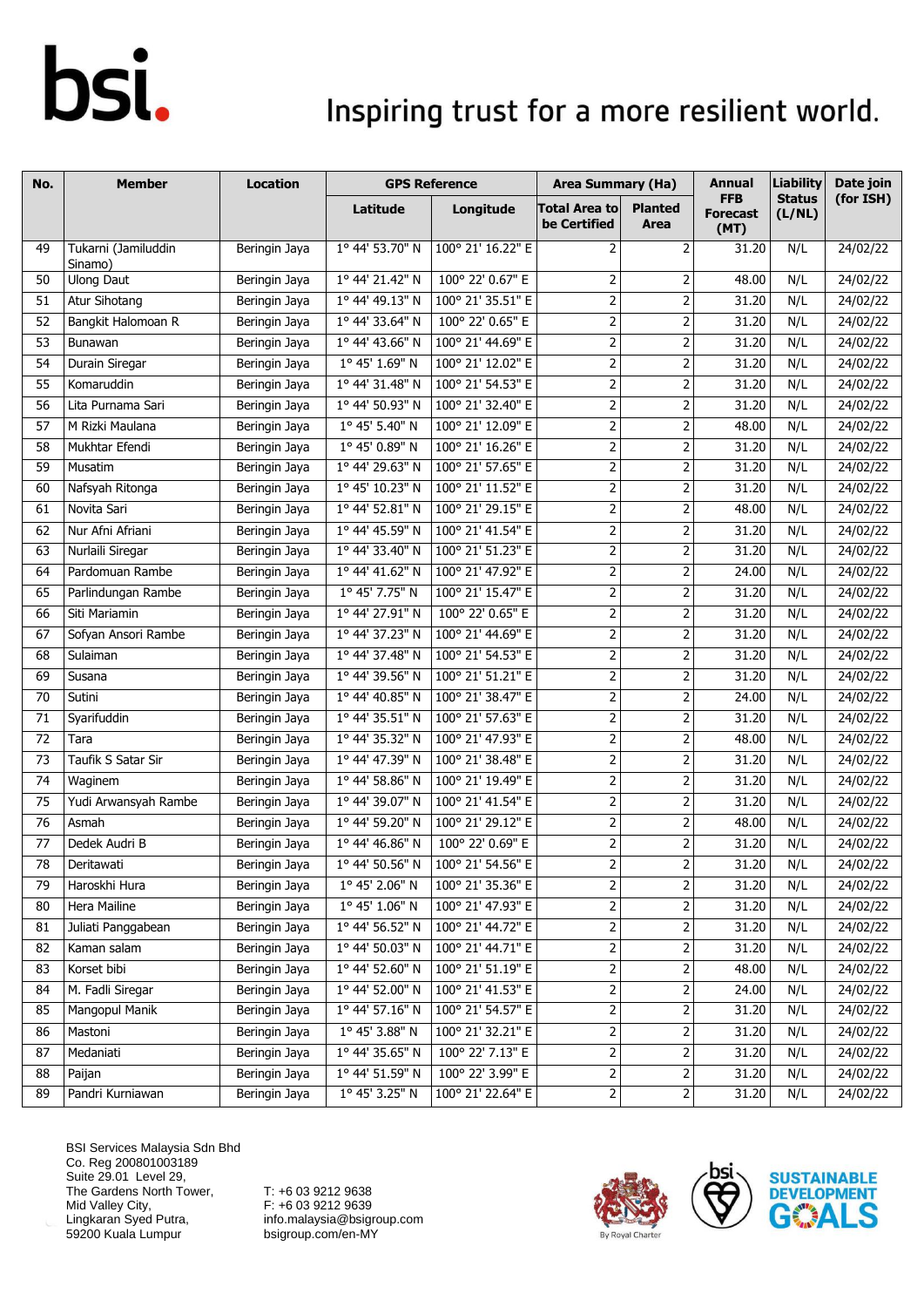### Inspiring trust for a more resilient world.

| No.             | <b>Member</b>         | <b>Location</b> |                         | <b>GPS Reference</b> | <b>Area Summary (Ha)</b>             |                        | <b>Annual</b>                         | <b>Liability</b>        | Date join |
|-----------------|-----------------------|-----------------|-------------------------|----------------------|--------------------------------------|------------------------|---------------------------------------|-------------------------|-----------|
|                 |                       |                 | Latitude                | Longitude            | <b>Total Area to</b><br>be Certified | <b>Planted</b><br>Area | <b>FFB</b><br><b>Forecast</b><br>(MT) | <b>Status</b><br>(L/NL) | (for ISH) |
| 90              | Refiana Rahmadani     | Beringin Jaya   | 1° 44' 45.85" N         | 100° 21' 51.21" E    | 2                                    | 2                      | 48.00                                 | N/L                     | 24/02/22  |
| 91              | Safi'in Qodar         | Beringin Jaya   | $1^{\circ}$ 45' 0.25" N | 100° 21' 38.43" E    | $\overline{2}$                       | $\overline{2}$         | 31.20                                 | N/L                     | 24/02/22  |
| 92              | Saji                  | Beringin Jaya   | 1° 44' 55.34" N         | 100° 21' 57.62" E    | $\overline{2}$                       | $\mathbf 2$            | 31.20                                 | N/L                     | 24/02/22  |
| 93              | Sarimanah             | Beringin Jaya   | 1° 44' 53.55" N         | 100° 22' 0.69" E     | $\overline{2}$                       | 2                      | 24.00                                 | N/L                     | 24/02/22  |
| $\overline{94}$ | Semi                  | Beringin Jaya   | 1° 45' 7.46" N          | 100° 21' 47.88" E    | $\overline{2}$                       | 2                      | 31.20                                 | N/L                     | 24/02/22  |
| 95              | Sri Lestari 1         | Beringin Jaya   | 1° 44' 41.70" N         | 100° 21' 57.63" E    | $\mathbf 2$                          | 2                      | 31.20                                 | N/L                     | 24/02/22  |
| 96              | Sri Lestari 2         | Beringin Jaya   | 1° 44' 39.79" N         | 100° 22' 0.67" E     | $\overline{2}$                       | $\mathbf 2$            | 31.20                                 | N/L                     | 24/02/22  |
| 97              | Sri Setiawati         | Beringin Jaya   | 1° 44' 43.70" N         | 100° 21' 54.55" E    | $\mathbf 2$                          | $\mathbf 2$            | 24.00                                 | N/L                     | 24/02/22  |
| 98              | Suci Hasnidar Ritonga | Beringin Jaya   | 1° 44' 57.38" N         | 100° 21' 32.30" E    | $\mathbf 2$                          | 2                      | 24.00                                 | N/L                     | 24/02/22  |
| 99              | Sukardi               | Beringin Jaya   | 1° 44' 53.81" N         | 100° 21' 38.45" E    | $\mathbf 2$                          | $\mathbf 2$            | 24.00                                 | N/L                     | 24/02/22  |
| 100             | Sunardi               | Beringin Jaya   | 1° 44' 37.63" N         | 100° 22' 3.94" E     | $\mathbf 2$                          | $\mathbf 2$            | 31.20                                 | N/L                     | 24/02/22  |
| 101             | Tasmilah              | Beringin Jaya   | 1º 44' 54.56" N         | 100° 21' 47.93" E    | $\overline{2}$                       | 2                      | 31.20                                 | N/L                     | 24/02/22  |
| 102             | Tasmini               | Beringin Jaya   | 1° 44' 58.42" N         | 100° 21' 41.52" E    | $\overline{2}$                       | 2                      | 31.20                                 | N/L                     | 24/02/22  |
| 103             | Tri Sutrisno          | Beringin Jaya   | 1° 44' 44.87" N         | 100° 22' 3.96" E     | $\overline{2}$                       | $\overline{2}$         | 48.00                                 | N/L                     | 24/02/22  |
| 104             | Turmuji               | Beringin Jaya   | 1° 45' 16.74" N         | 100° 21' 32.10" E    | $\mathbf 2$                          | $\mathbf 2$            | 31.20                                 | N/L                     | 24/02/22  |
| 105             | UH. Halomoan          | Beringin Jaya   | 1° 45' 1.15" N          | 100° 21' 25.96" E    | $\overline{2}$                       | 2                      | 24.00                                 | N/L                     | 24/02/22  |
| 106             | Usman Lubis           | Beringin Jaya   | 1° 44' 47.94" N         | 100° 21' 47.93" E    | $\overline{2}$                       | $\mathbf 2$            | 31.20                                 | N/L                     | 24/02/22  |
| 107             | Wakino                | Beringin Jaya   | 1° 45' 5.42" N          | 100° 21' 19.14" E    | $\overline{2}$                       | $\mathbf 2$            | 31.20                                 | N/L                     | 24/02/22  |
| 108             | Washington M          | Beringin Jaya   | 1° 44' 48.69" N         | 100° 21' 57.63" E    | $\overline{2}$                       | $\overline{2}$         | 24.00                                 | N/L                     | 24/02/22  |
| 109             | Abdul Jahir           | Beringin Jaya   | 1° 45' 7.68" N          | 100° 21' 25.83" E    | $\mathbf 2$                          | 2                      | 31.20                                 | N/L                     | 24/02/22  |
| 110             | Abdul Rahman          | Beringin Jaya   | 1° 45' 5.78" N          | 100° 21' 29.06" E    | $\overline{2}$                       | $\overline{2}$         | 24.00                                 | N/L                     | 24/02/22  |
| 111             | <b>Azmar Nasution</b> | Beringin Jaya   | 1° 45' 18.20" N         | 100° 21' 18.93" E    | $\overline{2}$                       | 2                      | 31.20                                 | N/L                     | 24/02/22  |
| 112             | Dahlan Lubis          | Beringin Jaya   | 1° 45' 23.38" N         | 100° 21' 32.04" E    | $\mathbf 2$                          | 2                      | 31.20                                 | N/L                     | 24/02/22  |
| 113             | Dahniar               | Beringin Jaya   | 1° 45' 11.61" N         | 100° 21' 19.06" E    | $\mathbf 2$                          | 2                      | 31.20                                 | N/L                     | 24/02/22  |
| 114             | Danus                 | Beringin Jaya   | 1° 45' 16.21" N         | 100° 21' 22.25" E    | $\mathbf{2}$                         | $\mathbf 2$            | 31.20                                 | N/L                     | 24/02/22  |
| 115             | Dimin                 | Beringin Jaya   | 1° 45' 8.55" N          | 100° 21' 35.28" E    | $\mathbf 2$                          | 2                      | 31.20                                 | N/L                     | 24/02/22  |
| 116             | DJW. Sihombing        | Beringin Jaya   | 1° 45' 17.65" N         | 100° 21' 11.67" E    | $\overline{2}$                       | 2                      | 31.20                                 | N/L                     | 24/02/22  |
| 117             | Erna                  | Beringin Jaya   | 1° 45' 20.13" N         | 100° 21' 15.63" E    | $\mathbf 2$                          | 2                      | 24.00                                 | N/L                     | 24/02/22  |
| 118             | Gusti Edwin Firnando  | Beringin Jaya   | 1° 45' 10.38" N         | 100° 21' 32.14" E    | $\mathbf{2}$                         | 2                      | 48.00                                 | N/L                     | 24/02/22  |
| 119             | Hamzad Miraja         | Beringin Jaya   | 1° 45' 13.66" N         | 100° 21' 15.63" E    | 2                                    | 2                      | 31.20                                 | N/L                     | 24/02/22  |
| 120             | Hj. Alidar            | Beringin Jaya   | 1° 45' 24.02" N         | 100° 21' 11.74" E    | 2                                    | 2                      | 31.20                                 | N/L                     | 24/02/22  |
| 121             | Iza Corina HRP        | Beringin Jaya   | 1° 45' 14.21" N         | 100° 21' 25.64" E    | $\overline{2}$                       | $\mathsf{2}$           | 31.20                                 | N/L                     | 24/02/22  |
| 122             | Jalaluddin Harahap    | Beringin Jaya   | 1° 45' 6.70" N          | 100° 21' 38.41" E    | $\mathbf{2}$                         | 2                      | 31.20                                 | N/L                     | 24/02/22  |
| 123             | Katemi                | Beringin Jaya   | 1° 45' 20.63" N         | 100° 21' 25.55" E    | $\mathbf 2$                          | 2                      | 31.20                                 | N/L                     | 24/02/22  |
| 124             | Muhammad              | Beringin Jaya   | 1° 45' 14.37" N         | 100° 21' 11.71" E    | $\mathbf{2}$                         | 2                      | 31.20                                 | N/L                     | 24/02/22  |
| 125             | Ratna Br. Ritonga     | Beringin Jaya   | 1° 45' 2.98" N          | 100° 21' 44.71" E    | $\overline{2}$                       | $\mathsf{2}$           | 31.20                                 | N/L                     | 24/02/22  |
| 126             | Sarifah Nasution      | Beringin Jaya   | 1° 45' 18.68" N         | 100° 21' 28.90" E    | $\mathbf{2}$                         | 2                      | 31.20                                 | N/L                     | 24/02/22  |
| 127             | Sukarsih              | Beringin Jaya   | 1° 45' 12.30" N         | 100° 21' 28.95" E    | $\overline{2}$                       | $\mathsf{2}$           | 31.20                                 | N/L                     | 24/02/22  |
| 128             | Sunardi               | Beringin Jaya   | 1° 45' 9.59" N          | 100° 21' 22.48" E    | $\mathsf{2}$                         | 2                      | 31.20                                 | N/L                     | 24/02/22  |
| 129             | Supriono              | Beringin Jaya   | 1° 45' 22.55" N         | 100° 21' 22.27" E    | $\overline{2}$                       | $\overline{c}$         | 24.00                                 | N/L                     | 24/02/22  |
| 130             | Tokarno               | Beringin Jaya   | 1° 45' 20.83" N         | 100° 21' 11.68" E    | $\mathbf{2}$                         | 2                      | 31.20                                 | N/L                     | 24/02/22  |

BSI Services Malaysia Sdn Bhd Co. Reg 200801003189 Suite 29.01 Level 29, The Gardens North Tower, Mid Valley City, Lingkaran Syed Putra, 59200 Kuala Lumpur



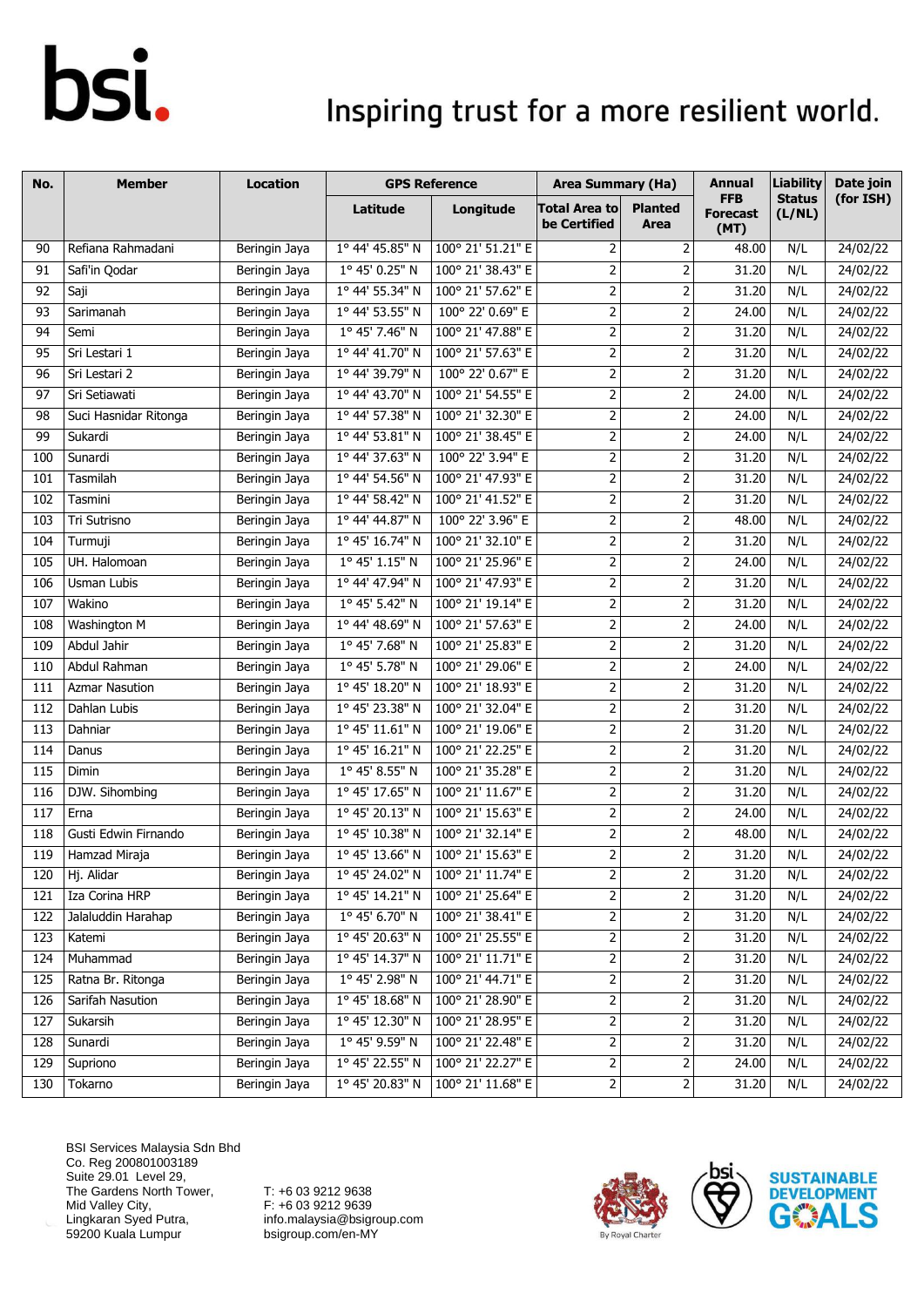### Inspiring trust for a more resilient world.

| No.               | <b>Member</b>            | <b>Location</b> |                          | <b>GPS Reference</b> | <b>Area Summary (Ha)</b>             |                         | <b>Annual</b>                         | <b>Liability</b>        | Date join |
|-------------------|--------------------------|-----------------|--------------------------|----------------------|--------------------------------------|-------------------------|---------------------------------------|-------------------------|-----------|
|                   |                          |                 | Latitude                 | Longitude            | <b>Total Area to</b><br>be Certified | <b>Planted</b><br>Area  | <b>FFB</b><br><b>Forecast</b><br>(MT) | <b>Status</b><br>(L/NL) | (for ISH) |
| 131               | Tumijo                   | Beringin Jaya   | 1° 45' 4.85" N           | 100° 21' 41.51" E    | 2                                    | 2                       | 31.20                                 | N/L                     | 24/02/22  |
| 132               | Abd Hakim                | Beringin Jaya   | 1° 45' 24.49" N          | 100° 21' 18.98" E    | $\mathbf 2$                          | $\mathbf 2$             | 31.20                                 | N/L                     | 24/02/22  |
| 133               | Abdul Rahman Siregar     | Beringin Jaya   | 1° 45' 36.13" N          | 100° 21' 11.80" E    | $\overline{2}$                       | $\mathbf 2$             | 31.20                                 | N/L                     | 24/02/22  |
| 134               | Budi A Rangkuti          | Beringin Jaya   | 1° 45' 40.73" N          | 100° 21' 11.83" E    | $\overline{2}$                       | $\mathbf 2$             | 24.00                                 | N/L                     | 24/02/22  |
| 135               | Dani Syahputra           | Beringin Jaya   | 1° 45' 28.19" N          | 100° 21' 34.96" E    | $\overline{2}$                       | 2                       | 31.20                                 | N/L                     | 24/02/22  |
| 136               | Desi Puspita Sari        | Beringin Jaya   | 1° 45' 45.17" N          | 100° 21' 11.87" E    | $\mathbf{2}$                         | $\mathbf 2$             | 31.20                                 | N/L                     | 24/02/22  |
| 137               | Faridah Hanum            | Beringin Jaya   | $1^{\circ}$ 45' 50.51" N | 100° 21' 18.80" E    | $\overline{2}$                       | $\mathbf 2$             | 31.20                                 | N/L                     | 24/02/22  |
| 138               | Fazal                    | Beringin Jaya   | 1° 45' 54.69" N          | 100° 21' 11.91" E    | $\mathbf{2}$                         | 2                       | 31.20                                 | N/L                     | 24/02/22  |
| 139               | Hasnah Efendi            | Beringin Jaya   | 1° 45' 25.26" N          | 100° 21' 28.82" E    | $\overline{2}$                       | $\overline{2}$          | 31.20                                 | N/L                     | 24/02/22  |
| 140               | Ibrahim Rangkuti         | Beringin Jaya   | 1° 45' 29.06" N          | 100° 21' 22.28" E    | $\mathbf{2}$                         | $\mathbf 2$             | 24.00                                 | N/L                     | 24/02/22  |
| 141               | Faisal Abdi Rangkuti     | Beringin Jaya   | 1º 45' 27.21" N          | 100° 21' 25.47" E    | $\overline{2}$                       | $\overline{2}$          | 31.20                                 | N/L                     | 24/02/22  |
| 142               | Ifrina Rangkuti          | Beringin Jaya   | 1° 45' 33.96" N          | 100° 21' 25.36" E    | $\overline{2}$                       | $\overline{2}$          | 31.20                                 | N/L                     | 24/02/22  |
| 143               | Ismail                   | Beringin Jaya   | 1° 45' 57.52" N          | 100° 21' 28.03" E    | $\overline{2}$                       | 2                       | 31.20                                 | N/L                     | 24/02/22  |
| 144               | Jaiman                   | Beringin Jaya   | 1° 45' 26.32" N          | 100° 21' 15.66" E    | $\overline{2}$                       | $\mathbf 2$             | 31.20                                 | N/L                     | 24/02/22  |
| 145               | Katini                   | Beringin Jaya   | 1° 45' 46.38" N          | 100° 21' 15.71" E    | $\overline{2}$                       | 2                       | 31.20                                 | N/L                     | 24/02/22  |
| 146               | Khaidir Rangkuti         | Beringin Jaya   | $1^{\circ}$ 45' 52.43" N | 100° 21' 15.67" E    | $\overline{2}$                       | 2                       | 31.20                                 | N/L                     | 24/02/22  |
| 147               | Khairul Anwar Rangkuti   | Beringin Jaya   | 1° 45' 48.58" N          | 100° 21' 22.00" E    | $\overline{2}$                       | 2                       | 31.20                                 | N/L                     | 24/02/22  |
| 148               | Lisa Daeng Widiyawati    | Beringin Jaya   | 1° 45' 39.76" N          | 100° 21' 15.70" E    | $\mathbf 2$                          | $\mathbf 2$             | 31.20                                 | N/L                     | 24/02/22  |
| 149               | M. Deliner               | Beringin Jaya   | 1° 45' 58.73" N          | 100° 21' 15.65" E    | $\overline{2}$                       | $\mathbf 2$             | 31.20                                 | N/L                     | 24/02/22  |
| 150               | Maksum Ritonga           | Beringin Jaya   | 1° 45' 31.87" N          | 100° 21' 11.78" E    | $\overline{2}$                       | 2                       | 31.20                                 | N/L                     | 24/02/22  |
| 151               | Mariana Br Daulay        | Beringin Jaya   | 1° 45' 30.97" N          | 100° 21' 19.00" E    | $\overline{2}$                       | 2                       | 24.00                                 | N/L                     | 24/02/22  |
| 152               | Maryono                  | Beringin Jaya   | 1º 45' 27.82" N          | 100° 21' 11.76" E    | $\overline{2}$                       | $\overline{2}$          | 31.20                                 | N/L                     | 24/02/22  |
| 153               | Misnan I                 | Beringin Jaya   | 1° 45' 49.64" N          | 100° 21' 11.90" E    | $\mathbf 2$                          | $\mathbf 2$             | 24.00                                 | N/L                     | 24/02/22  |
| 154               | Sarijem                  | Beringin Jaya   | 1° 45' 35.86" N          | 100° 21' 22.22" E    | $\overline{2}$                       | $\mathbf 2$             | 31.20                                 | N/L                     | 24/02/22  |
| $\frac{155}{155}$ | Sartono                  | Beringin Jaya   | 1° 45' 31.97" N          | 100° 21' 28.65" E    | $\overline{2}$                       | $\mathbf 2$             | 31.20                                 | N/L                     | 24/02/22  |
| 156               | Subur Mulia              | Beringin Jaya   | 1° 45' 32.78" N          | 100° 21' 15.68" E    | $\mathbf{2}$                         | $\mathbf 2$             | 31.20                                 | N/L                     | 24/02/22  |
| 157               | Sukaryo                  | Beringin Jaya   | 1° 45' 30.07" N          | 100° 21' 31.82" E    | $\overline{2}$                       | $\mathbf 2$             | 31.20                                 | N/L                     | 24/02/22  |
| 158               | Aida Liannisa Dalimunthe | Beringin Jaya   | 1° 44' 52.01" N          | 100° 22' 14.06" E    | $\mathbf 2$                          | 2                       | 31.20                                 | N/L                     | 24/02/22  |
| 159               | Ani Harahap              | Beringin Jaya   | 1° 45' 18.49" N          | 100° 21' 51.04" E    | $\mathbf 2$                          | $\mathbf 2$             | 31.20                                 | N/L                     | 24/02/22  |
| 160               | Celvy Anggraeni          | Beringin Jaya   | 1° 45' 21.56" N          | 100° 21' 35.19" E    | $\overline{2}$                       | $\overline{2}$          | 48.00                                 | N/L                     | 24/02/22  |
| 161               | Drs. SP. Aritonang       | Beringin Jaya   | $1^{\circ}$ 44' 56.72" N | 100° 22' 17.59" E    | 2                                    | $\overline{\mathbf{c}}$ | 31.20                                 | N/L                     | 24/02/22  |
| 162               | Elviani                  | Beringin Jaya   | 1° 45' 16.40" N          | 100° 21' 54.49" E    | 2                                    | $\mathbf 2$             | 31.20                                 | N/L                     | 24/02/22  |
| 163               | Fristi Pebrina           | Beringin Jaya   | 1° 45' 4.78" N           | 100° 22' 14.39" E    | 2                                    | $\mathbf 2$             | 31.20                                 | N/L                     | 24/02/22  |
| 164               | H. Ismail                | Beringin Jaya   | 1° 44' 59.86" N          | 100° 22' 0.71" E     | $\mathbf{2}$                         | $\mathbf 2$             | 48.00                                 | N/L                     | 24/02/22  |
| 165               | Hendro Gunawan           | Beringin Jaya   | 1° 44' 57.93" N          | 100° 22' 4.02" E     | $\mathbf{2}$                         | $\overline{\mathbf{c}}$ | 31.20                                 | N/L                     | 24/02/22  |
| 166               | Ilham Ansari Simatupang  | Beringin Jaya   | 1° 45' 6.62" N           | 100° 22' 0.76" E     | $\overline{c}$                       | $\overline{2}$          | 31.20                                 | N/L                     | 24/02/22  |
| 167               | Isma Yanti               | Beringin Jaya   | 1° 45' 10.27" N          | 100° 21' 54.53" E    | $\overline{2}$                       | $\overline{2}$          | 24.00                                 | N/L                     | 24/02/22  |
| 168               | Lis Nurdiana             | Beringin Jaya   | 1° 45' 19.75" N          | 100° 21' 38.31" E    | $\mathbf{2}$                         | $\overline{\mathbf{c}}$ | 48.00                                 | N/L                     | 24/02/22  |
| 169               | M. Matondang             | Beringin Jaya   | 1° 45' 9.34" N           | 100° 21' 44.67" E    | $\mathbf{2}$                         | $\mathsf{2}$            | 31.20                                 | N/L                     | 24/02/22  |
| 170               | Maksa Ependi             | Beringin Jaya   | 1° 45' 1.72" N           | 100° 21' 57.64" E    | $\overline{2}$                       | $\mathbf 2$             | 31.20                                 | N/L                     | 24/02/22  |
| 171               | MD. Dalimunthe           | Beringin Jaya   | 1° 44' 56.01" N          | 100° 22' 7.25" E     | $\overline{c}$                       | $\overline{2}$          | 24.00                                 | N/L                     | 24/02/22  |

BSI Services Malaysia Sdn Bhd Co. Reg 200801003189 Suite 29.01 Level 29, The Gardens North Tower, Mid Valley City, Lingkaran Syed Putra, 59200 Kuala Lumpur



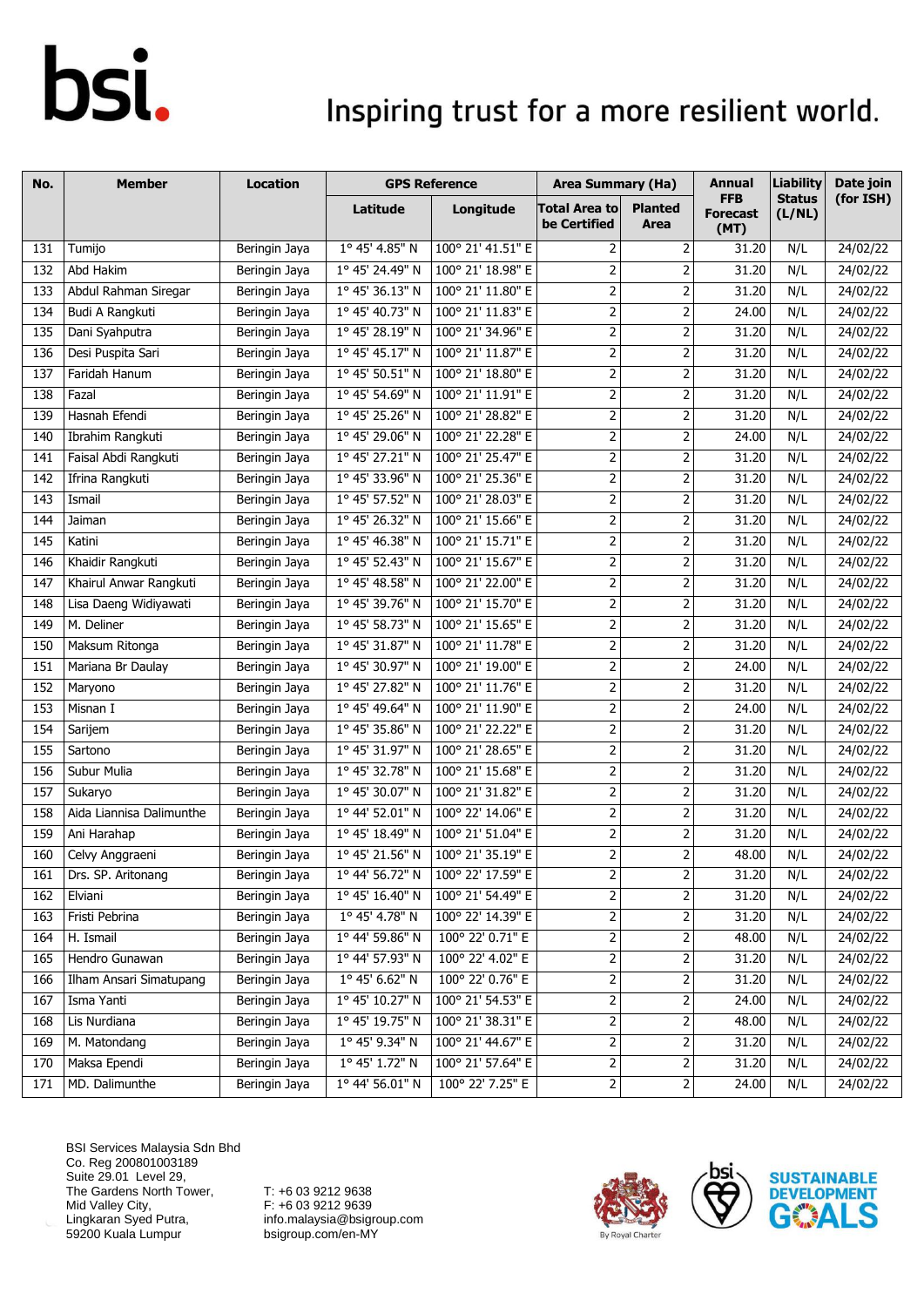### Inspiring trust for a more resilient world.

| No.             | <b>Member</b>             | <b>Location</b> |                 | <b>GPS Reference</b> | <b>Area Summary (Ha)</b>                                                                                         |                                                                                                                  | <b>Annual</b>                         | <b>Liability</b>        | Date join |
|-----------------|---------------------------|-----------------|-----------------|----------------------|------------------------------------------------------------------------------------------------------------------|------------------------------------------------------------------------------------------------------------------|---------------------------------------|-------------------------|-----------|
|                 |                           |                 | Latitude        | Longitude            | <b>Total Area to</b><br>be Certified                                                                             | <b>Planted</b><br>Area                                                                                           | <b>FFB</b><br><b>Forecast</b><br>(MT) | <b>Status</b><br>(L/NL) | (for ISH) |
| 172             | Mhd. Safar                | Beringin Jaya   | 1° 45' 0.80" N  | 100° 22' 10.71" E    | 2                                                                                                                | 2                                                                                                                | 31.20                                 | N/L                     | 24/02/22  |
| 173             | Nurlayla Hasanah          | Beringin Jaya   | 1° 45' 5.54" N  | 100° 21' 51.13" E    | $\overline{2}$                                                                                                   | 2                                                                                                                | 48.00                                 | N/L                     | 24/02/22  |
| 174             | Paino                     | Beringin Jaya   | 1° 45' 2.81" N  | 100° 22' 17.78" E    | $\overline{2}$                                                                                                   | $\mathbf 2$                                                                                                      | 31.20                                 | N/L                     | 24/02/22  |
| $\frac{175}{2}$ | Pazal Deen                | Beringin Jaya   | 1° 45' 11.26" N | 100° 21' 41.46" E    | $\overline{2}$                                                                                                   | 2                                                                                                                | 48.00                                 | N/L                     | 24/02/22  |
| 176             | Riko Prayoga              | Beringin Jaya   | 1° 45' 17.97" N | 100° 21' 41.35" E    | $\overline{2}$                                                                                                   | 2                                                                                                                | 31.20                                 | N/L                     | 24/02/22  |
| 177             | Ripniah                   | Beringin Jaya   | 1° 45' 22.44" N | 100° 21' 44.48" E    | $\mathbf 2$                                                                                                      | 2                                                                                                                | 31.20                                 | N/L                     | 24/02/22  |
| 178             | Sahriun                   | Beringin Jaya   | 1° 45' 5.42" N  | 100° 22' 5.66" E     | $\mathbf 2$                                                                                                      | $\mathbf 2$                                                                                                      | 24.00                                 | N/L                     | 24/02/22  |
| 179             | Satimin                   | Beringin Jaya   | 1° 45' 14.49" N | 100° 21' 57.69" E    | $\mathbf 2$                                                                                                      | $\mathbf 2$                                                                                                      | 31.20                                 | N/L                     | 24/02/22  |
| 180             | Sobiran                   | Beringin Jaya   | 1° 45' 14.95" N | 100° 21' 35.20" E    | $\mathbf 2$                                                                                                      | 2                                                                                                                | 31.20                                 | N/L                     | 24/02/22  |
| 181             | Sudarman                  | Beringin Jaya   | 1° 45' 13.06" N | 100° 21' 38.36" E    | $\mathbf 2$                                                                                                      | 2                                                                                                                | 31.20                                 | N/L                     | 24/02/22  |
| 182             | Sudarno                   | Beringin Jaya   | 1° 45' 12.29" N | 100° 21' 51.09" E    | $\mathbf 2$                                                                                                      | $\mathbf 2$                                                                                                      | 48.00                                 | N/L                     | 24/02/22  |
| 183             | Suhartono                 | Beringin Jaya   | 1° 45' 24.40" N | 100° 21' 41.24" E    | $\overline{2}$                                                                                                   | 2                                                                                                                | 31.20                                 | N/L                     | 24/02/22  |
| 184             | Surip                     | Beringin Jaya   | 1° 45' 16.08" N | 100° 21' 44.58" E    | $\overline{2}$                                                                                                   | 2                                                                                                                | 24.00                                 | N/L                     | 24/02/22  |
| 185             | Wagiman                   | Beringin Jaya   | 1º 45' 14.21" N | 100° 21' 47.79" E    | $\overline{2}$                                                                                                   | $\overline{2}$                                                                                                   | 48.00                                 | N/L                     | 24/02/22  |
| 186             | Zulkifli Sibarani         | Beringin Jaya   | 1° 45' 8.48" N  | 100° 21' 57.67" E    | $\mathbf 2$                                                                                                      | $\mathbf 2$                                                                                                      | 31.20                                 | N/L                     | 24/02/22  |
| 187             | Ahmad Zainar              | Beringin Jaya   | 1° 45' 20.33" N | 100° 21' 57.72" E    | $\overline{2}$                                                                                                   | 2                                                                                                                | 31.20                                 | N/L                     | 24/02/22  |
| 188             | Boimin                    | Beringin Jaya   | 1° 45' 16.56" N | 100° 22' 4.09" E     | $\overline{2}$                                                                                                   | $\mathbf 2$                                                                                                      | 48.00                                 | N/L                     | 24/02/22  |
| 189             | Candeni                   | Beringin Jaya   | 1° 45' 26.28" N | 100° 21' 38.13" E    | $\overline{2}$                                                                                                   | $\mathbf 2$                                                                                                      | 24.00                                 | N/L                     | 24/02/22  |
| 190             | Daman                     | Beringin Jaya   | 1° 45' 7.23" N  | 100° 22' 30.80" E    | $\overline{2}$                                                                                                   | $\overline{2}$                                                                                                   | 31.20                                 | N/L                     | 24/02/22  |
| 191             | Darusmanto                | Beringin Jaya   | 1° 45' 12.59" N | 100° 22' 10.92" E    | $\mathbf 2$                                                                                                      | 2                                                                                                                | 48.00                                 | N/L                     | 24/02/22  |
| 192             | Denna Wati                | Beringin Jaya   | 1° 45' 34.47" N | 100° 21' 34.76" E    | $\overline{2}$                                                                                                   | $\overline{2}$                                                                                                   | 48.00                                 | N/L                     | 24/02/22  |
| 193             | Imelda Al-Dinur Aritonang | Beringin Jaya   | 1° 45' 19.08" N | 100° 22' 10.95" E    | $\overline{2}$                                                                                                   | 2                                                                                                                | 48.00                                 | N/L                     | 24/02/22  |
| 194             | Imran                     | Beringin Jaya   | 1° 45' 22.28" N | 100° 21' 54.48" E    | $\mathbf 2$                                                                                                      | 2                                                                                                                | 31.20                                 | N/L                     | 24/02/22  |
| 195             | Irawati                   | Beringin Jaya   | 1° 45' 6.60" N  | 100° 22' 21.15" E    | $\mathbf 2$                                                                                                      | 2                                                                                                                | 31.20                                 | N/L                     | 24/02/22  |
| 196             | Keling Paimin             | Beringin Jaya   | 1° 45' 30.44" N | 100° 21' 41.16" E    | $\mathsf{2}\!\!\:\mathsf{1}\!\!\:\mathsf{2}\!\!\:\mathsf{1}\!\!\:\mathsf{3}\mathsf{2}\!\!\:\mathsf{4}\mathsf{3}$ | $\mathbf 2$                                                                                                      | 31.20                                 | N/L                     | 24/02/22  |
| 197             | M. Dafa                   | Beringin Jaya   | 1° 45' 16.92" N | 100° 22' 14.56" E    | $\mathbf{2}$                                                                                                     | 2                                                                                                                | 48.00                                 | N/L                     | 24/02/22  |
| 198             | M. Yusuf Ritonga          | Beringin Jaya   | 1° 45' 10.75" N | 100° 22' 33.23" E    | $\overline{2}$                                                                                                   | 2                                                                                                                | 48.00                                 | N/L                     | 24/02/22  |
| 199             | Mahdawani Nasution        | Beringin Jaya   | 1° 45' 14.88" N | 100° 22' 18.00" E    | $\mathbf 2$                                                                                                      | 2                                                                                                                | 31.20                                 | N/L                     | 24/02/22  |
| 200             | Mariati                   | Beringin Jaya   | 1° 45' 28.44" N | 100° 21' 44.41" E    | $\mathbf{2}$                                                                                                     | 2                                                                                                                | 31.20                                 | N/L                     | 24/02/22  |
| 201             | Muhammad Siregar          | Beringin Jaya   | 1° 45' 26.48" N | 100° 21' 47.63" E    | 2                                                                                                                | 2                                                                                                                | 24.00                                 | N/L                     | 24/02/22  |
| 202             | Mutiha Mahade Purba       | Beringin Jaya   | 1° 45' 11.08" N | 100° 22' 24.35" E    | 2                                                                                                                | 2                                                                                                                | 31.20                                 | N/L                     | 24/02/22  |
| 203             | Pamuji                    | Beringin Jaya   | 1° 45' 14.60" N | 100° 22' 7.46" E     | $\overline{2}$                                                                                                   | $\mathsf{2}\!\!\:\mathsf{1}\!\!\:\mathsf{2}\!\!\:\mathsf{1}\!\!\:\mathsf{3}\mathsf{2}\!\!\:\mathsf{4}\mathsf{3}$ | 31.20                                 | N/L                     | 24/02/22  |
| 204             | Pardi                     | Beringin Jaya   | 1° 45' 21.13" N | 100° 22' 7.50" E     | $\mathbf{2}$                                                                                                     | 2                                                                                                                | 31.20                                 | N/L                     | 24/02/22  |
| 205             | Parman                    | Beringin Jaya   | 1° 45' 42.87" N | 100° 21' 31.41" E    | $\mathbf 2$                                                                                                      | 2                                                                                                                | 31.20                                 | N/L                     | 24/02/22  |
| 206             | Pika                      | Beringin Jaya   | 1° 45' 12.92" N | 100° 22' 21.22" E    | $\mathbf{2}$                                                                                                     | 2                                                                                                                | 48.00                                 | N/L                     | 24/02/22  |
| 207             | Prayetno                  | Beringin Jaya   | 1° 45' 18.43" N | 100° 22' 0.83" E     | $\overline{2}$                                                                                                   | $\mathsf{2}\!\!\:\mathsf{1}\!\!\:\mathsf{2}\!\!\:\mathsf{1}\!\!\:\mathsf{3}\mathsf{2}\!\!\:\mathsf{4}\mathsf{3}$ | 31.20                                 | N/L                     | 24/02/22  |
| 208             | Ribut                     | Beringin Jaya   | 1° 45' 10.49" N | 100° 22' 14.53" E    | $\mathbf{2}$                                                                                                     | 2                                                                                                                | 48.00                                 | N/L                     | 24/02/22  |
| 209             | Rohman                    | Beringin Jaya   | 1° 45' 1.00" N  | 100° 22' 30.84" E    | $\overline{2}$                                                                                                   | $\mathsf{2}\!\!\:\mathsf{1}\!\!\:\mathsf{2}\!\!\:\mathsf{1}\!\!\:\mathsf{3}\mathsf{2}\!\!\:\mathsf{4}\mathsf{3}$ | 31.20                                 | N/L                     | 24/02/22  |
| 210             | Sugimo                    | Beringin Jaya   | 1° 45' 8.50" N  | 100° 22' 17.94" E    | $\mathsf{2}$                                                                                                     | 2                                                                                                                | 31.20                                 | N/L                     | 24/02/22  |
| 211             | Tahan Prayetno            | Beringin Jaya   | 1° 45' 36.43" N | 100° 21' 31.61" E    | $\overline{2}$                                                                                                   | 2                                                                                                                | 31.20                                 | N/L                     | 24/02/22  |
| 212             | Wendro Afriadi Pardosi    | Beringin Jaya   | 1° 45' 6.85" N  | 100° 22' 10.83" E    | $\mathbf{2}$                                                                                                     | 2                                                                                                                | 31.20                                 | N/L                     | 24/02/22  |

BSI Services Malaysia Sdn Bhd Co. Reg 200801003189 Suite 29.01 Level 29, The Gardens North Tower, Mid Valley City, Lingkaran Syed Putra, 59200 Kuala Lumpur



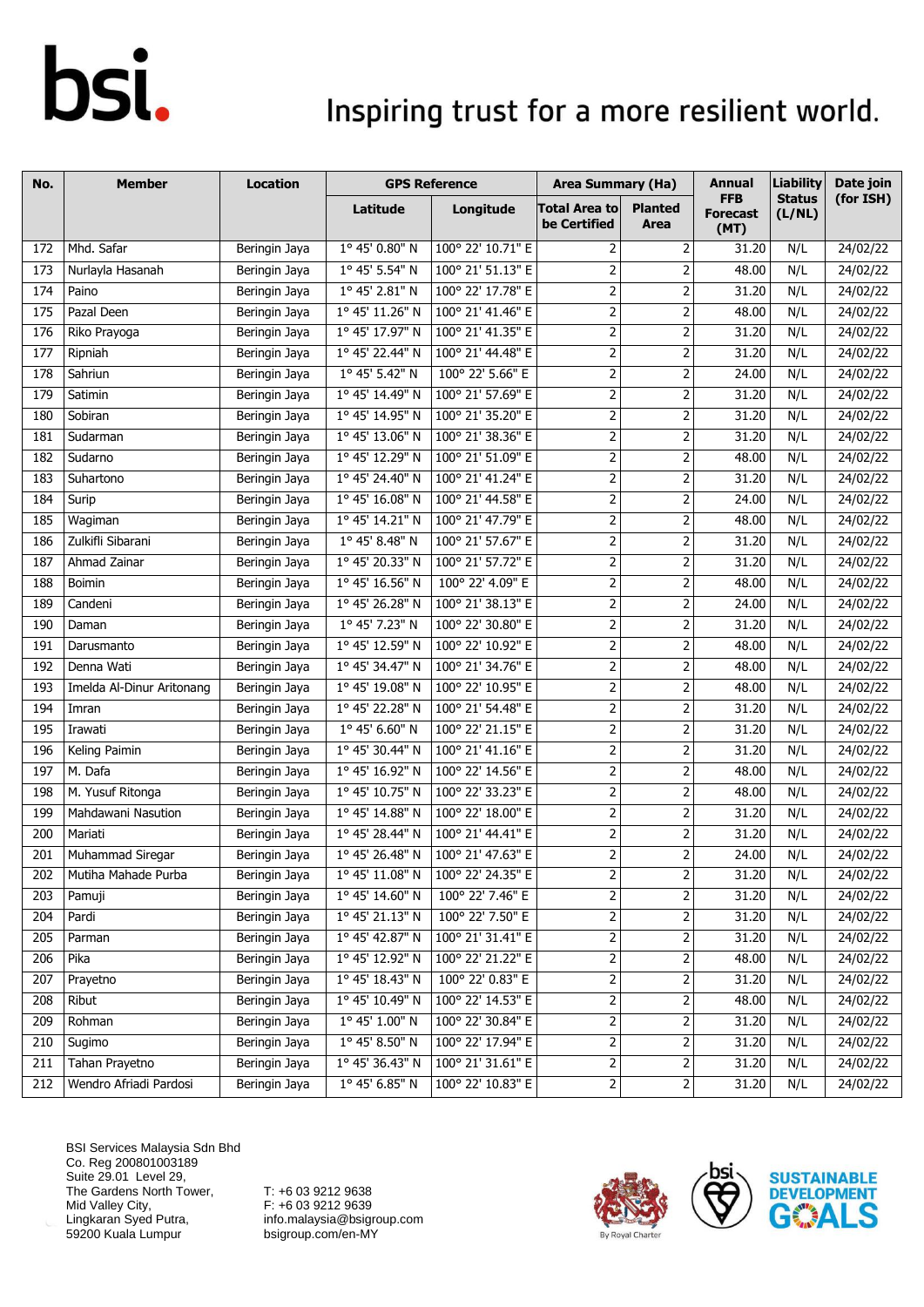### Inspiring trust for a more resilient world.

| No. | <b>Member</b>          | <b>Location</b> |                 | <b>GPS Reference</b> | <b>Area Summary (Ha)</b>             |                         | Annual                                | <b>Liability</b>        | Date join |
|-----|------------------------|-----------------|-----------------|----------------------|--------------------------------------|-------------------------|---------------------------------------|-------------------------|-----------|
|     |                        |                 | Latitude        | Longitude            | <b>Total Area to</b><br>be Certified | <b>Planted</b><br>Area  | <b>FFB</b><br><b>Forecast</b><br>(MT) | <b>Status</b><br>(L/NL) | (for ISH) |
| 213 | Wesli T                | Beringin Jaya   | 1° 45' 32.44" N | 100° 21' 37.98" E    | 2                                    | $\overline{2}$          | 31.20                                 | N/L                     | 24/02/22  |
| 214 | Zaki                   | Beringin Jaya   | 1° 45' 9.17" N  | 100° 22' 27.55" E    | $\overline{2}$                       | $\mathbf 2$             | 48.00                                 | N/L                     | 24/02/22  |
| 215 | Abi Satya Syailendra   | Beringin Jaya   | 1° 45' 38.97" N | 100° 21' 37.83" E    | $\overline{2}$                       | $\mathbf 2$             | 24.00                                 | N/L                     | 24/02/22  |
| 216 | <b>Bactiar Napid</b>   | Beringin Jaya   | 1° 45' 25.12" N | 100° 22' 0.89" E     | $\overline{2}$                       | $\mathbf 2$             | 31.20                                 | N/L                     | 24/02/22  |
| 217 | Bahrum Hasibuan        | Beringin Jaya   | 1° 45' 52.61" N | 100° 21' 25.05" E    | $\overline{2}$                       | 2                       | 31.20                                 | N/L                     | 24/02/22  |
| 218 | Dodi Pinayungan        | Beringin Jaya   | 1° 45' 28.95" N | 100° 21' 54.46" E    | $\overline{2}$                       | 2                       | 31.20                                 | N/L                     | 24/02/22  |
| 219 | Doli Hasibuan          | Beringin Jaya   | 1° 45' 35.01" N | 100° 21' 44.31" E    | $\overline{2}$                       | $\overline{2}$          | 31.20                                 | N/L                     | 24/02/22  |
| 220 | Galu Relung Wangi      | Beringin Jaya   | 1° 45' 57.17" N | 100° 21' 18.68" E    | $\mathbf 2$                          | $\mathbf 2$             | 31.20                                 | N/L                     | 24/02/22  |
| 221 | Imran                  | Beringin Jaya   | 1° 45' 24.41" N | 100° 21' 51.02" E    | $\overline{2}$                       | $\mathbf 2$             | 31.20                                 | N/L                     | 24/02/22  |
| 222 | Irpan Siregar          | Beringin Jaya   | 1° 45' 40.97" N | 100° 21' 34.56" E    | $\overline{2}$                       | $\overline{2}$          | 31.20                                 | N/L                     | 24/02/22  |
| 223 | Jahar Harahap          | Beringin Jaya   | 1° 45' 54.38" N | 100° 21' 21.90" E    | $\overline{2}$                       | $\mathbf 2$             | 31.20                                 | N/L                     | 24/02/22  |
| 224 | Jerni A. Nur Harahap   | Beringin Jaya   | 1° 45' 23.13" N | 100° 22' 4.15" E     | $\overline{2}$                       | 2                       | 24.00                                 | N/L                     | 24/02/22  |
| 225 | Mhd. Fauzi Harahap     | Beringin Jaya   | 1° 45' 36.98" N | 100° 21' 41.05" E    | $\overline{2}$                       | $\overline{2}$          | 31.20                                 | N/L                     | 24/02/22  |
| 226 | Panusunan              | Beringin Jaya   | 1° 45' 31.04" N | 100° 21' 50.97" E    | $\mathbf 2$                          | $\mathbf 2$             | 31.20                                 | N/L                     | 24/02/22  |
| 227 | Ponijo                 | Beringin Jaya   | 1° 45' 40.42" N | 100° 21' 25.25" E    | $\overline{2}$                       | $\mathbf 2$             | 31.20                                 | N/L                     | 24/02/22  |
| 228 | Sakinem                | Beringin Jaya   | 1° 45' 44.71" N | 100° 21' 28.36" E    | $\mathbf 2$                          | $\mathbf 2$             | 31.20                                 | N/L                     | 24/02/22  |
| 229 | Suherman               | Beringin Jaya   | 1° 45' 3.51" N  | 100° 21' 54.56" E    | $\overline{2}$                       | 2                       | 31.20                                 | N/L                     | 24/02/22  |
| 230 | Sukiman                | Beringin Jaya   | 1° 45' 33.09" N | 100° 21' 47.53" E    | $\overline{2}$                       | $\mathbf 2$             | 31.20                                 | N/L                     | 24/02/22  |
| 231 | Suparni                | Beringin Jaya   | 1° 45' 42.39" N | 100° 21' 22.11" E    | $\overline{2}$                       | 2                       | 31.20                                 | N/L                     | 24/02/22  |
| 232 | Supini                 | Beringin Jaya   | 1° 45' 59.77" N | 100° 21' 12.08" E    | $\mathbf 2$                          | 2                       | 31.20                                 | N/L                     | 24/02/22  |
| 233 | Suripto                | Beringin Jaya   | 1° 45' 26.98" N | 100° 21' 57.74" E    | $\overline{2}$                       | $\overline{2}$          | 24.00                                 | N/L                     | 24/02/22  |
| 234 | <b>Torkis Sutanto</b>  | Beringin Jaya   | 1° 45' 46.67" N | 100° 21' 25.15" E    | $\overline{2}$                       | 2                       | 31.20                                 | N/L                     | 24/02/22  |
| 235 | Asrawiyah              | Beringin Jaya   | 1° 45' 43.47" N | 100° 21' 40.95" E    | $\mathbf 2$                          | $\mathbf 2$             | 24.00                                 | N/L                     | 24/02/22  |
| 236 | Ater S                 | Beringin Jaya   | 1° 45' 35.44" N | 100° 21' 54.45" E    | $\overline{2}$                       | $\mathbf 2$             | 24.00                                 | N/L                     | 24/02/22  |
| 237 | Azril Ardani           | Beringin Jaya   | 1° 45' 23.46" N | 100° 22' 14.45" E    | $\mathbf 2$                          | $\mathbf 2$             | 24.00                                 | N/L                     | 24/02/22  |
| 238 | Eden S                 | Beringin Jaya   | 1° 45' 49.13" N | 100° 21' 31.20" E    | $\mathbf 2$                          | $\mathbf 2$             | 31.20                                 | N/L                     | 24/02/22  |
| 239 | Edi Syahputra          | Beringin Jaya   | 1° 45' 25.24" N | 100° 22' 33.12" E    | $\overline{2}$                       | $\overline{2}$          | 24.00                                 | N/L                     | 24/02/22  |
| 240 | Fatmawati              | Beringin Jaya   | 1° 45' 37.57" N | 100° 21' 50.90" E    | $\mathbf 2$                          | $\overline{2}$          | 24.00                                 | N/L                     | 24/02/22  |
| 241 | Hari Hanafi            | Beringin Jaya   | 1° 45' 19.35" N | 100° 22' 21.12" E    | $\overline{2}$                       | 2                       | 31.20                                 | N/L                     | 24/02/22  |
| 242 | Hj. Rahimah            | Beringin Jaya   | 1° 45' 20.24" N | 100° 22' 30.64" E    | $\overline{2}$                       | $\overline{2}$          | 48.00                                 | N/L                     | 24/02/22  |
| 243 | Ida Mulyanti Siregar   | Beringin Jaya   | 1° 45' 29.63" N | 100° 22' 4.23" E     | 2                                    | 2                       | 24.00                                 | N/L                     | 24/02/22  |
| 244 | Iwan                   | Beringin Jaya   | 1° 45' 15.51" N | 100° 22' 27.43" E    | $\overline{2}$                       | 2                       | 31.20                                 | N/L                     | 24/02/22  |
| 245 | M. Muhammad Deen       | Beringin Jaya   | 1° 45' 26.02" N | 100° 22' 21.03" E    | $\overline{2}$                       |                         | 31.20                                 | N/L                     | 24/02/22  |
| 246 | Maju Syahputra Rambe   | Beringin Jaya   | 1° 45' 22.26" N | 100° 22' 27.31" E    | $\overline{2}$                       | 2                       | 31.20                                 | N/L                     | 24/02/22  |
| 247 | Muhammad Isya          | Beringin Jaya   | 1° 45' 41.54" N | 100° 21' 44.19" E    | $\mathbf{2}$                         | $\mathbf 2$             | 31.20                                 | N/L                     | 24/02/22  |
| 248 | Naruddin Rambe         | Beringin Jaya   | 1° 45' 27.99" N | 100° 22' 17.86" E    | $\overline{2}$                       | $\overline{c}$          | 31.20                                 | N/L                     | 24/02/22  |
| 249 | Nurhamin               | Beringin Jaya   | 1° 45' 25.64" N | 100° 22' 10.88" E    | $\overline{2}$                       |                         | 31.20                                 | N/L                     | 24/02/22  |
| 250 | Nurhamin/M. Iqbal Rafi | Beringin Jaya   | 1° 45' 39.63" N | 100° 21' 47.41" E    | $\overline{2}$                       | $\mathbf 2$             | 24.00                                 | N/L                     | 24/02/22  |
| 251 | Oktaviano Imam Prabudi | Beringin Jaya   | 1° 45' 17.49" N | 100° 22' 24.20" E    | $\mathbf{2}$                         | $\mathsf{2}$            | 31.20                                 | N/L                     | 24/02/22  |
| 252 | Rahmatsyah Siregar     | Beringin Jaya   | 1° 45' 45.42" N | 100° 21' 37.69" E    | $\overline{2}$                       | $\overline{\mathbf{c}}$ | 48.00                                 | N/L                     | 24/02/22  |
| 253 | Riduansyah Putra       | Beringin Jaya   | 1° 45' 47.37" N | 100° 21' 34.35" E    | $\overline{2}$                       | 2                       | 31.20                                 | N/L                     | 24/02/22  |

BSI Services Malaysia Sdn Bhd Co. Reg 200801003189 Suite 29.01 Level 29, The Gardens North Tower, Mid Valley City, Lingkaran Syed Putra, 59200 Kuala Lumpur



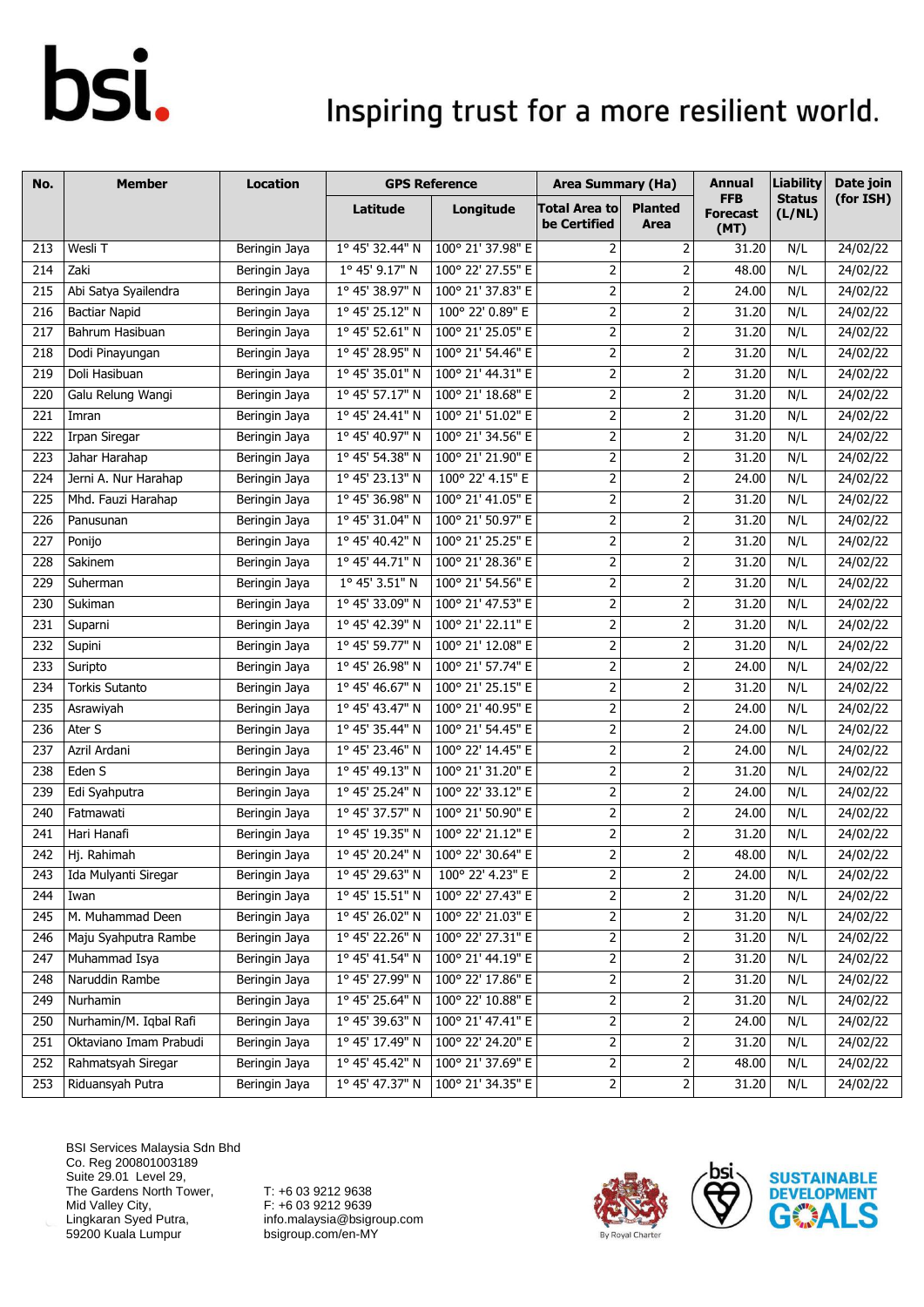### Inspiring trust for a more resilient world.

| No. | <b>Member</b>               | Location      |                          | <b>GPS Reference</b> | <b>Area Summary (Ha)</b>             |                                                                                                                  | Annual                                | <b>Liability</b>        | Date join |
|-----|-----------------------------|---------------|--------------------------|----------------------|--------------------------------------|------------------------------------------------------------------------------------------------------------------|---------------------------------------|-------------------------|-----------|
|     |                             |               | Latitude                 | Longitude            | <b>Total Area to</b><br>be Certified | <b>Planted</b><br>Area                                                                                           | <b>FFB</b><br><b>Forecast</b><br>(MT) | <b>Status</b><br>(L/NL) | (for ISH) |
| 254 | Sofiadi                     | Beringin Jaya | 1° 45' 27.69" N          | 100° 22' 7.50" E     | 2                                    | $\overline{2}$                                                                                                   | 31.20                                 | N/L                     | 24/02/22  |
| 255 | Suparno                     | Beringin Jaya | 1° 45' 21.34" N          | 100° 22' 17.93" E    | $\overline{2}$                       | $\mathbf 2$                                                                                                      | 24.00                                 | N/L                     | 24/02/22  |
| 256 | Supini                      | Beringin Jaya | 1° 45' 33.49" N          | 100° 21' 57.75" E    | $\overline{2}$                       | $\mathbf 2$                                                                                                      | 24.00                                 | N/L                     | 24/02/22  |
| 257 | Surya Padli                 | Beringin Jaya | 1° 45' 31.60" N          | 100° 22' 0.96" E     | $\overline{2}$                       | $\overline{2}$                                                                                                   | 31.20                                 | N/L                     | 24/02/22  |
| 258 | Syamsidar Harahap           | Beringin Jaya | 1° 45' 24.23" N          | 100° 22' 24.05" E    | $\overline{2}$                       | 2                                                                                                                | 31.20                                 | N/L                     | 24/02/22  |
| 259 | Yanti                       | Beringin Jaya | $1^{\circ}$ 45' 25.28" N | 100° 22' 35.63" E    | $\mathbf 2$                          | 2                                                                                                                | 24.00                                 | N/L                     | 24/02/22  |
| 260 | Zahra Siregar               | Beringin Jaya | 1° 45' 13.50" N          | 100° 22' 30.72" E    | $\overline{2}$                       | $\overline{2}$                                                                                                   | 24.00                                 | N/L                     | 24/02/22  |
| 261 | Zamronidddin Rambe          | Beringin Jaya | 1° 45' 55.92" N          | 100° 22' 4.24" E     | $\overline{2}$                       | $\mathbf 2$                                                                                                      | 31.20                                 | N/L                     | 24/02/22  |
| 262 | A. Gani S                   | Beringin Jaya | 1° 45' 41.83" N          | 100° 21' 54.48" E    | $\overline{2}$                       | $\mathbf 2$                                                                                                      | 31.20                                 | N/L                     | 24/02/22  |
| 263 | Andi Prambana               | Beringin Jaya | 1° 45' 58.75" N          | 100° 21' 25.00" E    | $\overline{2}$                       | $\overline{2}$                                                                                                   | 31.20                                 | N/L                     | 24/02/22  |
| 264 | Eli Fatmawati               | Beringin Jaya | 1° 45' 50.49" N          | 100° 21' 50.92" E    | $\overline{2}$                       | $\mathbf 2$                                                                                                      | 31.20                                 | N/L                     | 24/02/22  |
| 265 | Fitria ST                   | Beringin Jaya | 1° 45' 51.74" N          | 100° 21' 37.52" E    | $\overline{2}$                       | 2                                                                                                                | 31.20                                 | N/L                     | 24/02/22  |
| 266 | Gokni S                     | Beringin Jaya | 1° 45' 55.75" N          | 100° 21' 30.97" E    | $\overline{2}$                       | $\overline{2}$                                                                                                   | 31.20                                 | N/L                     | 24/02/22  |
| 267 | Hadiprasetia                | Beringin Jaya | 1° 45' 47.89" N          | 100° 21' 44.14" E    | $\mathbf 2$                          | $\mathbf 2$                                                                                                      | 48.00                                 | N/L                     | 24/02/22  |
| 268 | Hj. Juriah                  | Beringin Jaya | 1° 45' 36.11" N          | 100° 22' 4.29" E     | $\overline{2}$                       | $\mathbf 2$                                                                                                      | 31.20                                 | N/L                     | 24/02/22  |
| 269 | Irfansaputra                | Beringin Jaya | 1° 45' 53.85" N          | 100° 21' 34.12" E    | $\overline{2}$                       | $\mathbf 2$                                                                                                      | 31.20                                 | N/L                     | 24/02/22  |
| 270 | Jalaluddin                  | Beringin Jaya | 1° 45' 42.67" N          | 100° 22' 4.26" E     | $\overline{2}$                       | 2                                                                                                                | 31.20                                 | N/L                     | 24/02/22  |
| 271 | Jumiati                     | Beringin Jaya | 1° 45' 59.96" N          | 100° 21' 21.30" E    | $\overline{2}$                       | $\mathbf 2$                                                                                                      | 31.20                                 | N/L                     | 24/02/22  |
| 272 | Juni Susanto                | Beringin Jaya | 1° 45' 54.45" N          | 100° 21' 44.08" E    | $\overline{2}$                       | 2                                                                                                                | 31.20                                 | N/L                     | 24/02/22  |
| 273 | Lilis Putri P               | Beringin Jaya | 1° 45' 59.83" N          | 100° 21' 33.53" E    | $\overline{2}$                       | 2                                                                                                                | 31.20                                 | N/L                     | 24/02/22  |
| 274 | Muhahammad Riko             | Beringin Jaya | 1° 45' 48.36" N          | 100° 21' 54.53" E    | $\overline{2}$                       | $\overline{2}$                                                                                                   | 31.20                                 | N/L                     | 24/02/22  |
| 275 | Nurmian Dalimunthe          | Beringin Jaya | 1° 45' 49.82" N          | 100° 21' 40.84" E    | $\overline{2}$                       | 2                                                                                                                | 31.20                                 | N/L                     | 24/02/22  |
| 276 | Pawet                       | Beringin Jaya | 1° 45' 38.03" N          | 100° 22' 0.99" E     | $\mathbf 2$                          | $\mathbf 2$                                                                                                      | 31.20                                 | N/L                     | 24/02/22  |
| 277 | Rani                        | Beringin Jaya | 1° 45' 34.19" N          | 100° 22' 7.50" E     | $\overline{2}$                       | $\mathbf 2$                                                                                                      | 31.20                                 | N/L                     | 24/02/22  |
| 278 | Rohadi                      | Beringin Jaya | 1° 45' 32.23" N          | 100° 22' 10.82" E    | $\mathbf 2$                          | $\mathbf 2$                                                                                                      | 31.20                                 | N/L                     | 24/02/22  |
| 279 | Sarwo                       | Beringin Jaya | 1° 45' 40.88" N          | 100° 22' 7.45" E     | $\mathbf 2$                          | $\mathbf 2$                                                                                                      | 31.20                                 | N/L                     | 24/02/22  |
| 280 | Siti Aslan Harahap          | Beringin Jaya | 1° 45' 43.93" N          | 100° 21' 50.92" E    | $\overline{2}$                       | $\overline{2}$                                                                                                   | 24.00                                 | N/L                     | 24/02/22  |
| 281 | Siti Khodijah/Rajoni        | Beringin Jaya | $1^{\circ}$ 45' 46.47" N | 100° 21' 57.79" E    | $\mathbf 2$                          | $\overline{2}$                                                                                                   | 24.00                                 | N/L                     | 24/02/22  |
| 282 | Sriwijayanti/Fahrinsal Azmi | Beringin Jaya | 1° 45' 39.92" N          | 100° 21' 57.76" E    | $\overline{2}$                       | $\mathbf 2$                                                                                                      | 31.20                                 | N/L                     | 24/02/22  |
| 283 | Sugiat                      | Beringin Jaya | 1° 45' 57.05" N          | 100° 21' 51.33" E    | $\overline{2}$                       | $\overline{2}$                                                                                                   | 31.20                                 | N/L                     | 24/02/22  |
| 284 | Sumantri                    | Beringin Jaya | 1° 45' 45.98" N          | 100° 21' 47.39" E    | 2                                    | 2                                                                                                                | 31.20                                 | N/L                     | 24/02/22  |
| 285 | Sumingan                    | Beringin Jaya | 1° 45' 44.60" N          | 100° 22' 1.01" E     | 2                                    | 2                                                                                                                | 31.20                                 | N/L                     | 24/02/22  |
| 286 | Wariah                      | Beringin Jaya | 1° 45' 30.10" N          | 100° 22' 14.35" E    | $\mathbf{2}$                         |                                                                                                                  | 31.20                                 | N/L                     | 24/02/22  |
| 287 | Yuli R                      | Beringin Jaya | 1° 45' 52.52" N          | 100° 21' 47.35" E    | $\mathbf 2$                          | 2                                                                                                                | 31.20                                 | N/L                     | 24/02/22  |
| 288 | ABD. Hamid Rambe            | Beringin Jaya | 1° 45' 33.96" N          | 100° 22' 30.47" E    | $\overline{2}$                       | $\mathbf 2$                                                                                                      | 31.20                                 | N/L                     | 24/02/22  |
| 289 | Aleg/Ahmad Muriono          | Beringin Jaya | 1° 45' 41.31" N          | 100° 22' 17.57" E    | $\overline{2}$                       | $\overline{c}$                                                                                                   | 31.20                                 | N/L                     | 24/02/22  |
| 290 | Bejo                        | Beringin Jaya | 1° 45' 31.27" N          | 100° 22' 23.88" E    | $\overline{2}$                       |                                                                                                                  | 31.20                                 | N/L                     | 24/02/22  |
| 291 | Daliem                      | Beringin Jaya | 1° 45' 49.80" N          | 100° 22' 14.08" E    | $\mathbf 2$                          | $\mathbf 2$                                                                                                      | 24.00                                 | N/L                     | 24/02/22  |
| 292 | Elpi Diana Sinaga           | Beringin Jaya | 1° 45' 29.35" N          | 100° 22' 27.18" E    | $\overline{2}$                       | $\mathsf{2}\!\!\:\mathsf{1}\!\!\:\mathsf{2}\!\!\:\mathsf{1}\!\!\:\mathsf{3}\mathsf{2}\!\!\:\mathsf{4}\mathsf{3}$ | 31.20                                 | N/L                     | 24/02/22  |
| 293 | Hardi                       | Beringin Jaya | 1° 45' 35.91" N          | 100° 22' 27.06" E    | $\overline{2}$                       | $\overline{\mathbf{c}}$                                                                                          | 24.00                                 | N/L                     | 24/02/22  |
| 294 | Kaliman                     | Beringin Jaya | 1° 45' 53.21" N          | 100° 21' 57.80" E    | $\overline{2}$                       | 2                                                                                                                | 31.20                                 | N/L                     | 24/02/22  |

BSI Services Malaysia Sdn Bhd Co. Reg 200801003189 Suite 29.01 Level 29, The Gardens North Tower, Mid Valley City, Lingkaran Syed Putra, 59200 Kuala Lumpur



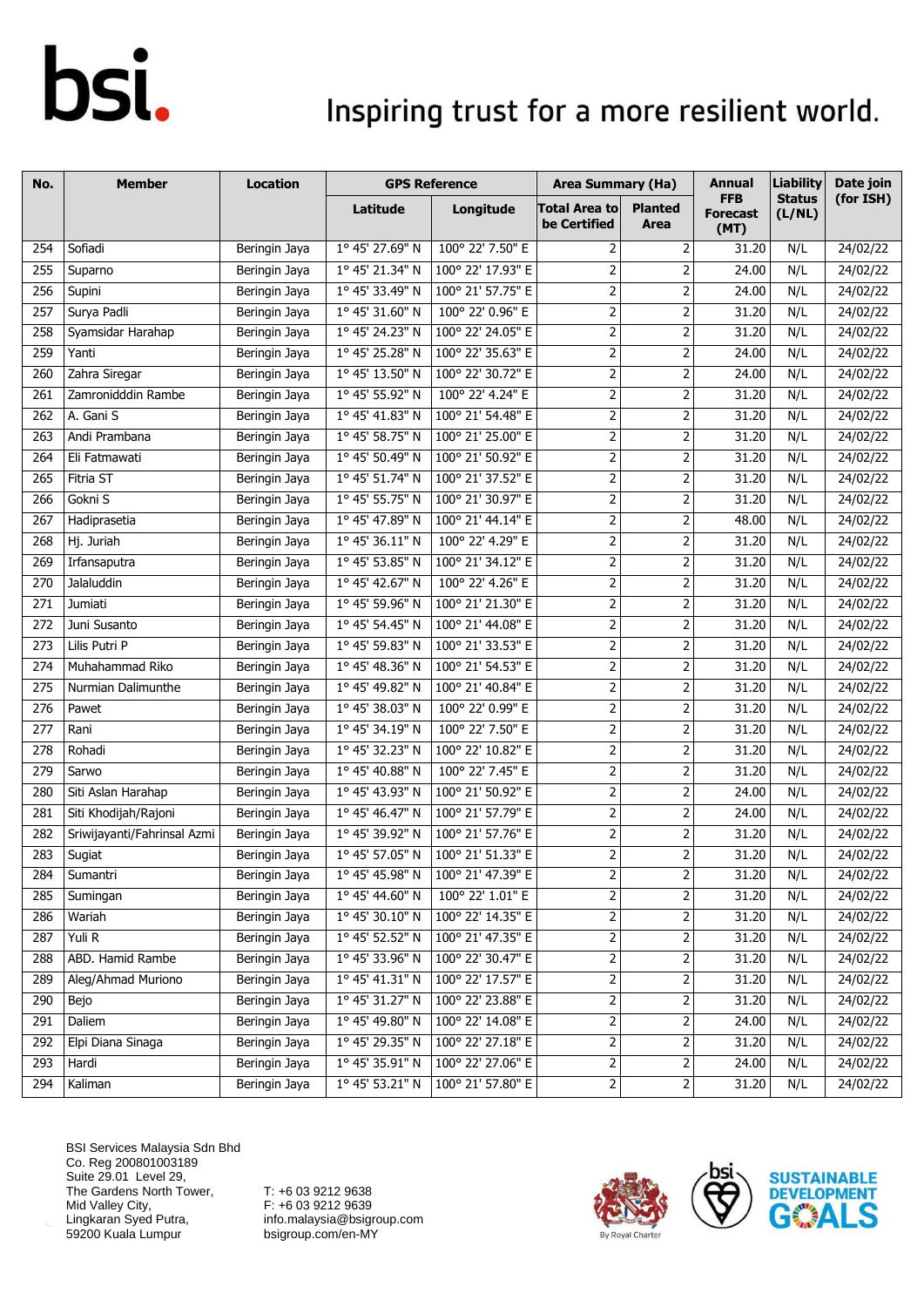### Inspiring trust for a more resilient world.

| No.              | <b>Member</b>                           | <b>Location</b> | <b>GPS Reference</b>     |                                            | <b>Area Summary (Ha)</b>                                                                                         |                         | Annual                                | <b>Liability</b>        | Date join |
|------------------|-----------------------------------------|-----------------|--------------------------|--------------------------------------------|------------------------------------------------------------------------------------------------------------------|-------------------------|---------------------------------------|-------------------------|-----------|
|                  |                                         |                 | Latitude                 | Longitude                                  | <b>Total Area to</b><br>be Certified                                                                             | <b>Planted</b><br>Area  | <b>FFB</b><br><b>Forecast</b><br>(MT) | <b>Status</b><br>(L/NL) | (for ISH) |
| 295              | Kusno                                   | Beringin Jaya   | 1° 45' 37.80" N          | 100° 22' 23.73" E                          | 2                                                                                                                | $\overline{2}$          | 31.20                                 | N/L                     | 24/02/22  |
| 296              | Muriono                                 | Beringin Jaya   | 1° 45' 39.54" N          | 100° 22' 20.70" E                          | $\mathbf 2$                                                                                                      | 2                       | 31.20                                 | N/L                     | 24/02/22  |
| 297              | <b>Netty</b>                            | Beringin Jaya   | 1° 45' 47.84" N          | 100° 22' 17.40" E                          | $\overline{2}$                                                                                                   | 2                       | 31.20                                 | N/L                     | 24/02/22  |
| 298              | Paimin                                  | Beringin Jaya   | 1° 45' 58.86" N          | 100° 21' 47.67" E                          | $\overline{2}$                                                                                                   | $\mathbf 2$             | 31.20                                 | N/L                     | 24/02/22  |
| 299              | Parlindungan<br>Tanjung/Rosmawati Lubis | Beringin Jaya   | 1° 45' 45.45" N          | 100° 22' 10.67" E                          | $\overline{2}$                                                                                                   | 2                       | 31.20                                 | N/L                     | 24/02/22  |
| $\overline{300}$ | Parno                                   | Beringin Jaya   | 1° 45' 47.46" N          | 100° 22' 7.36" E                           | $\overline{2}$                                                                                                   | $\mathbf 2$             | 31.20                                 | N/L                     | 24/02/22  |
| 301              | Patimah Br Manik                        | Beringin Jaya   | 1° 46' 0.36" N           | 100° 21' 42.41" E                          | $\overline{2}$                                                                                                   | $\mathbf 2$             | 31.20                                 | N/L                     | 24/02/22  |
| 302              | Rosi Ratna Dewi                         | Beringin Jaya   | 1° 45' 40.31" N          | 100° 22' 30.42" E                          | $\overline{2}$                                                                                                   | $\overline{2}$          | 31.20                                 | N/L                     | 24/02/22  |
| 303              | Rusli Hamid                             | Beringin Jaya   | 1° 45' 33.02" N          | 100° 22' 20.88" E                          | $\mathbf 2$                                                                                                      | $\mathbf 2$             | 31.20                                 | N/L                     | 24/02/22  |
| 304              | Sudarni                                 | Beringin Jaya   | 1° 45' 38.92" N          | 100° 22' 10.75" E                          | $\overline{2}$                                                                                                   | $\mathbf 2$             | 31.20                                 | N/L                     | 24/02/22  |
| 305              | Sukardi                                 | Beringin Jaya   | 1° 45' 36.56" N          | 100° 22' 33.11" E                          | $\overline{2}$                                                                                                   | $\mathbf 2$             | 31.20                                 | N/L                     | 24/02/22  |
| 306              | Sumadanu                                | Beringin Jaya   | 1° 45' 55.14" N          | 100° 21' 54.55" E                          | $\overline{2}$                                                                                                   | $\overline{2}$          | 31.20                                 | N/L                     | 24/02/22  |
| 307              | Suparman                                | Beringin Jaya   | $1^{\circ}$ 45' 56.44" N | 100° 21' 40.67" E                          | $\overline{2}$                                                                                                   | $\mathbf 2$             | 24.00                                 | N/L                     | 24/02/22  |
| 308              | Surianto                                | Beringin Jaya   | 1° 45' 43.36" N          | 100° 22' 14.11" E                          | $\overline{2}$                                                                                                   | $\mathbf 2$             | 31.20                                 | N/L                     | 24/02/22  |
| 309              | Suyanto                                 | Beringin Jaya   | 1° 45' 34.84" N          | 100° 22' 17.73" E                          | $\overline{2}$                                                                                                   | 2                       | 31.20                                 | N/L                     | 24/02/22  |
| 310              | Tukiman                                 | Beringin Jaya   | 1° 45' 27.38" N          | 100° 22' 30.55" E                          | $\overline{2}$                                                                                                   | $\overline{2}$          | 31.20                                 | N/L                     | 24/02/22  |
| 311              | Usman                                   | Beringin Jaya   | 1° 45' 36.89" N          | 100° 22' 14.23" E                          | $\overline{2}$                                                                                                   | $\mathbf 2$             | 31.20                                 | N/L                     | 24/02/22  |
| 312              | Yeni Gichara                            | Beringin Jaya   | 1° 45' 49.36" N          | 100° 22' 4.21" E                           | $\overline{2}$                                                                                                   | $\mathbf 2$             | 24.00                                 | N/L                     | 24/02/22  |
| 313              | A. Manan                                | Beringin Jaya   | 1° 45' 56.51" N          | 100° 22' 13.98" E                          | $\overline{2}$                                                                                                   | $\mathbf 2$             | 24.00                                 | N/L                     | 24/02/22  |
| 314              | Akbar Caesar Nurfattah                  | Beringin Jaya   | 1° 45' 59.33" N          | 100° 21' 57.92" E                          | $\overline{2}$                                                                                                   | $\overline{2}$          | 31.20                                 | N/L                     | 24/02/22  |
| 315              | Bahranuddin Hasibuan                    | Beringin Jaya   | 1° 45' 50.87" N          | 100° 22' 23.58" E                          | $\overline{2}$                                                                                                   | $\overline{2}$          | 24.00                                 | N/L                     | 24/02/22  |
| 316              | Baso Daeng                              | Beringin Jaya   | 1° 45' 54.01" N          | 100° 22' 7.33" E                           | $\overline{2}$                                                                                                   | $\overline{2}$          | 31.20                                 | N/L                     | 24/02/22  |
| 317              | Dartik                                  | Beringin Jaya   | 1° 45' 51.29" N          | 100° 22' 1.03" E                           | $\overline{2}$                                                                                                   | $\overline{2}$          | 31.20                                 | N/L                     | 24/02/22  |
| 318              | Eny Julianti                            | Beringin Jaya   | 1° 45' 58.39" N          | 100° 22' 33.21" E                          | $\overline{2}$                                                                                                   | 2                       | 31.20                                 | N/L                     | 24/02/22  |
| 319              | Ery Eka Laya                            | Beringin Jaya   | 1° 45' 54.59" N          | 100° 22' 17.24" E                          | $\overline{2}$                                                                                                   | $\overline{2}$          | 31.20                                 | N/L                     | 24/02/22  |
| 320              | Ety Ferawati                            | Beringin Jaya   | 1° 45' 44.28" N          | 100° 22' 23.61" E                          | $\mathbf 2$                                                                                                      | 2                       | 31.20                                 | N/L                     | 24/02/22  |
| 321              | H. Sudarto                              | Beringin Jaya   | 1° 45' 58.32" N          | 100° 21' 37.33" E                          | $\overline{2}$                                                                                                   | $\overline{2}$          | 31.20                                 | N/L                     | 24/02/22  |
| 322              | H. Zulkipli Siregar                     | Beringin Jaya   | 1° 45' 58.62" N          | 100° 22' 21.98" E                          | $\overline{2}$                                                                                                   | $\overline{2}$          | 31.20                                 | N/L                     | 24/02/22  |
| 323              | Jaminah                                 | Beringin Jaya   | 1° 45' 48.84" N          | 100° 22' 27.00" E                          | $\overline{2}$                                                                                                   | $\overline{2}$          | 31.20                                 | N/L                     | 24/02/22  |
| 324              | Legimin                                 | Beringin Jaya   |                          | $1^{\circ}$ 45' 58.38" N 100° 22' 27.83" E | $\overline{2}$                                                                                                   | $\overline{2}$          | 31.20                                 | N/L                     | 24/02/22  |
| 325              | M. Alfahri                              | Beringin Jaya   | 1° 45' 46.82" N          | 100° 22' 30.43" E                          | $\mathbf 2$                                                                                                      | $\overline{2}$          | 24.00                                 | N/L                     | 24/02/22  |
| 326              | Mhd. Arifin Siregar                     | Beringin Jaya   | 1° 45' 58.40" N          | 100° 22' 30.63" E                          | $\overline{c}$                                                                                                   | $\overline{\mathbf{c}}$ | 31.20                                 | N/L                     | 24/02/22  |
| 327              | Nadia Rahmadani                         | Beringin Jaya   | 1° 45' 57.88" N          | 100° 22' 1.08" E                           | $\mathsf{2}\!\!\:\mathsf{1}\!\!\:\mathsf{2}\!\!\:\mathsf{1}\!\!\:\mathsf{3}\mathsf{2}\!\!\:\mathsf{4}\mathsf{3}$ | $\mathbf 2$             | 31.20                                 | N/L                     | 24/02/22  |
| 328              | Nurdin Nadeak                           | Beringin Jaya   | 1° 45' 42.30" N          | 100° 22' 26.99" E                          | $\mathsf{2}$                                                                                                     | $\overline{\mathbf{c}}$ | 31.20                                 | N/L                     | 24/02/22  |
| 329              | Nursiah                                 | Beringin Jaya   | 1° 45' 51.97" N          | 100° 22' 10.68" E                          | $\overline{2}$                                                                                                   | 2                       | 31.20                                 | N/L                     | 24/02/22  |
| 330              | Ria                                     | Beringin Jaya   | 1° 45' 59.53" N          | 100° 22' 18.70" E                          | $\overline{2}$                                                                                                   | 2                       | 31.20                                 | N/L                     | 24/02/22  |
| 331              | Rizka Syahputri Siregar                 | Beringin Jaya   | 1° 45' 53.03" N          | 100° 22' 28.50" E                          | $\overline{2}$                                                                                                   | 2                       | 31.20                                 | N/L                     | 24/02/22  |
| 332              | Santi Ariani                            | Beringin Jaya   | 1° 45' 58.36" N          | 100° 22' 24.81" E                          | $\mathbf{2}$                                                                                                     | 2                       | 31.20                                 | N/L                     | 24/02/22  |
| 333              | Sofyan Efendi                           | Beringin Jaya   | 1° 45' 45.27" N          | 100° 22' 33.38" E                          | $\overline{2}$                                                                                                   | $\mathbf 2$             | 31.20                                 | N/L                     | 24/02/22  |
| 334              | Sri Manariati                           | Beringin Jaya   | 1° 46' 0.60" N           | 100° 21' 53.76" E                          | $\overline{a}$                                                                                                   | $\overline{2}$          | 24.00                                 | N/L                     | 24/02/22  |
| 335              | Sudarmin                                | Beringin Jaya   | 1° 45' 58.42" N          | 100° 22' 10.69" E                          | $\overline{2}$                                                                                                   | $\overline{2}$          | 24.00                                 | N/L                     | 24/02/22  |

BSI Services Malaysia Sdn Bhd Co. Reg 200801003189 Suite 29.01 Level 29, The Gardens North Tower, Mid Valley City, Lingkaran Syed Putra, 59200 Kuala Lumpur



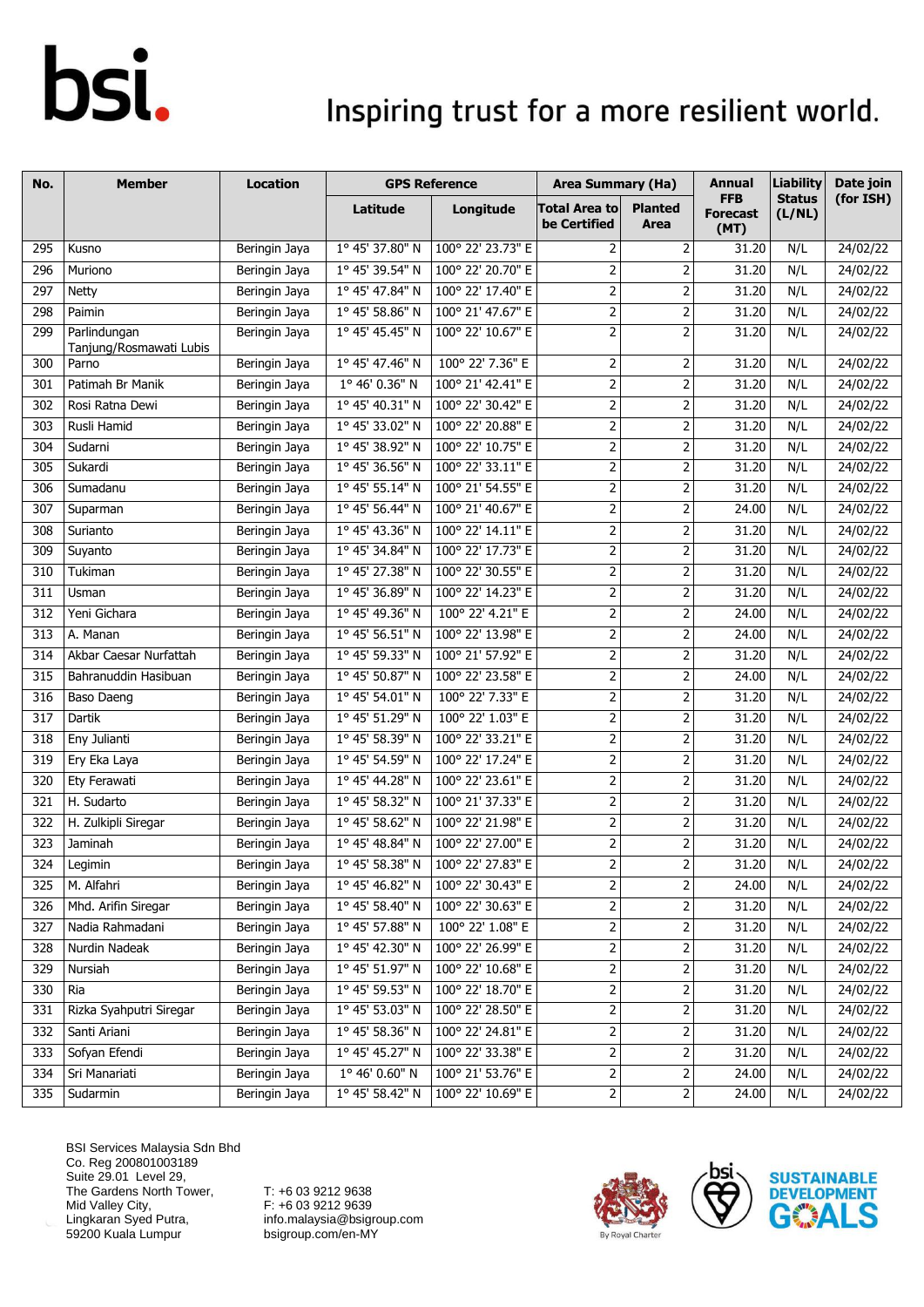### Inspiring trust for a more resilient world.

| No. | <b>Member</b>                        | Location      |                 | <b>GPS Reference</b> | <b>Area Summary (Ha)</b>             |                         | Annual                                | <b>Liability</b>        | Date join |
|-----|--------------------------------------|---------------|-----------------|----------------------|--------------------------------------|-------------------------|---------------------------------------|-------------------------|-----------|
|     |                                      |               | Latitude        | Longitude            | <b>Total Area to</b><br>be Certified | <b>Planted</b><br>Area  | <b>FFB</b><br><b>Forecast</b><br>(MT) | <b>Status</b><br>(L/NL) | (for ISH) |
| 336 | Suratno/Suriati                      | Beringin Jaya | 1° 46' 0.13" N  | 100° 22' 5.78" E     | 2                                    | $\overline{2}$          | 31.20                                 | N/L                     | 24/02/22  |
| 337 | Suwarto                              | Beringin Jaya | 1° 45' 51.78" N | 100° 22' 33.04" E    | $\overline{2}$                       | $\mathbf 2$             | 31.20                                 | N/L                     | 24/02/22  |
| 338 | Tajuddin                             | Beringin Jaya | 1° 45' 52.80" N | 100° 22' 20.37" E    | $\overline{2}$                       | $\mathbf 2$             | 31.20                                 | N/L                     | 24/02/22  |
| 339 | Tukiman                              | Beringin Jaya | 1° 45' 46.06" N | 100° 22' 20.51" E    | $\overline{2}$                       | $\overline{2}$          | 31.20                                 | N/L                     | 24/02/22  |
| 340 | Abdul Rahim Pasaribu                 | Beringin Jaya | 1° 44' 16.75" N | 100° 21' 35.30" E    | $\overline{2}$                       | 2                       | 31.20                                 | N/L                     | 24/02/22  |
| 341 | Asatama Chairuk B.<br>Harahap        | Beringin Jaya | 1° 44' 12.75" N | 100° 21' 32.08" E    | $\overline{2}$                       | 2                       | 31.20                                 | N/L                     | 24/02/22  |
| 342 | Burhan Batubara                      | Beringin Jaya | 1° 44' 20.12" N | 100° 21' 30.54" E    | $\overline{2}$                       | 2                       | 31.20                                 | N/L                     | 24/02/22  |
| 343 | Efendi Rambe                         | Beringin Jaya | 1º 44' 22.23" N | 100° 21' 16.35" E    | $\overline{2}$                       | $\overline{2}$          | 31.20                                 | N/L                     | 24/02/22  |
| 344 | Eva Raja                             | Beringin Jaya | 1° 44' 30.88" N | 100° 21' 11.90" E    | $\overline{2}$                       | $\mathbf 2$             | 31.20                                 | N/L                     | 24/02/22  |
| 345 | Hadi Prasetia                        | Beringin Jaya | 1° 44' 20.33" N | 100° 21' 19.47" E    | $\overline{2}$                       | $\mathbf 2$             | 31.20                                 | N/L                     | 24/02/22  |
| 346 | Hj. Kalsum                           | Beringin Jaya | 1° 44' 14.06" N | 100° 21' 16.33" E    | $\overline{2}$                       | $\mathbf 2$             | 31.20                                 | N/L                     | 24/02/22  |
| 347 | Hj. Pamlah                           | Beringin Jaya | 1° 44' 14.56" N | 100° 21' 28.92" E    | $\overline{2}$                       | $\overline{2}$          | 31.20                                 | N/L                     | 24/02/22  |
| 348 | Hotden Purba                         | Beringin Jaya | 1° 44' 15.10" N | 100° 21' 38.45" E    | $\overline{2}$                       | $\mathbf 2$             | 31.20                                 | N/L                     | 24/02/22  |
| 349 | Indra Ganti/H. Alimudin              | Beringin Jaya | 1° 44' 25.64" N | 100° 21' 10.75" E    | $\overline{2}$                       | $\overline{2}$          | 31.20                                 | N/L                     | 24/02/22  |
| 350 | M. Rosib                             | Beringin Jaya | 1° 44' 15.69" N | 100° 21' 13.54" E    | $\overline{2}$                       | $\overline{2}$          | 31.20                                 | N/L                     | 24/02/22  |
| 351 | M. Syahrafa Sir                      | Beringin Jaya | 1° 44' 10.19" N | 100° 21' 35.31" E    | $\overline{2}$                       | 2                       | 31.20                                 | N/L                     | 24/02/22  |
| 352 | Mhd. Reyhan Daffansyah               | Beringin Jaya | 1° 44' 16.53" N | 100° 21' 25.71" E    | $\overline{2}$                       | $\overline{2}$          | 31.20                                 | N/L                     | 24/02/22  |
| 353 | Pujiati                              | Beringin Jaya | 1° 44' 23.75" N | 100° 21' 24.24" E    | $\mathbf 2$                          | 2                       | 31.20                                 | N/L                     | 24/02/22  |
| 354 | Rahmanita Ray                        | Beringin Jaya | 1° 44' 12.43" N | 100° 21' 19.45" E    | $\overline{2}$                       | $\overline{2}$          | 31.20                                 | N/L                     | 24/02/22  |
| 355 | <b>Ribut Arianto</b>                 | Beringin Jaya | 1º 44' 23.94" N | 100° 21' 13.57" E    | $\overline{2}$                       | $\overline{2}$          | 31.20                                 | N/L                     | 24/02/22  |
| 356 | Rostati                              | Beringin Jaya | 1° 44' 10.61" N | 100° 21' 22.56" E    | $\overline{2}$                       | $\overline{2}$          | 31.20                                 | N/L                     | 24/02/22  |
| 357 | S. Parmonangan                       | Beringin Jaya | 1° 44' 8.79" N  | 100° 21' 25.69" E    | $\mathbf 2$                          | $\mathbf 2$             | 31.20                                 | N/L                     | 24/02/22  |
| 358 | Salwin Hasibuan                      | Beringin Jaya | 1° 44' 13.42" N | 100° 21' 41.57" E    | $\overline{2}$                       | $\overline{2}$          | 31.20                                 | N/L                     | 24/02/22  |
| 359 | Selasa Ritonga/Hj.<br>Juniarwati Pjt | Beringin Jaya | 1° 44' 17.39" N | 100° 21' 10.72" E    | $\overline{2}$                       | $\overline{2}$          | 31.20                                 | N/L                     | 24/02/22  |
| 360 | Sobiran                              | Beringin Jaya | 1° 44' 18.44" N | 100° 21' 22.59" E    | $\overline{2}$                       | $\overline{2}$          | 24.00                                 | N/L                     | 24/02/22  |
| 361 | Suparman                             | Beringin Jaya | 1° 44' 6.83" N  | 100° 21' 41.56" E    | $\overline{2}$                       | $\mathbf 2$             | 31.20                                 | N/L                     | 24/02/22  |
| 362 | Supratno                             | Beringin Jaya | 1º 44' 27.46" N | 100° 21' 17.82" E    | $\overline{2}$                       | $\overline{2}$          | 24.00                                 | N/L                     | 24/02/22  |
| 363 | Suyetno                              | Beringin Jaya | 1° 44' 8.55" N  | 100° 21' 38.46" E    | $\mathbf 2$                          | 2                       | 31.20                                 | N/L                     | 24/02/22  |
| 364 | Abd. Haris Nasution                  | Beringin Jaya | 1° 46' 5.40" N  | 100° 21' 45.81" E    | $\overline{2}$                       | $\overline{2}$          | 31.20                                 | N/L                     | 24/02/22  |
| 365 | Abdul Khalek                         | Beringin Jaya | 1° 46' 5.41" N  | 100° 21' 55.50" E    | 2                                    | 2                       | 31.20                                 | N/L                     | 24/02/22  |
| 366 | Asdi Hasibuan                        | Beringin Jaya | 1° 46' 12.06" N | 100° 22' 8.58" E     | $\overline{2}$                       | $\overline{\mathbf{c}}$ | 24.00                                 | N/L                     | 24/02/22  |
| 367 | Bambang Hidayatno                    | Beringin Jaya | 1° 46' 5.41" N  | 100° 22' 21.44" E    | $\overline{c}$                       | $\overline{\mathbf{c}}$ | 31.20                                 | N/L                     | 24/02/22  |
| 368 | Edi Suroto                           | Beringin Jaya | 1° 46' 5.41" N  | 100° 22' 5.35" E     | $\overline{2}$                       | 2                       | 24.00                                 | N/L                     | 24/02/22  |
| 369 | Edy Syahputra                        | Beringin Jaya | 1° 46' 12.10" N | 100° 22' 21.45" E    | $\mathbf{2}$                         | 2                       | 31.20                                 | N/L                     | 24/02/22  |
| 370 | Fadel M. Sumiati                     | Beringin Jaya | 1° 46' 12.01" N | 100° 21' 52.32" E    | $\mathbf 2$                          | $\mathbf 2$             | 31.20                                 | N/L                     | 24/02/22  |
| 371 | H. Hasan Basri                       | Beringin Jaya | 1° 46' 5.41" N  | 100° 22' 11.79" E    | $\overline{c}$                       |                         | 48.00                                 | N/L                     | 24/02/22  |
| 372 | Hj. Alme                             | Beringin Jaya | 1° 46' 12.08" N | 100° 22' 15.02" E    | $\overline{2}$                       | 2                       | 31.20                                 | N/L                     | 24/02/22  |
| 373 | Hj. Marilah                          | Beringin Jaya | 1° 46' 12.07" N | 100° 22' 11.80" E    | $\mathbf{2}$                         | $\overline{2}$          | 31.20                                 | N/L                     | 24/02/22  |
| 374 | Hj. Nurainun Sir                     | Beringin Jaya | 1° 46' 5.41" N  | 100° 22' 15.01" E    | $\mathsf{2}$                         | $\mathbf 2$             | 31.20                                 | N/L                     | 24/02/22  |
| 375 | Hj. Rasini                           | Beringin Jaya | 1° 46' 12.03" N | 100° 21' 58.58" E    | $\overline{c}$                       | $\overline{2}$          | 31.20                                 | N/L                     | 24/02/22  |

BSI Services Malaysia Sdn Bhd Co. Reg 200801003189 Suite 29.01 Level 29, The Gardens North Tower, Mid Valley City, Lingkaran Syed Putra, 59200 Kuala Lumpur



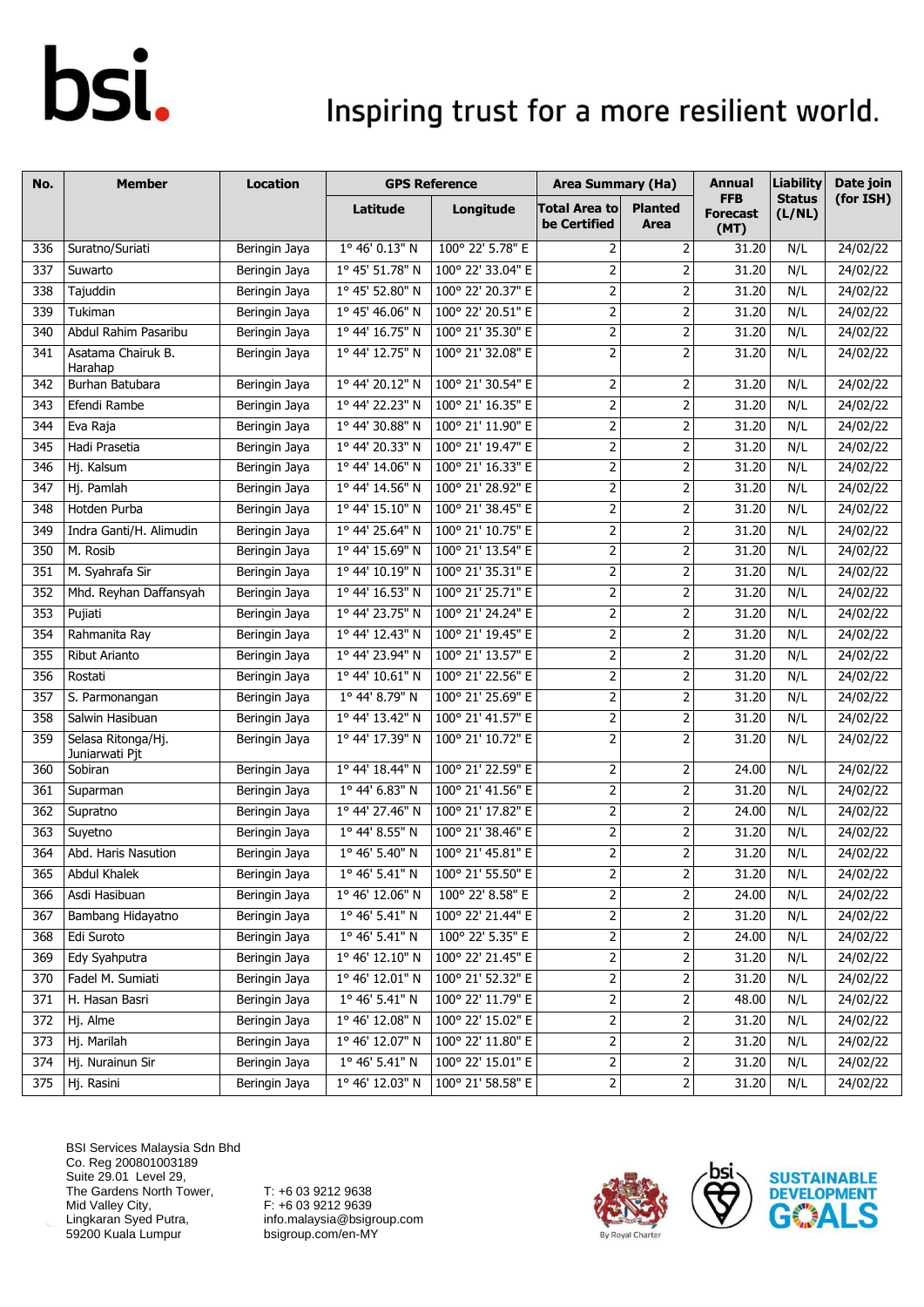### Inspiring trust for a more resilient world.

| No. | <b>Member</b>            | Location      |                         | <b>GPS Reference</b> | <b>Area Summary (Ha)</b>                                                                                         |                         | <b>Annual</b>                         | <b>Liability</b>        | Date join |
|-----|--------------------------|---------------|-------------------------|----------------------|------------------------------------------------------------------------------------------------------------------|-------------------------|---------------------------------------|-------------------------|-----------|
|     |                          |               | Latitude                | Longitude            | <b>Total Area to</b><br>be Certified                                                                             | <b>Planted</b><br>Area  | <b>FFB</b><br><b>Forecast</b><br>(MT) | <b>Status</b><br>(L/NL) | (for ISH) |
| 376 | Hj. Sumiati              | Beringin Jaya | 1° 46' 12.02" N         | 100° 21' 55.49" E    | 2                                                                                                                | $\overline{2}$          | 31.20                                 | N/L                     | 24/02/22  |
| 377 | Joko Susilo              | Beringin Jaya | 1° 46' 5.41" N          | 100° 22' 18.23" E    | $\overline{\mathbf{c}}$                                                                                          | $\overline{\mathbf{c}}$ | 24.00                                 | N/L                     | 24/02/22  |
| 378 | Kamaluddin               | Beringin Jaya | $1^{\circ}$ 46' 5.41" N | 100° 22' 8.57" E     | 2                                                                                                                | 2                       | 31.20                                 | N/L                     | 24/02/22  |
| 379 | Kurnia Ayu               | Beringin Jaya | 1° 46' 12.04" N         | 100° 22' 1.94" E     | 2                                                                                                                | $\overline{2}$          | 31.20                                 | N/L                     | 24/02/22  |
| 380 | Kustiyah                 | Beringin Jaya | 1° 46' 12.06" N         | 100° 22' 5.35" E     | 2                                                                                                                | 2                       | 31.20                                 | N/L                     | 24/02/22  |
| 381 | M. Rafik                 | Beringin Jaya | 1° 46' 5.41" N          | 100° 21' 42.49" E    | $\mathsf{2}\,$                                                                                                   | $\overline{2}$          | 31.20                                 | N/L                     | 24/02/22  |
| 382 | Marsanah                 | Beringin Jaya | 1° 46' 5.41" N          | 100° 22' 1.95" E     | $\overline{2}$                                                                                                   | $\overline{2}$          | 31.20                                 | N/L                     | 24/02/22  |
| 383 | Napratul Muhayya         | Beringin Jaya | 1° 46' 5.41" N          | 100° 21' 58.59" E    | $\mathsf{2}\,$                                                                                                   | $\overline{2}$          | 31.20                                 | N/L                     | 24/02/22  |
| 384 | Poniyem                  | Beringin Jaya | 1° 46' 12.09" N         | 100° 22' 18.24" E    | 2                                                                                                                | $\mathbf 2$             | 24.00                                 | N/L                     | 24/02/22  |
| 385 | Suratman                 | Beringin Jaya | 1° 46' 11.99" N         | 100° 21' 49.08" E    | $\overline{2}$                                                                                                   | $\overline{2}$          | 31.20                                 | N/L                     | 24/02/22  |
| 386 | Teguh Irawan             | Beringin Jaya | 1° 46' 5.39" N          | 100° 21' 49.08" E    | $\overline{2}$                                                                                                   | $\mathbf 2$             | 31.20                                 | N/L                     | 24/02/22  |
| 387 | Waginah                  | Beringin Jaya | 1° 46' 5.40" N          | 100° 21' 52.33" E    | $\overline{2}$                                                                                                   | $\overline{2}$          | 31.20                                 | N/L                     | 24/02/22  |
| 388 | Yudih Arjuna             | Beringin Jaya | 1° 46' 5.05" N          | 100° 21' 38.75" E    | $\overline{2}$                                                                                                   | 2                       | 31.20                                 | N/L                     | 24/02/22  |
| 389 | Ahmad Topa Syahda        | Beringin Jaya | 1° 46' 18.37" N         | 100° 21' 26.36" E    | $\mathsf{2}\,$                                                                                                   | 2                       | 31.20                                 | N/L                     | 24/02/22  |
| 390 | Anto                     | Beringin Jaya | 1° 46' 11.52" N         | 100° 21' 14.00" E    | $\overline{2}$                                                                                                   | $\overline{2}$          | 31.20                                 | N/L                     | 24/02/22  |
| 391 | Asraf Assegaf            | Beringin Jaya | 1° 46' 18.17" N         | 100° 21' 19.76" E    | $\mathsf{2}\,$                                                                                                   | $\overline{2}$          | 31.20                                 | N/L                     | 24/02/22  |
| 392 | Bahrum. M.               | Beringin Jaya | 1° 46' 11.58" N         | 100° 21' 32.88" E    | 2                                                                                                                | $\overline{2}$          | 31.20                                 | N/L                     | 24/02/22  |
| 393 | <b>Berkat Ali</b>        | Beringin Jaya | 1° 46' 18.52" N         | 100° 21' 45.84" E    | $\mathsf{2}\,$                                                                                                   | $\overline{2}$          | 31.20                                 | N/L                     | 24/02/22  |
| 394 | Deddi Kurniawan Nasution | Beringin Jaya | 1° 46' 11.99" N         | 100° 21' 45.82" E    | $\overline{2}$                                                                                                   | $\overline{2}$          | 31.20                                 | N/L                     | 24/02/22  |
| 395 | Faisal Rahman            | Beringin Jaya | 1° 46' 18.35" N         | 100° 21' 23.16" E    | 2                                                                                                                | $\overline{2}$          | 31.20                                 | N/L                     | 24/02/22  |
| 396 | Fitriyani                | Beringin Jaya | 1° 46' 18.43" N         | 100° 21' 29.60" E    | 2                                                                                                                | 2                       | 31.20                                 | N/L                     | 24/02/22  |
| 397 | H. Ramawan               | Beringin Jaya | 1° 46' 11.56" N         | 100° 21' 11.12" E    | $\overline{2}$                                                                                                   | 2                       | 31.20                                 | N/L                     | 24/02/22  |
| 398 | Halik                    | Beringin Jaya | 1° 46' 18.43" N         | 100° 21' 32.90" E    | $\mathsf{2}\!\!\:\mathsf{1}\!\!\:\mathsf{2}\!\!\:\mathsf{1}\!\!\:\mathsf{3}\mathsf{2}\!\!\:\mathsf{4}\mathsf{3}$ | $\mathbf 2$             | 31.20                                 | N/L                     | 24/02/22  |
| 399 | Hj. Mena Hajjah          | Beringin Jaya | 1° 46' 11.58" N         | 100° 21' 29.64" E    | $\overline{2}$                                                                                                   | $\overline{2}$          | 31.20                                 | N/L                     | 24/02/22  |
| 400 | Ira Maya Sari            | Beringin Jaya | 1° 46' 11.53" N         | 100° 21' 26.43" E    | $\mathbf 2$                                                                                                      | $\overline{2}$          | 31.20                                 | N/L                     | 24/02/22  |
| 401 | Karsim                   | Beringin Jaya | 1° 46' 11.54" N         | 100° 21' 23.18" E    | $\mathsf{2}\!\!\:\mathsf{1}\!\!\:\mathsf{2}\!\!\:\mathsf{1}\!\!\:\mathsf{3}\mathsf{2}\!\!\:\mathsf{4}\mathsf{3}$ | $\overline{2}$          | 31.20                                 | N/L                     | 24/02/22  |
| 402 | Khoirul Ansor Siregar    | Beringin Jaya | 1° 46' 17.84" N         | 100° 21' 16.01" E    | $\overline{2}$                                                                                                   | $\overline{2}$          | 31.20                                 | N/L                     | 24/02/22  |
| 403 | Kustinah                 | Beringin Jaya | 1° 46' 18.54" N         | 100° 21' 49.07" E    | $\mathsf{2}\!\!\:\mathsf{1}\!\!\:\mathsf{2}\!\!\:\mathsf{1}\!\!\:\mathsf{3}\mathsf{2}\!\!\:\mathsf{4}\mathsf{3}$ | $\overline{2}$          | 31.20                                 | N/L                     | 24/02/22  |
| 404 | M. Kifrawi Harahap       | Beringin Jaya | 1° 46' 9.63" N          | 100° 21' 37.69" E    | $\overline{2}$                                                                                                   | $\overline{\mathbf{c}}$ | 31.20                                 | N/L                     | 24/02/22  |
| 405 | Maryam                   | Beringin Jaya | 1° 46' 18.49" N         | 100° 21' 39.34" E    | 2                                                                                                                | $\overline{2}$          | 31.20                                 | N/L                     | 24/02/22  |
| 406 | Sanggam Gultom           | Beringin Jaya | $1°$ 46' 15.99" N       | 100° 21' 11.82" E    | $\overline{\mathbf{c}}$                                                                                          | 2                       | 31.20                                 | N/L                     | 24/02/22  |
| 407 | Sher Muhammad M          | Beringin Jaya | 1° 46' 11.54" N         | 100° 21' 19.77" E    | 2                                                                                                                | 2                       | 31.20                                 | N/L                     | 24/02/22  |
| 408 | Slamat Prayoga           | Beringin Jaya | 1° 46' 11.54" N         | 100° 21' 16.69" E    | $\overline{2}$                                                                                                   |                         | 31.20                                 | N/L                     | 24/02/22  |
| 409 | Sukarsih                 | Beringin Jaya | 1° 46' 11.99" N         | 100° 21' 42.52" E    | $\mathsf{2}\,$                                                                                                   | 2                       | 31.20                                 | N/L                     | 24/02/22  |
| 410 | Sumastika Naning         | Beringin Jaya | 1° 46' 18.69" N         | 100° 21' 11.86" E    | $\mathbf{2}$                                                                                                     | $\mathbf 2$             | 31.20                                 | N/L                     | 24/02/22  |
| 411 | Sutem Rambe              | Beringin Jaya | 1° 46' 18.50" N         | 100° 21' 42.55" E    | $\overline{\mathbf{c}}$                                                                                          | $\overline{2}$          | 31.20                                 | N/L                     | 24/02/22  |
| 412 | T. Panggabean            | Beringin Jaya | 1° 46' 13.26" N         | 100° 21' 37.71" E    | $\overline{c}$                                                                                                   |                         | 31.20                                 | N/L                     | 24/02/22  |
| 413 | Yunengsih NST            | Beringin Jaya | 1° 46' 18.45" N         | 100° 21' 36.15" E    | $\mathsf{2}\!\!\:\mathsf{1}\!\!\:\mathsf{2}\!\!\:\mathsf{1}\!\!\:\mathsf{3}\mathsf{2}\!\!\:\mathsf{4}\mathsf{3}$ | $\mathsf{2}$            | 31.20                                 | N/L                     | 24/02/22  |
| 414 | Agus Salim siregar       | Beringin Jaya | 1° 46' 37.63" N         | 100° 22' 8.55" E     | $\mathbf{2}$                                                                                                     | $\mathsf{2}$            | 31.20                                 | N/L                     | 24/02/22  |
| 415 | Arif Hadi Suwarto        | Beringin Jaya | 1° 46' 37.72" N         | 100° 21' 29.57" E    | $\overline{c}$                                                                                                   | 2                       | 31.20                                 | N/L                     | 24/02/22  |
| 416 | Bambang Rahwana          | Beringin Jaya | 1° 46' 37.67" N         | 100° 21' 58.54" E    | $\mathbf{2}$                                                                                                     | $\overline{2}$          | 31.20                                 | N/L                     | 24/02/22  |

BSI Services Malaysia Sdn Bhd Co. Reg 200801003189 Suite 29.01 Level 29, The Gardens North Tower, Mid Valley City, Lingkaran Syed Putra, 59200 Kuala Lumpur



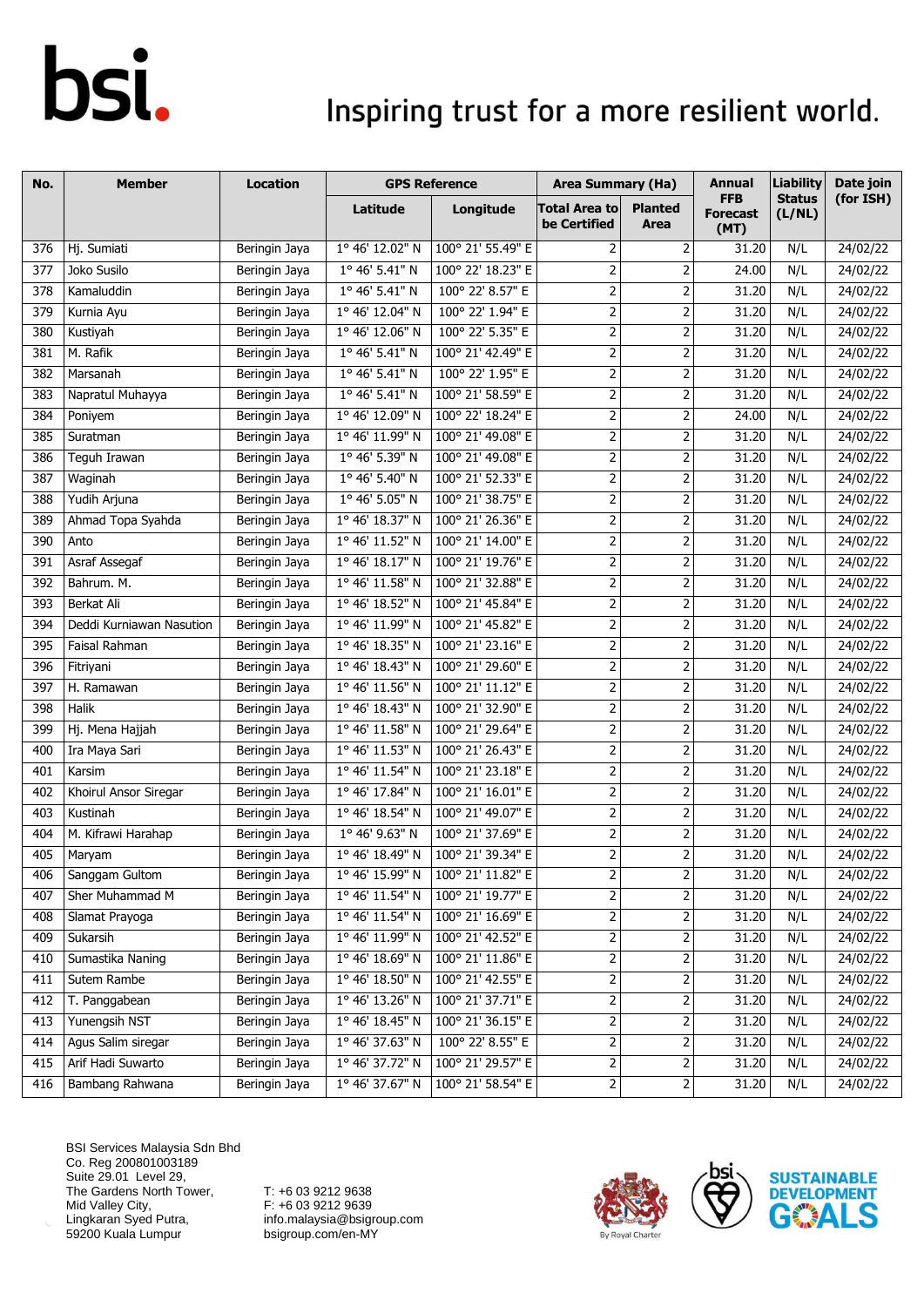### Inspiring trust for a more resilient world.

| No. | <b>Member</b>                   | <b>Location</b> |                          | <b>GPS Reference</b>                       | <b>Area Summary (Ha)</b>             |                         | <b>Annual</b>                         | <b>Liability</b>        | Date join |
|-----|---------------------------------|-----------------|--------------------------|--------------------------------------------|--------------------------------------|-------------------------|---------------------------------------|-------------------------|-----------|
|     |                                 |                 | Latitude                 | Longitude                                  | <b>Total Area to</b><br>be Certified | <b>Planted</b><br>Area  | <b>FFB</b><br><b>Forecast</b><br>(MT) | <b>Status</b><br>(L/NL) | (for ISH) |
| 417 | A.Manat Ritonga                 | Beringin Jaya   | 1° 46' 18.59" N          | 100° 22' 5.31" E                           | 2                                    | 2                       | 31.20                                 | N/L                     | 24/02/22  |
| 418 | Afan Suedi                      | Beringin Jaya   | 1° 46' 25.08" N          | 100° 21' 49.06" E                          | $\mathbf 2$                          | $\mathbf 2$             | 31.20                                 | N/L                     | 24/02/22  |
| 419 | Andini                          | Beringin Jaya   | 1° 46' 25.13" N          | 100° 22' 8.48" E                           | $\overline{2}$                       | $\overline{2}$          | 31.20                                 | N/L                     | 24/02/22  |
| 420 | Awaluddin                       | Beringin Jaya   | 1° 46' 25.00" N          | 100° 21' 36.14" E                          | $\overline{2}$                       | $\mathbf 2$             | 31.20                                 | N/L                     | 24/02/22  |
| 421 | Edy Purnomo                     | Beringin Jaya   | 1° 46' 25.10" N          | 100° 22' 5.26" E                           | $\overline{2}$                       | 2                       | 31.20                                 | N/L                     | 24/02/22  |
| 422 | Giyem                           | Beringin Jaya   | $1^{\circ}$ 46' 18.58" N | 100° 22' 18.26" E                          | $\overline{2}$                       | $\mathbf 2$             | 31.20                                 | N/L                     | 24/02/22  |
| 423 | H. Mhd. Nur Hasibuan            | Beringin Jaya   | 1° 46' 18.59" N          | 100° 21' 58.56" E                          | $\overline{2}$                       | 2                       | 31.20                                 | N/L                     | 24/02/22  |
| 424 | Hj. Maimunah Dalimunthe         | Beringin Jaya   | 1° 46' 25.06" N          | 100° 21' 45.85" E                          | $\overline{2}$                       | $\mathbf 2$             | 31.20                                 | N/L                     | 24/02/22  |
| 425 | Ikbal Rafi                      | Beringin Jaya   | 1° 46' 25.11" N          | 100° 22' 1.89" E                           | $\overline{2}$                       | $\mathbf 2$             | 31.20                                 | N/L                     | 24/02/22  |
| 426 | Irianto                         | Beringin Jaya   | 1° 46' 18.59" N          | 100° 22' 8.53" E                           | $\overline{2}$                       | $\mathbf 2$             | 24.00                                 | N/L                     | 24/02/22  |
| 427 | Junita Fitrianti NST            | Beringin Jaya   | 1° 46' 18.59" N          | 100° 22' 15.04" E                          | $\overline{2}$                       | $\mathbf 2$             | 31.20                                 | N/L                     | 24/02/22  |
| 428 | Kasriati/Ananda Gita P.<br>Sari | Beringin Jaya   | 1° 46' 18.60" N          | 100° 22' 11.76" E                          | $\overline{2}$                       | $\overline{2}$          | 31.20                                 | N/L                     | 24/02/22  |
| 429 | Lasminem                        | Beringin Jaya   | 1° 46' 18.56" N          | 100° 21' 52.31" E                          | $\overline{2}$                       | $\mathbf 2$             | 31.20                                 | N/L                     | 24/02/22  |
| 430 | Nismaya Wati NST                | Beringin Jaya   | 1° 46' 25.10" N          | 100° 22' 11.63" E                          | $\overline{2}$                       | $\mathbf 2$             | 31.20                                 | N/L                     | 24/02/22  |
| 431 | Okta Erwin Putra                | Beringin Jaya   | 1° 46' 18.58" N          | 100° 21' 55.48" E                          | $\overline{2}$                       | $\mathbf 2$             | 31.20                                 | N/L                     | 24/02/22  |
| 432 | Paian Manalu                    | Beringin Jaya   | 1° 46' 25.12" N          | 100° 21' 58.55" E                          | $\overline{2}$                       | 2                       | 31.20                                 | N/L                     | 24/02/22  |
| 433 | Rasya Orel Nadhipa              | Beringin Jaya   | 1° 46' 18.58" N          | 100° 22' 1.91" E                           | $\overline{2}$                       | $\mathbf 2$             | 31.20                                 | N/L                     | 24/02/22  |
| 434 | Rosma Ginting                   | Beringin Jaya   | $1^{\circ}$ 46' 25.04" N | 100° 21' 39.35" E                          | $\overline{2}$                       | $\mathbf 2$             | 31.20                                 | N/L                     | 24/02/22  |
| 435 | Rosmauli Simbolon               | Beringin Jaya   | 1° 46' 31.81" N          | 100° 22' 24.37" E                          | $\overline{2}$                       | 2                       | 31.20                                 | N/L                     | 24/02/22  |
| 436 | Sunarto                         | Beringin Jaya   | 1° 46' 25.10" N          | 100° 21' 52.30" E                          | $\overline{2}$                       | $\overline{2}$          | 24.00                                 | N/L                     | 24/02/22  |
| 437 | Supriatik                       | Beringin Jaya   | 1° 46' 25.04" N          | 100° 21' 42.58" E                          | $\overline{2}$                       | 2                       | 31.20                                 | N/L                     | 24/02/22  |
| 438 | Surianto                        | Beringin Jaya   | 1° 46' 25.10" N          | 100° 22' 14.76" E                          | $\mathbf{2}$                         | $\mathbf 2$             | 31.20                                 | N/L                     | 24/02/22  |
| 439 | Sutimah/Weni Pranita            | Beringin Jaya   | 1° 46' 25.08" N          | 100° 22' 21.16" E                          | $\overline{2}$                       | $\overline{2}$          | 31.20                                 | N/L                     | 24/02/22  |
| 440 | Syarifuddin                     | Beringin Jaya   | 1° 46' 18.58" N          | 100° 22' 21.45" E                          | $\overline{2}$                       | 2                       | 31.20                                 | N/L                     | 24/02/22  |
| 441 | Tumino                          | Beringin Jaya   | 1° 46' 25.09" N          | 100° 22' 17.96" E                          | $\overline{2}$                       | $\overline{2}$          | 31.20                                 | N/L                     | 24/02/22  |
| 442 | Zuhrina Susanti NST             | Beringin Jaya   | 1° 46' 25.12" N          | 100° 21' 55.47" E                          | $\mathbf{2}$                         | 2                       | 31.20                                 | N/L                     | 24/02/22  |
| 443 | Adolf Syahdian                  | Beringin Jaya   | 1° 46' 31.77" N          | 100° 22' 5.22" E                           | $\overline{2}$                       | $\mathbf 2$             | 31.20                                 | N/L                     | 24/02/22  |
| 444 | Akhdan Rifai                    | Beringin Jaya   | 1° 46' 31.60" N          | 100° 21' 29.55" E                          | $\overline{2}$                       | $\mathbf 2$             | 31.20                                 | N/L                     | 24/02/22  |
| 445 | Aryadi                          | Beringin Jaya   | 1° 46' 31.13" N          | 100° 21' 23.11" E                          | $\overline{2}$                       | $\mathbf 2$             | 31.20                                 | N/L                     | 24/02/22  |
| 446 | Burhanuddin H                   | Beringin Jaya   |                          | $1^{\circ}$ 46' 31.69" N 100° 21' 45.92" E | $\overline{2}$                       | $\overline{2}$          | 31.20                                 | N/L                     | 24/02/22  |
| 447 | Denan                           | Beringin Jaya   | 1° 46' 24.82" N          | 100° 21' 26.30" E                          | $\mathbf 2$                          | $\overline{2}$          | 31.20                                 | N/L                     | 24/02/22  |
| 448 | Erna Dewi Rambe                 | Beringin Jaya   | 1° 46' 30.83" N          | 100° 21' 13.12" E                          | 2                                    | $\overline{\mathbf{c}}$ | 31.20                                 | N/L                     | 24/02/22  |
| 449 | Erni Wati                       | Beringin Jaya   | 1° 46' 24.77" N          | 100° 21' 23.13" E                          | $\mathbf 2$                          | 2                       | 31.20                                 | N/L                     | 24/02/22  |
| 450 | Farid Muhroji                   | Beringin Jaya   | 1° 46' 31.70" N          | 100° 21' 36.10" E                          | $\overline{\mathbf{c}}$              | $\mathsf{2}$            | 31.20                                 | N/L                     | 24/02/22  |
| 451 | Fatmah Rambe                    | Beringin Jaya   | 1° 46' 31.05" N          | 100° 21' 19.74" E                          | $\overline{2}$                       | $\mathbf 2$             | 31.20                                 | N/L                     | 24/02/22  |
| 452 | Gojali Siagian                  | Beringin Jaya   | 1° 46' 31.70" N          | 100° 21' 39.31" E                          | 2                                    | $\mathbf 2$             | 31.20                                 | N/L                     | 24/02/22  |
| 453 | H. Ahmad Dalimunthe             | Beringin Jaya   | 1° 46' 24.96" N          | 100° 21' 32.92" E                          | 2                                    | 2                       | 31.20                                 | N/L                     | 24/02/22  |
| 454 | Habibie HRP                     | Beringin Jaya   | 1° 46' 31.77" N          | 100° 21' 42.62" E                          | $\overline{2}$                       | 2                       | 31.20                                 | N/L                     | 24/02/22  |
| 455 | Hj. Jainun Munthe               | Beringin Jaya   | 1° 46' 31.77" N          | 100° 21' 55.43" E                          | $\mathbf 2$                          | $\overline{\mathbf{c}}$ | 31.20                                 | N/L                     | 24/02/22  |
| 456 | M. Yusuf NST                    | Beringin Jaya   | 1° 46' 31.22" N          | 100° 21' 26.28" E                          | $\overline{a}$                       | 2                       | 31.20                                 | N/L                     | 24/02/22  |
| 457 | Mulyadi                         | Beringin Jaya   | 1° 46' 24.05" N          | 100° 21' 15.73" E                          | $\mathbf{2}$                         | $\mathbf 2$             | 31.20                                 | N/L                     | 24/02/22  |

BSI Services Malaysia Sdn Bhd Co. Reg 200801003189 Suite 29.01 Level 29, The Gardens North Tower, Mid Valley City, Lingkaran Syed Putra, 59200 Kuala Lumpur



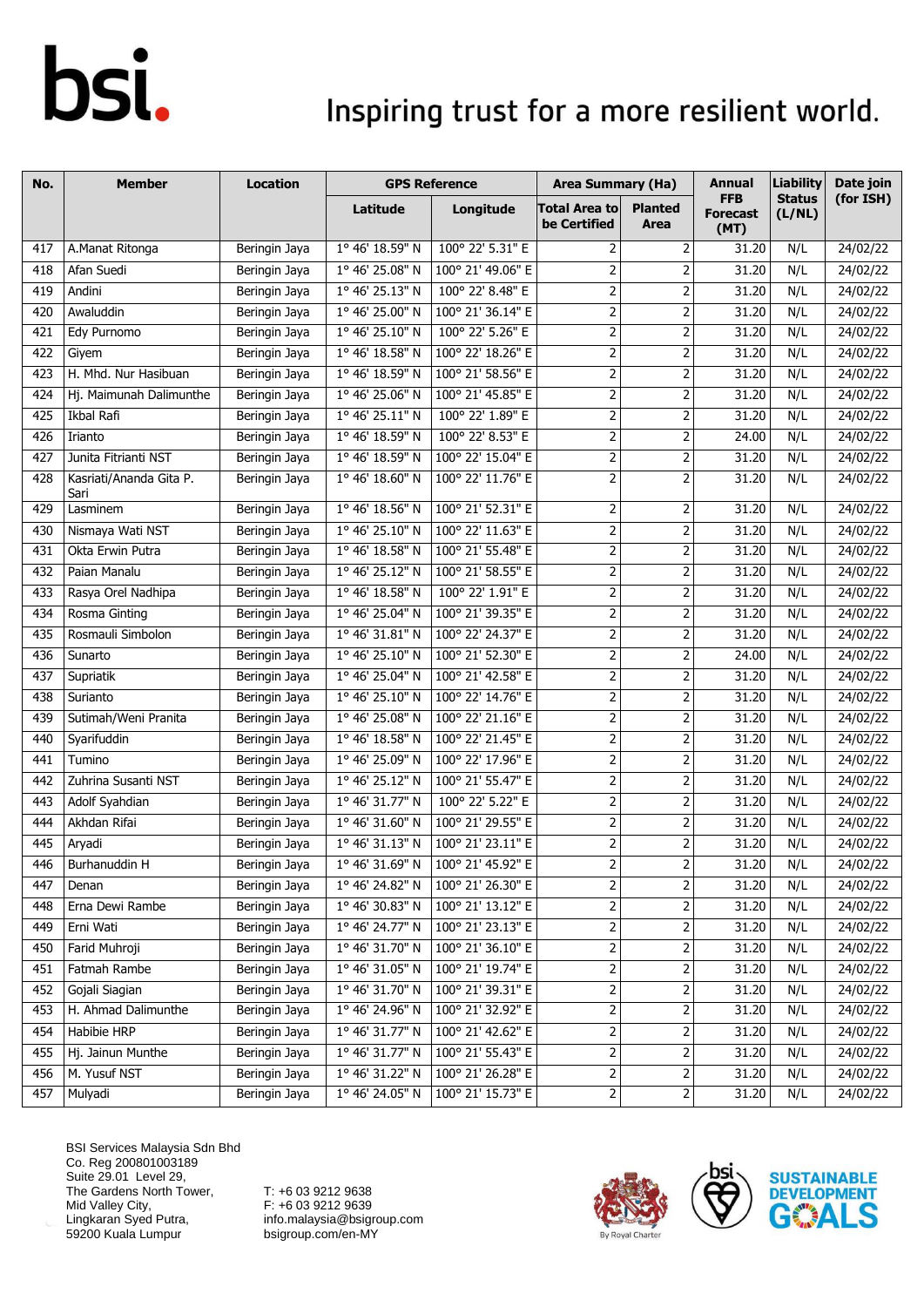### Inspiring trust for a more resilient world.

| No. | <b>Member</b>        | <b>Location</b> | <b>GPS Reference</b>     |                   | <b>Area Summary (Ha)</b>                                                                                         |                                                                                                                  | Annual                                | <b>Liability</b>        | Date join |
|-----|----------------------|-----------------|--------------------------|-------------------|------------------------------------------------------------------------------------------------------------------|------------------------------------------------------------------------------------------------------------------|---------------------------------------|-------------------------|-----------|
|     |                      |                 | <b>Latitude</b>          | Longitude         | <b>Total Area to</b><br>be Certified                                                                             | <b>Planted</b><br>Area                                                                                           | <b>FFB</b><br><b>Forecast</b><br>(MT) | <b>Status</b><br>(L/NL) | (for ISH) |
| 458 | Poniyem              | Beringin Jaya   | 1° 46' 31.73" N          | 100° 21' 49.10" E | $\overline{2}$                                                                                                   | 2                                                                                                                | 31.20                                 | N/L                     | 24/02/22  |
| 459 | Putra Harianto       | Beringin Jaya   | 1° 46' 24.47" N          | 100° 21' 19.42" E | $\mathsf{2}\!\!\:\mathsf{1}\!\!\:\mathsf{2}\!\!\:\mathsf{1}\!\!\:\mathsf{3}\mathsf{2}\!\!\:\mathsf{4}\mathsf{3}$ | 2                                                                                                                | 24.00                                 | N/L                     | 24/02/22  |
| 460 | Rosmalinda           | Beringin Jaya   | 1° 46' 24.06" N          | 100° 21' 11.90" E | $\mathbf 2$                                                                                                      | 2                                                                                                                | 24.00                                 | N/L                     | 24/02/22  |
| 461 | Sabaruddin           | Beringin Jaya   | 1° 46' 31.76" N          | 100° 22' 1.85" E  | $\mathbf{2}$                                                                                                     | $\mathbf 2$                                                                                                      | 31.20                                 | N/L                     | 24/02/22  |
| 462 | Sagiman              | Beringin Jaya   | 1° 46' 30.81" N          | 100° 21' 10.86" E | $\overline{2}$                                                                                                   | 2                                                                                                                | 31.20                                 | N/L                     | 24/02/22  |
| 463 | Salmah Bibi          | Beringin Jaya   | 1° 46' 31.66" N          | 100° 21' 32.90" E | $\mathbf 2$                                                                                                      | 2                                                                                                                | 31.20                                 | N/L                     | 24/02/22  |
| 464 | Sutarno              | Beringin Jaya   | 1° 46' 31.69" N          | 100° 21' 52.27" E | $\overline{2}$                                                                                                   | $\overline{2}$                                                                                                   | 31.20                                 | N/L                     | 24/02/22  |
| 465 | Suwito               | Beringin Jaya   | 1° 46' 30.84" N          | 100° 21' 16.12" E | $\mathbf{2}$                                                                                                     | $\mathbf 2$                                                                                                      | 24.00                                 | N/L                     | 24/02/22  |
| 466 | Warni                | Beringin Jaya   | 1° 46' 31.73" N          | 100° 21' 58.55" E | $\overline{2}$                                                                                                   | $\overline{2}$                                                                                                   | 31.20                                 | N/L                     | 24/02/22  |
| 467 | Windy Hadi Irma      | Beringin Jaya   | 1° 46' 24.92" N          | 100° 21' 29.57" E | $\overline{2}$                                                                                                   | $\overline{2}$                                                                                                   | 31.20                                 | N/L                     | 24/02/22  |
| 468 | Burhanuddnin         | Beringin Jaya   | 1° 46' 37.38" N          | 100° 21' 26.29" E | $\overline{2}$                                                                                                   | $\mathbf 2$                                                                                                      | 31.20                                 | N/L                     | 24/02/22  |
| 469 | Edison Butar-butar   | Beringin Jaya   | 1° 46' 37.65" N          | 100° 21' 55.39" E | $\overline{2}$                                                                                                   | 2                                                                                                                | 31.20                                 | N/L                     | 24/02/22  |
| 470 | Hariyono             | Beringin Jaya   | 1° 46' 37.64" N          | 100° 22' 21.17" E | $\overline{2}$                                                                                                   | 2                                                                                                                | 31.20                                 | N/L                     | 24/02/22  |
| 471 | Inawati              | Beringin Jaya   | 1° 46' 31.75" N          | 100° 22' 8.48" E  | $\mathbf 2$                                                                                                      | 2                                                                                                                | 24.00                                 | N/L                     | 24/02/22  |
| 472 | Jailani              | Beringin Jaya   | 1° 46' 37.71" N          | 100° 21' 42.62" E | $\overline{2}$                                                                                                   | $\mathbf 2$                                                                                                      | 31.20                                 | N/L                     | 24/02/22  |
| 473 | Kuspinem             | Beringin Jaya   | 1° 46' 31.81" N          | 100° 22' 14.77" E | $\mathbf 2$                                                                                                      | 2                                                                                                                | 31.20                                 | N/L                     | 24/02/22  |
| 474 | M. Dzikri Ardiansyah | Beringin Jaya   | 1° 46' 37.66" N          | 100° 22' 1.86" E  | $\mathbf 2$                                                                                                      | 2                                                                                                                | 31.20                                 | N/L                     | 24/02/22  |
| 475 | Meliana Margaretha   | Beringin Jaya   | 1° 46' 37.69" N          | 100° 21' 46.00" E | $\mathbf 2$                                                                                                      | 2                                                                                                                | 31.20                                 | N/L                     | 24/02/22  |
| 476 | Mhd. Efendi          | Beringin Jaya   | 1° 46' 37.66" N          | 100° 22' 5.29" E  | $\overline{2}$                                                                                                   | 2                                                                                                                | 31.20                                 | N/L                     | 24/02/22  |
| 477 | Mhd. Hanafih         | Beringin Jaya   | 1° 46' 37.65" N          | 100° 22' 11.64" E | 2                                                                                                                | 2                                                                                                                | 31.20                                 | N/L                     | 24/02/22  |
| 478 | Mispan               | Beringin Jaya   | 1° 46' 37.32" N          | 100° 21' 19.86" E | $\overline{2}$                                                                                                   | 2                                                                                                                | 24.00                                 | N/L                     | 24/02/22  |
| 479 | Misran               | Beringin Jaya   | 1° 46' 31.79" N          | 100° 22' 17.96" E | $\overline{2}$                                                                                                   | 2                                                                                                                | 31.20                                 | N/L                     | 24/02/22  |
| 480 | Munasrip             | Beringin Jaya   | 1° 46' 37.69" N          | 100° 21' 49.14" E | $\overline{2}$                                                                                                   | $\mathbf 2$                                                                                                      | 31.20                                 | N/L                     | 24/02/22  |
| 481 | Nuraini              | Beringin Jaya   | 1° 46' 36.35" N          | 100° 21' 37.68" E | $\overline{2}$                                                                                                   | 2                                                                                                                | 31.20                                 | N/L                     | 24/02/22  |
| 482 | Putra siregar        | Beringin Jaya   | 1° 46' 37.74" N          | 100° 21' 32.89" E | $\overline{2}$                                                                                                   | $\mathbf 2$                                                                                                      | 31.20                                 | N/L                     | 24/02/22  |
| 483 | <b>Ripin Siregar</b> | Beringin Jaya   | 1° 46' 38.98" N          | 100° 21' 37.65" E | $\mathbf 2$                                                                                                      | $\mathbf 2$                                                                                                      | 31.20                                 | N/L                     | 24/02/22  |
| 484 | Suprianto            | Beringin Jaya   | 1° 46' 37.34" N          | 100° 21' 23.08" E | $\overline{2}$                                                                                                   | $\overline{2}$                                                                                                   | 31.20                                 | N/L                     | 24/02/22  |
| 485 | Suryani              | Beringin Jaya   | $1^{\circ}$ 46' 31.80" N | 100° 22' 21.17" E | $\mathbf 2$                                                                                                      | 2                                                                                                                | 31.20                                 | N/L                     | 24/02/22  |
| 486 | Suryatmin            | Beringin Jaya   | 1° 46' 37.64" N          | 100° 22' 18.02" E | $\overline{2}$                                                                                                   | $\mathbf 2$                                                                                                      | 31.20                                 | N/L                     | 24/02/22  |
| 487 | Suwartina            | Beringin Jaya   | 1° 46' 37.68" N          | 100° 21' 52.27" E | $\overline{2}$                                                                                                   | 2                                                                                                                | 31.20                                 | N/L                     | 24/02/22  |
| 488 | Zaman Zali           | Beringin Jaya   | $1°$ 46' 31.77" N        | 100° 22' 11.65" E | 2                                                                                                                | 2                                                                                                                | 24.00                                 | N/L                     | 24/02/22  |
| 489 | Zulkifli             | Beringin Jaya   | 1° 46' 37.68" N          | 100° 22' 14.81" E | $\overline{2}$                                                                                                   | 2                                                                                                                | 31.20                                 | N/L                     | 24/02/22  |
| 490 | ABD. Wahab           | Beringin Jaya   | 1° 46' 43.54" N          | 100° 21' 39.14" E | $\mathbf 2$                                                                                                      | 2                                                                                                                | 31.20                                 | N/L                     | 24/02/22  |
| 491 | Ahmad Azhari         | Beringin Jaya   | 1° 46' 38.75" N          | 100° 21' 12.22" E | $\mathbf 2$                                                                                                      | 2                                                                                                                | 31.20                                 | N/L                     | 24/02/22  |
| 492 | Amalia Ramadani      | Beringin Jaya   | 1° 46' 43.58" N          | 100° 21' 29.60" E | $\mathbf{2}$                                                                                                     | $\mathsf{2}\!\!\:\mathsf{1}\!\!\:\mathsf{2}\!\!\:\mathsf{1}\!\!\:\mathsf{3}\mathsf{2}\!\!\:\mathsf{4}\mathsf{3}$ | 31.20                                 | N/L                     | 24/02/22  |
| 493 | Dedek Br Regar       | Beringin Jaya   | 1° 46' 50.04" N          | 100° 21' 29.62" E | $\overline{c}$                                                                                                   | 2                                                                                                                | 31.20                                 | N/L                     | 24/02/22  |
| 494 | Ermawati             | Beringin Jaya   | 1° 46' 45.18" N          | 100° 21' 12.09" E | $\overline{2}$                                                                                                   | 2                                                                                                                | 31.20                                 | N/L                     | 24/02/22  |
| 495 | Ida Br Regar         | Beringin Jaya   | 1° 46' 43.51" N          | 100° 21' 58.50" E | $\mathbf 2$                                                                                                      | 2                                                                                                                | 31.20                                 | N/L                     | 24/02/22  |
| 496 | Ira Maya             | Beringin Jaya   | 1° 46' 35.54" N          | 100° 21' 12.72" E | $\overline{2}$                                                                                                   | 2                                                                                                                | 31.20                                 | N/L                     | 24/02/22  |
| 497 | Jumino               | Beringin Jaya   | 1° 46' 43.54" N          | 100° 21' 46.01" E | 2                                                                                                                | 2                                                                                                                | 31.20                                 | N/L                     | 24/02/22  |
| 498 | Kusyati              | Beringin Jaya   | $1^{\circ}$ 46' 43.61" N | 100° 21' 23.06" E | $\mathbf{2}$                                                                                                     | 2                                                                                                                | 31.20                                 | N/L                     | 24/02/22  |

BSI Services Malaysia Sdn Bhd Co. Reg 200801003189 Suite 29.01 Level 29, The Gardens North Tower, Mid Valley City, Lingkaran Syed Putra, 59200 Kuala Lumpur



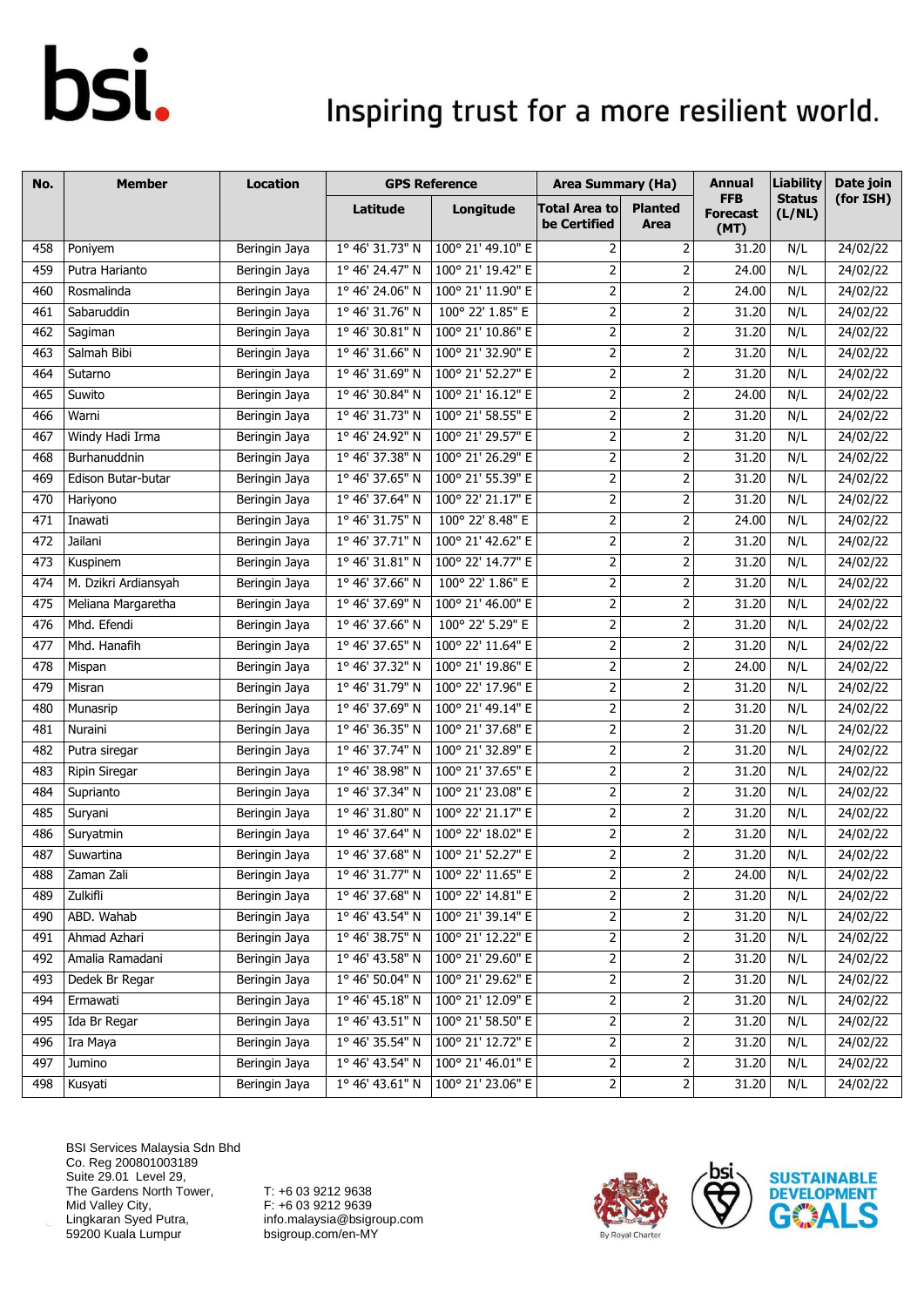### Inspiring trust for a more resilient world.

| No.              | <b>Member</b>        | <b>Location</b> | <b>GPS Reference</b>     |                   | <b>Area Summary (Ha)</b>             |                                                                                                                  | Annual                                | <b>Liability</b>        | Date join |
|------------------|----------------------|-----------------|--------------------------|-------------------|--------------------------------------|------------------------------------------------------------------------------------------------------------------|---------------------------------------|-------------------------|-----------|
|                  |                      |                 | <b>Latitude</b>          | Longitude         | <b>Total Area to</b><br>be Certified | <b>Planted</b><br>Area                                                                                           | <b>FFB</b><br><b>Forecast</b><br>(MT) | <b>Status</b><br>(L/NL) | (for ISH) |
| 499              | M. Paturrahman AT    | Beringin Jaya   | 1° 46' 43.57" N          | 100° 21' 42.56" E | $\overline{2}$                       | 2                                                                                                                | 31.20                                 | N/L                     | 24/02/22  |
| 500              | M.Massa              | Beringin Jaya   | 1° 46' 43.62" N          | 100° 21' 16.89" E | $\mathsf{2}\,$                       | 2                                                                                                                | 31.20                                 | N/L                     | 24/02/22  |
| 501              | Muliyono             | Beringin Jaya   | 1° 46' 43.63" N          | 100° 21' 20.00" E | $\overline{2}$                       | 2                                                                                                                | 31.20                                 | N/L                     | 24/02/22  |
| 502              | Nurainun             | Beringin Jaya   | 1° 46' 43.48" N          | 100° 21' 55.37" E | $\overline{2}$                       | $\overline{2}$                                                                                                   | 31.20                                 | N/L                     | 24/02/22  |
| 503              | Nurhasanah Sir       | Beringin Jaya   | 1° 46' 43.45" N          | 100° 22' 11.64" E | $\overline{2}$                       | 2                                                                                                                | 31.20                                 | N/L                     | 24/02/22  |
| 504              | Paddayani Rambe      | Beringin Jaya   | 1° 46' 43.52" N          | 100° 21' 52.30" E | $\mathbf 2$                          | 2                                                                                                                | 31.20                                 | N/L                     | 24/02/22  |
| 505              | Poniman              | Beringin Jaya   | 1° 46' 37.31" N          | 100° 21' 16.99" E | $\overline{2}$                       | $\overline{2}$                                                                                                   | 31.20                                 | N/L                     | 24/02/22  |
| 506              | Ramasyah Saragih     | Beringin Jaya   | 1° 46' 43.47" N          | 100° 22' 8.54" E  | $\mathbf{2}$                         | 2                                                                                                                | 31.20                                 | N/L                     | 24/02/22  |
| 507              | Siti Anar Hrp        | Beringin Jaya   | 1º 47' 2.44" N           | 100° 21' 52.36" E | $\overline{2}$                       | $\overline{2}$                                                                                                   | 31.20                                 | N/L                     | 24/02/22  |
| 508              | Sori Alam Purba      | Beringin Jaya   | 1° 46' 43.53" N          | 100° 21' 49.15" E | $\overline{2}$                       | $\overline{2}$                                                                                                   | 31.20                                 | N/L                     | 24/02/22  |
| 509              | Sri Gestari          | Beringin Jaya   | 1° 46' 44.98" N          | 100° 21' 32.92" E | $\overline{2}$                       | $\mathbf 2$                                                                                                      | 31.20                                 | N/L                     | 24/02/22  |
| 510              | Sri Hadi Ayu         | Beringin Jaya   | 1° 46' 42.03" N          | 100° 21' 12.04" E | $\overline{2}$                       | 2                                                                                                                | 31.20                                 | N/L                     | 24/02/22  |
| 511              | Suharman             | Beringin Jaya   | 1° 46' 48.21" N          | 100° 21' 37.22" E | $\overline{2}$                       | 2                                                                                                                | 31.20                                 | N/L                     | 24/02/22  |
| 512              | Supomo               | Beringin Jaya   | 1° 46' 43.49" N          | 100° 22' 5.26" E  | $\mathbf 2$                          | 2                                                                                                                | 31.20                                 | N/L                     | 24/02/22  |
| 513              | Suwantini            | Beringin Jaya   | 1° 46' 43.62" N          | 100° 21' 26.32" E | $\overline{2}$                       | $\mathbf 2$                                                                                                      | 31.20                                 | N/L                     | 24/02/22  |
| 514              | Syahruddin           | Beringin Jaya   | 1° 46' 43.47" N          | 100° 22' 1.83" E  | $\mathbf 2$                          | 2                                                                                                                | 31.20                                 | N/L                     | 24/02/22  |
| 515              | Syamsinar            | Beringin Jaya   | 1° 46' 43.56" N          | 100° 21' 36.10" E | $\mathbf 2$                          | 2                                                                                                                | 31.20                                 | N/L                     | 24/02/22  |
| 516              | Abdul Hari Atta      | Beringin Jaya   | 1° 45' 51.67" N          | 100° 23' 0.70" E  | $\mathbf 2$                          | 2                                                                                                                | 31.20                                 | N/L                     | 24/02/22  |
| 517              | Ahmad Efendi         | Beringin Jaya   | 1° 45' 45.13" N          | 100° 23' 6.48" E  | $\overline{2}$                       | 2                                                                                                                | 31.20                                 | N/L                     | 24/02/22  |
| 518              | Amrin Siregar        | Beringin Jaya   | 1° 45' 51.64" N          | 100° 22' 48.47" E | 2                                    | 2                                                                                                                | 31.20                                 | N/L                     | 24/02/22  |
| 519              | <b>Budi Amin</b>     | Beringin Jaya   | 1° 45' 51.65" N          | 100° 22' 45.38" E | $\overline{2}$                       | $\overline{2}$                                                                                                   | 31.20                                 | N/L                     | 24/02/22  |
| 520              | H.M. Topael          | Beringin Jaya   | 1° 45' 51.63" N          | 100° 22' 39.35" E | $\overline{2}$                       | 2                                                                                                                | 31.20                                 | N/L                     | 24/02/22  |
| 521              | H.Umrin              | Beringin Jaya   | 1° 45' 51.67" N          | 100° 22' 57.83" E | $\overline{2}$                       | $\mathbf 2$                                                                                                      | 31.20                                 | N/L                     | 24/02/22  |
| 522              | Hasan Basri          | Beringin Jaya   | 1° 45' 51.63" N          | 100° 22' 42.47" E | $\overline{2}$                       | 2                                                                                                                | 31.20                                 | N/L                     | 24/02/22  |
| 523              | Indra Kesuma         | Beringin Jaya   | 1° 45' 51.63" N          | 100° 22' 36.11" E | $\mathbf{2}$                         | $\mathbf 2$                                                                                                      | 31.20                                 | N/L                     | 24/02/22  |
| 524              | Jumain               | Beringin Jaya   | 1° 45' 45.13" N          | 100° 23' 3.57" E  | $\mathbf 2$                          | $\mathbf 2$                                                                                                      | 31.20                                 | N/L                     | 24/02/22  |
| 525              | Lagud                | Beringin Jaya   | 1° 45' 45.13" N          | 100° 23' 12.30" E | $\overline{2}$                       | $\overline{2}$                                                                                                   | 31.20                                 | N/L                     | 24/02/22  |
| 526              | Luginem              | Beringin Jaya   | $1^{\circ}$ 45' 45.12" N | 100° 23' 0.67" E  | $\mathbf 2$                          | 2                                                                                                                | 31.20                                 | N/L                     | 24/02/22  |
| $\overline{527}$ | M. Nazib Lubis       | Beringin Jaya   | 1° 45' 51.69" N          | 100° 23' 9.40" E  | $\overline{2}$                       | $\mathbf 2$                                                                                                      | 31.20                                 | N/L                     | 24/02/22  |
| 528              | Mahliana Lubis       | Beringin Jaya   | 1° 45' 51.68" N          | 100° 23' 3.57" E  | $\overline{2}$                       | 2                                                                                                                | 31.20                                 | N/L                     | 24/02/22  |
| 529              | Marwanto             | Beringin Jaya   | 1° 45' 45.12" N          | 100° 22' 48.45" E | 2                                    | 2                                                                                                                | 31.20                                 | N/L                     | 24/02/22  |
| 530              | MHD Rafik            | Beringin Jaya   | 1° 45' 51.67" N          | 100° 22' 54.82" E | $\overline{2}$                       | 2                                                                                                                | 31.20                                 | N/L                     | 24/02/22  |
| 531              | Pingki J Citra       | Beringin Jaya   | 1° 45' 38.52" N          | 100° 23' 1.40" E  | $\mathbf 2$                          | 2                                                                                                                | 31.20                                 | N/L                     | 24/02/22  |
| 532              | R.Toni Sinaga        | Beringin Jaya   | 1° 45' 45.13" N          | 100° 22' 51.67" E | $\mathbf 2$                          | 2                                                                                                                | 31.20                                 | N/L                     | 24/02/22  |
| 533              | Rafli Rayuda         | Beringin Jaya   | 1° 45' 45.13" N          | 100° 23' 9.39" E  | $\mathbf{2}$                         | $\mathsf{2}\!\!\:\mathsf{1}\!\!\:\mathsf{2}\!\!\:\mathsf{1}\!\!\:\mathsf{3}\mathsf{2}\!\!\:\mathsf{4}\mathsf{3}$ | 31.20                                 | N/L                     | 24/02/22  |
| 534              | Rasam                | Beringin Jaya   | 1° 45' 51.69" N          | 100° 23' 6.49" E  | $\overline{c}$                       | 2                                                                                                                | 31.20                                 | N/L                     | 24/02/22  |
| 535              | Sarinawati Siagian   | Beringin Jaya   | 1° 45' 51.66" N          | 100° 22' 51.66" E | $\overline{2}$                       | 2                                                                                                                | 31.20                                 | N/L                     | 24/02/22  |
| 536              | Zulham Lubis         | Beringin Jaya   | 1° 45' 51.70" N          | 100° 23' 12.31" E | $\mathbf 2$                          | 2                                                                                                                | 31.20                                 | N/L                     | 24/02/22  |
| 537              | Aprilianti Pohan     | Beringin Jaya   | 1° 45' 45.13" N          | 100° 22' 39.21" E | $\overline{2}$                       | $\mathsf{2}\!\!\:\mathsf{1}\!\!\:\mathsf{2}\!\!\:\mathsf{1}\!\!\:\mathsf{3}\mathsf{2}\!\!\:\mathsf{4}\mathsf{3}$ | 31.20                                 | N/L                     | 24/02/22  |
| 538              | <b>Bahrum Munthe</b> | Beringin Jaya   | 1° 45' 31.92" N          | 100° 23' 1.37" E  | $\overline{c}$                       | 2                                                                                                                | 31.20                                 | N/L                     | 24/02/22  |
| 539              | Bejo                 | Beringin Jaya   | 1° 45' 38.55" N          | 100° 23' 4.58" E  | $\overline{2}$                       | 2                                                                                                                | 31.20                                 | N/L                     | 24/02/22  |

BSI Services Malaysia Sdn Bhd Co. Reg 200801003189 Suite 29.01 Level 29, The Gardens North Tower, Mid Valley City, Lingkaran Syed Putra, 59200 Kuala Lumpur



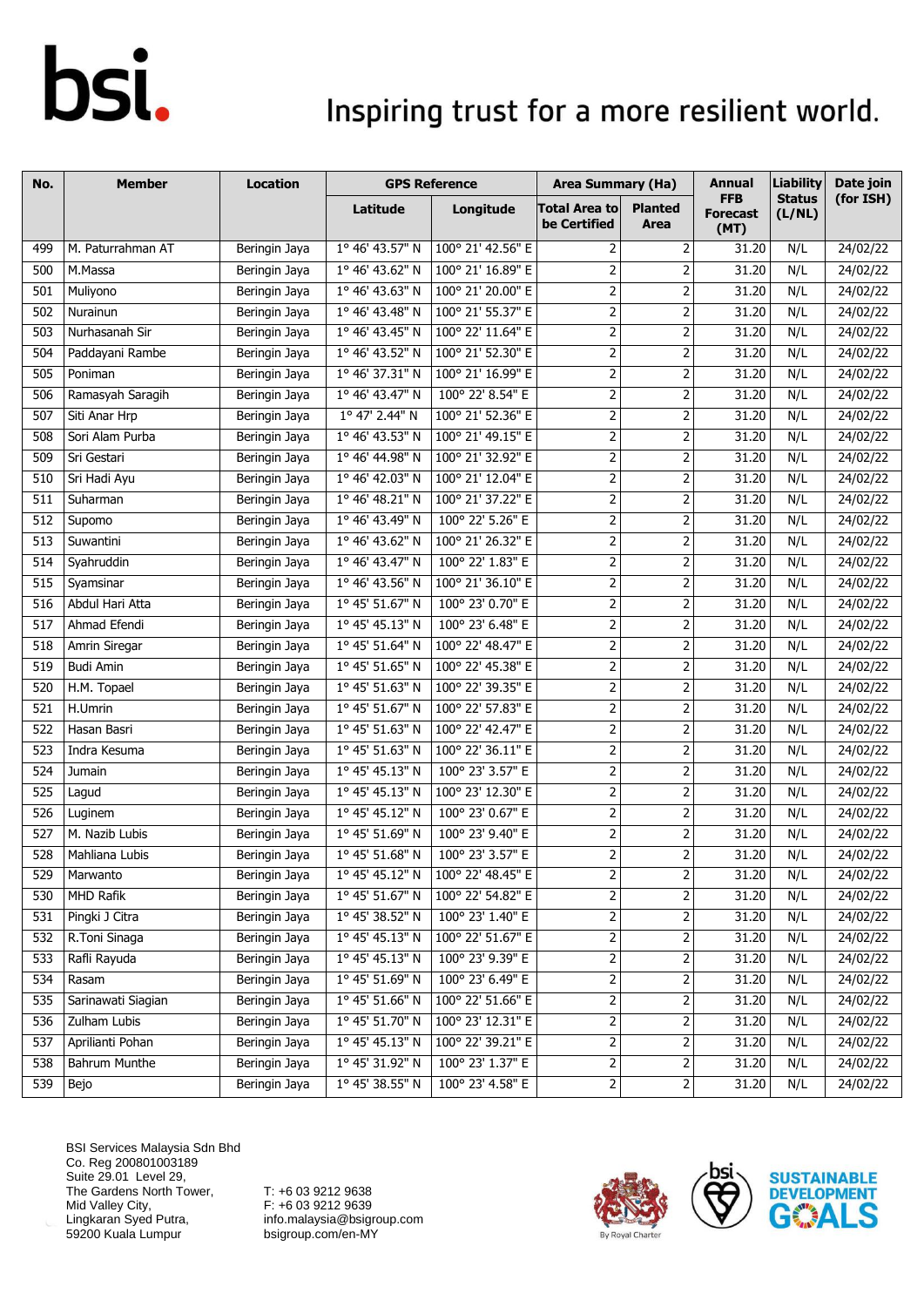### Inspiring trust for a more resilient world.

| No. | <b>Member</b>              | <b>Location</b> |                          | <b>GPS Reference</b> | <b>Area Summary (Ha)</b>             |                                                                                                                  | <b>Annual</b>                         | <b>Liability</b>        | Date join |
|-----|----------------------------|-----------------|--------------------------|----------------------|--------------------------------------|------------------------------------------------------------------------------------------------------------------|---------------------------------------|-------------------------|-----------|
|     |                            |                 | Latitude                 | Longitude            | <b>Total Area to</b><br>be Certified | <b>Planted</b><br>Area                                                                                           | <b>FFB</b><br><b>Forecast</b><br>(MT) | <b>Status</b><br>(L/NL) | (for ISH) |
| 540 | Cahyia Azzahia             | Beringin Jaya   | 1° 45' 45.13" N          | 100° 22' 42.34" E    | 2                                    | 2                                                                                                                | 31.20                                 | N/L                     | 24/02/22  |
| 541 | Doriana Hrp                | Beringin Jaya   | 1° 45' 38.44" N          | 100° 22' 42.23" E    | $\mathbf 2$                          | $\mathbf 2$                                                                                                      | 31.20                                 | N/L                     | 24/02/22  |
| 542 | Fitriadi                   | Beringin Jaya   | 1° 45' 25.34" N          | 100° 23' 1.35" E     | $\overline{2}$                       | $\mathbf 2$                                                                                                      | 31.20                                 | N/L                     | 24/02/22  |
| 543 | H. Candra Al Arif          | Beringin Jaya   | 1° 45' 38.46" N          | 100° 22' 35.73" E    | $\overline{2}$                       | $\mathbf 2$                                                                                                      | 31.20                                 | N/L                     | 24/02/22  |
| 544 | H. Sarju                   | Beringin Jaya   | 1° 45' 38.58" N          | 100° 23' 7.79" E     | $\overline{2}$                       | 2                                                                                                                | 24.00                                 | N/L                     | 24/02/22  |
| 545 | H. Zasmin Drs              | Beringin Jaya   | 1° 45' 31.98" N          | 100° 23' 13.75" E    | $\mathbf{2}$                         | $\mathbf 2$                                                                                                      | 31.20                                 | N/L                     | 24/02/22  |
| 546 | Hakim                      | Beringin Jaya   | 1° 45' 31.94" N          | 100° 23' 4.61" E     | $\overline{2}$                       | $\overline{2}$                                                                                                   | 31.20                                 | N/L                     | 24/02/22  |
| 547 | Hartati Pohan              | Beringin Jaya   | 1° 45' 45.15" N          | 100° 22' 36.13" E    | $\mathbf{2}$                         | 2                                                                                                                | 31.20                                 | N/L                     | 24/02/22  |
| 548 | Hartika Lindawati          | Beringin Jaya   | 1° 45' 38.60" N          | 100° 23' 10.83" E    | $\overline{2}$                       | $\overline{2}$                                                                                                   | 31.20                                 | N/L                     | 24/02/22  |
| 549 | <b>Ismail Nasution</b>     | Beringin Jaya   | 1° 45' 31.96" N          | 100° 23' 7.82" E     | $\mathbf{2}$                         | $\mathbf 2$                                                                                                      | 24.00                                 | N/L                     | 24/02/22  |
| 550 | Junaidah Aziz              | Beringin Jaya   | 1° 45' 38.49" N          | 100° 22' 54.77" E    | $\overline{2}$                       | $\overline{2}$                                                                                                   | 31.20                                 | N/L                     | 24/02/22  |
| 551 | Karimulla Ritonga          | Beringin Jaya   | 1° 45' 38.46" N          | 100° 22' 38.96" E    | $\overline{2}$                       | $\overline{2}$                                                                                                   | 31.20                                 | N/L                     | 24/02/22  |
| 552 | Kasri                      | Beringin Jaya   | 1° 45' 45.14" N          | 100° 22' 54.80" E    | $\overline{2}$                       | 2                                                                                                                | 31.20                                 | N/L                     | 24/02/22  |
| 553 | M.Yakub                    | Beringin Jaya   | 1° 45' 31.98" N          | 100° 23' 10.83" E    | $\overline{2}$                       | $\mathbf 2$                                                                                                      | 31.20                                 | N/L                     | 24/02/22  |
| 554 | Niharja S Munthe           | Beringin Jaya   | 1° 45' 45.12" N          | 100° 23' 15.17" E    | $\overline{2}$                       | 2                                                                                                                | 31.20                                 | N/L                     | 24/02/22  |
| 555 | Nitamy Zein Munthe         | Beringin Jaya   | 1° 45' 38.47" N          | 100° 22' 51.66" E    | $\overline{2}$                       | 2                                                                                                                | 31.20                                 | N/L                     | 24/02/22  |
| 556 | Nizeta Al Mufid Mth        | Beringin Jaya   | 1° 45' 31.92" N          | 100° 22' 58.03" E    | $\overline{2}$                       | $\mathbf 2$                                                                                                      | 24.00                                 | N/L                     | 24/02/22  |
| 557 | Rahmad Khadafi             | Beringin Jaya   | 1° 45' 25.30" N          | 100° 22' 45.35" E    | $\mathbf 2$                          | $\mathbf 2$                                                                                                      | 31.20                                 | N/L                     | 24/02/22  |
| 558 | Rajab Nasution             | Beringin Jaya   | 1° 45' 38.61" N          | 100° 23' 13.74" E    | $\overline{2}$                       | $\mathbf 2$                                                                                                      | 31.20                                 | N/L                     | 24/02/22  |
| 559 | Rizal Ansori               | Beringin Jaya   | 1° 45' 38.44" N          | 100° 22' 45.37" E    | $\mathbf 2$                          | 2                                                                                                                | 31.20                                 | N/L                     | 24/02/22  |
| 560 | Zahra Pohan                | Beringin Jaya   | 1° 45' 32.00" N          | 100° 23' 16.63" E    | $\overline{2}$                       | 2                                                                                                                | 31.20                                 | N/L                     | 24/02/22  |
| 561 | Zainal A. Munthe           | Beringin Jaya   | 1° 45' 38.64" N          | 100° 23' 16.61" E    | $\overline{2}$                       | $\overline{2}$                                                                                                   | 31.20                                 | N/L                     | 24/02/22  |
| 562 | Annisa P. Wulan Sari       | Beringin Jaya   | 1° 45' 31.82" N          | 100° 22' 42.22" E    | $\mathbf 2$                          | $\mathbf 2$                                                                                                      | 31.20                                 | N/L                     | 24/02/22  |
| 563 | Atika                      | Beringin Jaya   | 1° 45' 25.33" N          | 100° 23' 4.61" E     | $\overline{2}$                       | $\mathbf 2$                                                                                                      | 31.20                                 | N/L                     | 24/02/22  |
| 564 | Aziz Batubara              | Beringin Jaya   | 1° 45' 38.64" N          | 100° 23' 19.58" E    | $\overline{2}$                       | $\mathbf 2$                                                                                                      | 31.20                                 | N/L                     | 24/02/22  |
| 565 | Dainuri                    | Beringin Jaya   | 1° 45' 31.82" N          | 100° 22' 38.95" E    | $\mathbf{2}$                         | $\mathbf 2$                                                                                                      | 31.20                                 | N/L                     | 24/02/22  |
| 566 | Faisal Rambe               | Beringin Jaya   | 1° 45' 25.51" N          | 100° 23' 16.59" E    | $\overline{2}$                       | $\overline{2}$                                                                                                   | 31.20                                 | N/L                     | 24/02/22  |
| 567 | H. Siti Nur Dmt            | Beringin Jaya   | $1^{\circ}$ 45' 45.14" N | 100° 22' 57.78" E    | $\mathbf 2$                          | $\mathbf 2$                                                                                                      | 31.20                                 | N/L                     | 24/02/22  |
| 568 | Hj. Susilawati             | Beringin Jaya   | 1° 45' 38.44" N          | 100° 22' 48.45" E    | $\overline{2}$                       | $\mathbf 2$                                                                                                      | 31.20                                 | N/L                     | 24/02/22  |
| 569 | Jaman Tarigan              | Beringin Jaya   | 1° 45' 31.83" N          | 100° 22' 35.72" E    | $\overline{2}$                       | $\overline{2}$                                                                                                   | 31.20                                 | N/L                     | 24/02/22  |
| 570 | K Watin                    | Beringin Jaya   | 1° 45' 25.33" N          | 100° 23' 7.83" E     | $\mathbf{2}$                         | $\overline{\mathbf{c}}$                                                                                          | 31.20                                 | N/L                     | 24/02/22  |
| 571 | M.Efendi Ritonga           | Beringin Jaya   | 1° 45' 18.59" N          | 100° 22' 45.36" E    | 2                                    | $\mathbf 2$                                                                                                      | 31.20                                 | N/L                     | 24/02/22  |
| 572 | Marikem                    | Beringin Jaya   | 1° 45' 31.86" N          | 100° 22' 51.66" E    | $\overline{2}$                       | $\mathbf 2$                                                                                                      | 31.20                                 | N/L                     | 24/02/22  |
| 573 | Masdalina Lubis            | Beringin Jaya   | 1° 45' 38.52" N          | 100° 22' 58.06" E    | $\mathbf{2}$                         | $\mathsf{2}\!\!\:\mathsf{1}\!\!\:\mathsf{2}\!\!\:\mathsf{1}\!\!\:\mathsf{3}\mathsf{2}\!\!\:\mathsf{4}\mathsf{3}$ | 24.00                                 | N/L                     | 24/02/22  |
| 574 | MP. Silitonga              | Beringin Jaya   | 1° 45' 25.33" N          | 100° 23' 13.75" E    | $\mathbf{2}$                         | $\overline{\mathbf{c}}$                                                                                          | 31.20                                 | N/L                     | 24/02/22  |
| 575 | R. Iskandar S              | Beringin Jaya   | 1° 45' 31.82" N          | 100° 22' 45.35" E    | $\overline{2}$                       | $\overline{2}$                                                                                                   | 31.20                                 | N/L                     | 24/02/22  |
| 576 | Rahmawati Hasda<br>Harahap | Beringin Jaya   | 1° 45' 31.83" N          | 100° 22' 48.44" E    | $\overline{2}$                       | $\overline{2}$                                                                                                   | 31.20                                 | N/L                     | 24/02/22  |
| 577 | Ramli Siregar              | Beringin Jaya   | 1° 45' 25.31" N          | 100° 22' 48.43" E    | $\mathbf 2$                          | $\mathsf{2}\!\!\:\mathsf{1}\!\!\:\mathsf{2}\!\!\:\mathsf{1}\!\!\:\mathsf{3}\mathsf{2}\!\!\:\mathsf{4}\mathsf{3}$ | 31.20                                 | N/L                     | 24/02/22  |
| 578 | Rico Sir                   | Beringin Jaya   | 1° 45' 31.90" N          | 100° 22' 54.76" E    | $\overline{2}$                       | $\overline{\mathbf{c}}$                                                                                          | 31.20                                 | N/L                     | 24/02/22  |
| 579 | S. Nainggolan              | Beringin Jaya   | 1° 45' 25.34" N          | 100° 22' 58.00" E    | $\overline{2}$                       | $\overline{2}$                                                                                                   | 31.20                                 | N/L                     | 24/02/22  |
| 580 | Samputra                   | Beringin Jaya   | 1° 45' 18.58" N          | 100° 22' 42.21" E    | $\overline{2}$                       | $\mathsf{2}\,$                                                                                                   | 31.20                                 | N/L                     | 24/02/22  |

BSI Services Malaysia Sdn Bhd Co. Reg 200801003189 Suite 29.01 Level 29, The Gardens North Tower, Mid Valley City, Lingkaran Syed Putra, 59200 Kuala Lumpur



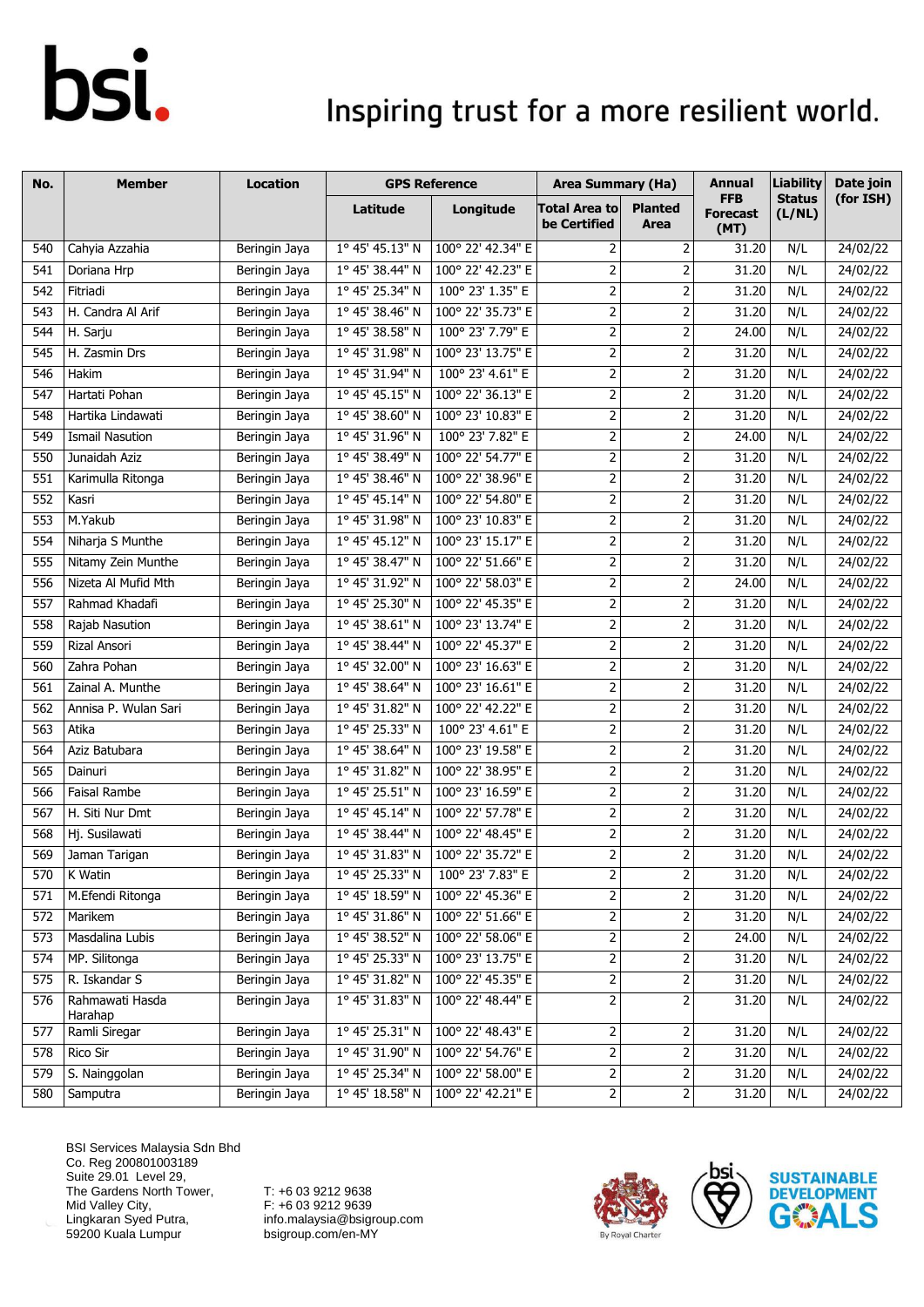### Inspiring trust for a more resilient world.

| No. | <b>Member</b>                 | <b>Location</b> |                          | <b>GPS Reference</b> | <b>Area Summary (Ha)</b>             |                               | Annual                                | <b>Liability</b>        | Date join |
|-----|-------------------------------|-----------------|--------------------------|----------------------|--------------------------------------|-------------------------------|---------------------------------------|-------------------------|-----------|
|     |                               |                 | Latitude                 | Longitude            | <b>Total Area to</b><br>be Certified | <b>Planted</b><br><b>Area</b> | <b>FFB</b><br><b>Forecast</b><br>(MT) | <b>Status</b><br>(L/NL) | (for ISH) |
| 581 | Sarikem/Tari Damayanti        | Beringin Jaya   | 1° 45' 45.14" N          | 100° 22' 45.36" E    | 2                                    | 2                             | 31.20                                 | N/L                     | 24/02/22  |
| 582 | Sarmin                        | Beringin Jaya   | 1° 45' 18.58" N          | 100° 22' 38.89" E    | $\overline{2}$                       | $\overline{2}$                | 31.20                                 | N/L                     | 24/02/22  |
| 583 | Selamat                       | Beringin Jaya   | 1° 45' 25.34" N          | 100° 22' 54.75" E    | $\overline{2}$                       | 2                             | 31.20                                 | N/L                     | 24/02/22  |
| 584 | Sugito                        | Beringin Jaya   | 1° 45' 13.46" N          | 100° 22' 43.63" E    | $\overline{2}$                       | $\overline{2}$                | 31.20                                 | N/L                     | 24/02/22  |
| 585 | Suparti                       | Beringin Jaya   | 1° 45' 25.27" N          | 100° 22' 42.21" E    | $\overline{2}$                       | 2                             | 31.20                                 | N/L                     | 24/02/22  |
| 586 | Suriyono                      | Beringin Jaya   | $1^{\circ}$ 45' 25.33" N | 100° 23' 10.83" E    | $\mathbf 2$                          | 2                             | 31.20                                 | N/L                     | 24/02/22  |
| 587 | Syahrin Hidayat Rambe         | Beringin Jaya   | 1° 45' 25.27" N          | 100° 22' 38.91" E    | $\overline{2}$                       | $\overline{2}$                | 24.00                                 | N/L                     | 24/02/22  |
| 588 | Tukidi                        | Beringin Jaya   | 1° 45' 13.46" N          | 100° 22' 37.25" E    | $\overline{2}$                       | $\mathbf 2$                   | 24.00                                 | N/L                     | 24/02/22  |
| 589 | Umri                          | Beringin Jaya   | 1° 45' 18.58" N          | 100° 22' 35.63" E    | $\overline{2}$                       | $\mathbf 2$                   | 31.20                                 | N/L                     | 24/02/22  |
| 590 | Yudatika Melwa                | Beringin Jaya   | 1° 45' 25.33" N          | 100° 22' 51.65" E    | $\overline{2}$                       | $\overline{2}$                | 31.20                                 | N/L                     | 24/02/22  |
| 591 | Alhotmaidahniar<br>Dalimunthe | Beringin Jaya   | $1^{\circ}$ 46' 5.42" N  | 100° 22' 50.04" E    | $\overline{2}$                       | $\overline{2}$                | 31.20                                 | N/L                     | 24/02/22  |
| 592 | Arwadi                        | Beringin Jaya   | 1° 45' 51.69" N          | 100° 23' 15.15" E    | 2                                    | $\overline{2}$                | 31.20                                 | N/L                     | 24/02/22  |
| 593 | Aslam Rayuda                  | Beringin Jaya   | 1° 46' 5.39" N           | 100° 23' 13.15" E    | $\overline{2}$                       | $\mathbf 2$                   | 31.20                                 | N/L                     | 24/02/22  |
| 594 | H.Aswan Rambe                 | Beringin Jaya   | 1° 45' 58.46" N          | 100° 22' 53.00" E    | $\overline{2}$                       | $\mathbf 2$                   | 31.20                                 | N/L                     | 24/02/22  |
| 595 | H.Solehuddin                  | Beringin Jaya   | 1° 46' 5.41" N           | 100° 22' 46.89" E    | $\overline{2}$                       | $\overline{2}$                | 31.20                                 | N/L                     | 24/02/22  |
| 596 | Hasim                         | Beringin Jaya   | 1° 45' 58.51" N          | 100° 23' 17.95" E    | $\overline{2}$                       | 2                             | 31.20                                 | N/L                     | 24/02/22  |
| 597 | <b>Haspatul Mardiah</b>       | Beringin Jaya   | 1° 45' 58.48" N          | 100° 23' 9.28" E     | $\overline{2}$                       | $\overline{2}$                | 31.20                                 | N/L                     | 24/02/22  |
| 598 | Ir. M Dahli                   | Beringin Jaya   | $1^{\circ}$ 45' 58.48" N | 100° 23' 6.07" E     | $\mathbf 2$                          | 2                             | 31.20                                 | N/L                     | 24/02/22  |
| 599 | Lallifa Ahmad                 | Beringin Jaya   | $1^{\circ}$ 46' 5.40" N  | 100° 22' 56.17" E    | $\overline{2}$                       | $\overline{2}$                | 31.20                                 | N/L                     | 24/02/22  |
| 600 | Leman                         | Beringin Jaya   | 1° 46' 5.42" N           | 100° 23' 9.85" E     | $\overline{2}$                       | $\overline{2}$                | 31.20                                 | N/L                     | 24/02/22  |
| 601 | M Rozi                        | Beringin Jaya   | 1° 45' 58.49" N          | 100° 23' 15.14" E    | $\overline{2}$                       | $\overline{2}$                | 31.20                                 | N/L                     | 24/02/22  |
| 602 | M Rozi                        | Beringin Jaya   | 1° 45' 58.41" N          | 100° 22' 50.07" E    | $\mathbf 2$                          | $\mathbf 2$                   | 31.20                                 | N/L                     | 24/02/22  |
| 603 | M Syahri                      | Beringin Jaya   | 1° 45' 58.45" N          | 100° 22' 56.17" E    | $\overline{2}$                       | $\overline{2}$                | 31.20                                 | N/L                     | 24/02/22  |
| 604 | M. Alif Alfarizi              | Beringin Jaya   | 1° 45' 58.46" N          | 100° 23' 2.73" E     | $\overline{2}$                       | 2                             | 31.20                                 | N/L                     | 24/02/22  |
| 605 | M. Asir                       | Beringin Jaya   | 1° 45' 51.71" N          | 100° 23' 17.97" E    | $\overline{2}$                       | 2                             | 31.20                                 | N/L                     | 24/02/22  |
| 606 | Marwan Siregar                | Beringin Jaya   | 1° 46' 5.41" N           | 100° 22' 52.97" E    | $\mathbf 2$                          | $\mathbf 2$                   | 31.20                                 | N/L                     | 24/02/22  |
| 607 | Nukman Harahap                | Beringin Jaya   | 1° 45' 58.49" N          | 100° 23' 12.30" E    | $\overline{2}$                       | $\overline{2}$                | 31.20                                 | N/L                     | 24/02/22  |
| 608 | Nur Iman                      | Beringin Jaya   | 1° 45' 58.42" N          | 100° 22' 44.63" E    | $\overline{2}$                       | 2                             | 31.20                                 | N/L                     | 24/02/22  |
| 609 | Nurmamda                      | Beringin Jaya   | 1° 45' 45.14" N          | 100° 23' 17.99" E    | 2                                    | 2                             | 31.20                                 | N/L                     | 24/02/22  |
| 610 | Ponikem                       | Beringin Jaya   | 1° 46' 5.41'' N          | 100° 23' 2.73" E     | $\overline{2}$                       | $\overline{2}$                | 31.20                                 | N/L                     | 24/02/22  |
| 611 | Rosmanti Tambunan             | Beringin Jaya   | 1° 46' 5.42" N           | 100° 22' 59.49" E    | $\overline{2}$                       | $\overline{2}$                | 31.20                                 | N/L                     | 24/02/22  |
| 612 | Sulastri/Suriono              | Beringin Jaya   | 1° 45' 58.42" N          | 100° 22' 47.30" E    | $\overline{c}$                       | 2                             | 31.20                                 | N/L                     | 24/02/22  |
| 613 | Sultan Afifi Alg Hosan        | Beringin Jaya   | 1° 45' 58.41" N          | 100° 22' 41.79" E    | $\overline{2}$                       | 2                             | 31.20                                 | N/L                     | 24/02/22  |
| 614 | Suprianto                     | Beringin Jaya   | 1° 45' 58.39" N          | 100° 22' 36.04" E    | $\mathbf 2$                          | $\overline{2}$                | 31.20                                 | N/L                     | 24/02/22  |
| 615 | Surawan                       | Beringin Jaya   | 1° 45' 58.41" N          | 100° 22' 38.93" E    | $\mathsf{2}$                         |                               | 31.20                                 | N/L                     | 24/02/22  |
| 616 | Warsyem                       | Beringin Jaya   | 1° 45' 58.46" N          | 100° 22' 59.49" E    | $\overline{2}$                       | 2                             | 31.20                                 | N/L                     | 24/02/22  |
| 617 | Watini                        | Beringin Jaya   | 1° 46' 5.41" N           | 100° 23' 6.21" E     | $\overline{2}$                       | $\overline{2}$                | 31.20                                 | N/L                     | 24/02/22  |
| 618 | Abdul Malik                   | Beringin Jaya   | 1° 46' 12.17" N          | 100° 22' 56.16" E    | $\mathbf 2$                          | 2                             | 31.20                                 | N/L                     | 24/02/22  |
| 619 | Ahmad Nasri                   | Beringin Jaya   | 1° 46' 12.20" N          | 100° 23' 2.70" E     | $\overline{2}$                       | $\mathsf 2$                   | 31.20                                 | N/L                     | 24/02/22  |
| 620 | Arjun Mahendra                | Beringin Jaya   | $1^{\circ}$ 46' 12.12" N | 100° 22' 27.85" E    | $\overline{2}$                       | $\overline{2}$                | 31.20                                 | N/L                     | 24/02/22  |
| 621 | Aulia Sodzah Ramzani          | Beringin Jaya   | 1° 46' 11.89" N          | 100° 23' 12.59" E    | $\overline{2}$                       | $\mathbf 2$                   | 31.20                                 | N/L                     | 24/02/22  |

BSI Services Malaysia Sdn Bhd Co. Reg 200801003189 Suite 29.01 Level 29, The Gardens North Tower, Mid Valley City, Lingkaran Syed Putra, 59200 Kuala Lumpur



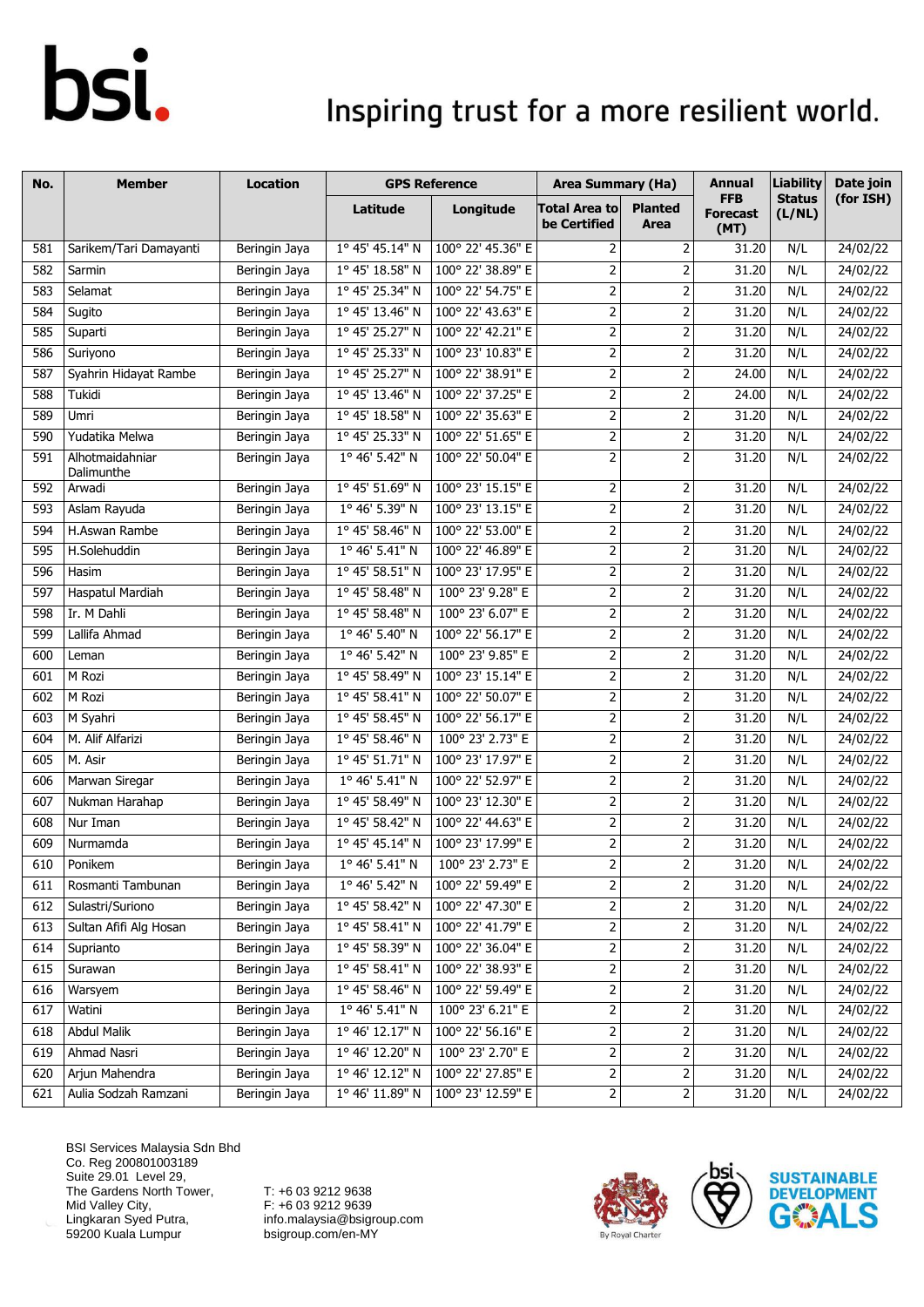### Inspiring trust for a more resilient world.

| No. | <b>Member</b>                        | <b>Location</b> |                          | <b>GPS Reference</b> | <b>Area Summary (Ha)</b>             |                         | Annual                                | <b>Liability</b>        | Date join |
|-----|--------------------------------------|-----------------|--------------------------|----------------------|--------------------------------------|-------------------------|---------------------------------------|-------------------------|-----------|
|     |                                      |                 | Latitude                 | Longitude            | <b>Total Area to</b><br>be Certified | <b>Planted</b><br>Area  | <b>FFB</b><br><b>Forecast</b><br>(MT) | <b>Status</b><br>(L/NL) | (for ISH) |
| 622 | Fitria                               | Beringin Jaya   | 1° 46' 5.41" N           | 100° 22' 31.05" E    | $\overline{2}$                       | $\overline{2}$          | 31.20                                 | N/L                     | 24/02/22  |
| 623 | H. Hasmin                            | Beringin Jaya   | $1^{\circ}$ 46' 12.17" N | 100° 22' 46.88" E    | $\overline{2}$                       | $\mathbf 2$             | 31.20                                 | N/L                     | 24/02/22  |
| 624 | Iskandar H                           | Beringin Jaya   | 1° 46' 12.14" N          | 100° 22' 37.46" E    | $\overline{2}$                       | $\mathbf 2$             | 31.20                                 | N/L                     | 24/02/22  |
| 625 | Keysah Naswa A Sir                   | Beringin Jaya   | 1° 46' 12.17" N          | 100° 22' 50.04" E    | $\overline{2}$                       | $\mathbf 2$             | 31.20                                 | N/L                     | 24/02/22  |
| 626 | M Rizki Ritonga                      | Beringin Jaya   | 1° 46' 12.11" N          | 100° 22' 24.65" E    | $\overline{2}$                       | 2                       | 31.20                                 | N/L                     | 24/02/22  |
| 627 | M. Reyhan Sitakar                    | Beringin Jaya   | 1° 46' 12.19" N          | 100° 22' 52.98" E    | $\mathbf 2$                          | 2                       | 31.20                                 | N/L                     | 24/02/22  |
| 628 | M.Junet Lubis                        | Beringin Jaya   | 1° 46' 5.41" N           | 100° 22' 40.66" E    | $\overline{2}$                       | $\overline{2}$          | 31.20                                 | N/L                     | 24/02/22  |
| 629 | Nita Rambe                           | Beringin Jaya   | 1° 46' 12.29" N          | 100° 23' 14.98" E    | $\mathbf 2$                          | $\mathbf 2$             | 31.20                                 | N/L                     | 24/02/22  |
| 630 | Nurdin Marpaung                      | Beringin Jaya   | 1° 46' 12.13" N          | 100° 22' 34.26" E    | $\overline{2}$                       | $\mathbf 2$             | 31.20                                 | N/L                     | 24/02/22  |
| 631 | Nursiah                              | Beringin Jaya   | 1° 46' 12.16" N          | 100° 23' 6.20" E     | $\overline{2}$                       | $\overline{2}$          | 31.20                                 | N/L                     | 24/02/22  |
| 632 | Safruddin Sitakar                    | Beringin Jaya   | 1° 46' 18.66" N          | 100° 23' 12.66" E    | $\overline{2}$                       | $\mathbf 2$             | 31.20                                 | N/L                     | 24/02/22  |
| 633 | Salman Bibi                          | Beringin Jaya   | 1° 46' 12.15" N          | 100° 22' 40.66" E    | $\overline{2}$                       | 2                       | 31.20                                 | N/L                     | 24/02/22  |
| 634 | Sambani                              | Beringin Jaya   | 1° 46' 12.16" N          | 100° 22' 43.74" E    | $\overline{2}$                       | $\overline{2}$          | 31.20                                 | N/L                     | 24/02/22  |
| 635 | Siti Fauziah                         | Beringin Jaya   | $1^{\circ}$ 46' 5.41" N  | 100° 22' 24.64" E    | $\mathbf 2$                          | $\mathbf 2$             | 31.20                                 | N/L                     | 24/02/22  |
| 636 | Sofyan Siregar                       | Beringin Jaya   | 1° 46' 12.15" N          | 100° 23' 9.80" E     | $\overline{2}$                       | $\mathbf 2$             | 31.20                                 | N/L                     | 24/02/22  |
| 637 | Sri Meikah                           | Beringin Jaya   | 1° 46' 5.41" N           | 100° 22' 43.74" E    | $\mathbf 2$                          | $\mathbf 2$             | 31.20                                 | N/L                     | 24/02/22  |
| 638 | Supriadi                             | Beringin Jaya   | 1° 46' 5.41" N           | 100° 22' 34.25" E    | $\overline{2}$                       | 2                       | 31.20                                 | N/L                     | 24/02/22  |
| 639 | Torang P Siagian                     | Beringin Jaya   | $1^{\circ}$ 46' 5.98" N  | 100° 23' 15.86" E    | $\overline{2}$                       | $\mathbf 2$             | 24.00                                 | N/L                     | 24/02/22  |
| 640 | Wagina                               | Beringin Jaya   | 1° 46' 12.15" N          | 100° 22' 59.43" E    | $\overline{2}$                       | 2                       | 31.20                                 | N/L                     | 24/02/22  |
| 641 | Warseh                               | Beringin Jaya   | 1° 46' 5.41" N           | 100° 22' 37.46" E    | $\overline{2}$                       | 2                       | 31.20                                 | N/L                     | 24/02/22  |
| 642 | Warsito                              | Beringin Jaya   | 1° 46' 12.12" N          | 100° 22' 31.05" E    | $\overline{2}$                       | $\overline{2}$          | 31.20                                 | N/L                     | 24/02/22  |
| 643 | Yuli Riskiyah                        | Beringin Jaya   | 1° 46' 5.41" N           | 100° 22' 27.84" E    | $\overline{2}$                       | 2                       | 31.20                                 | N/L                     | 24/02/22  |
| 644 | Aditya Bagaskara<br>Matondang        | Beringin Jaya   | $1^{\circ}$ 46' 18.64" N | 100° 22' 56.16" E    | $\overline{2}$                       | $\overline{2}$          | 31.20                                 | N/L                     | 24/02/22  |
| 645 | Antonius S                           | Beringin Jaya   | 1° 46' 25.10" N          | 100° 22' 40.50" E    | $\overline{2}$                       | 2                       | 31.20                                 | N/L                     | 24/02/22  |
| 646 | Baginda Hadi Pratama                 | Beringin Jaya   | 1° 46' 18.64" N          | 100° 22' 43.72" E    | $\overline{2}$                       | 2                       | 31.20                                 | N/L                     | 24/02/22  |
| 647 | Darsini                              | Beringin Jaya   | 1° 46' 18.62" N          | 100° 23' 9.01" E     | $\mathbf 2$                          | $\mathbf 2$             | 31.20                                 | N/L                     | 24/02/22  |
| 648 | Ginem                                | Beringin Jaya   | 1° 46' 18.60" N          | 100° 22' 27.85" E    | $\mathbf 2$                          | $\overline{2}$          | 31.20                                 | N/L                     | 24/02/22  |
| 649 | Grid 3Martha Rosmawati<br>Simatupang | Beringin Jaya   | 1° 46' 25.09" N          | 100° 22' 27.57" E    | $\overline{2}$                       | $\overline{2}$          | 31.20                                 | N/L                     | 24/02/22  |
| 650 | Jalalluddin                          | Beringin Jaya   | 1° 46' 18.62" N          | 100° 22' 40.65" E    | $\overline{2}$                       | $\overline{2}$          | 31.20                                 | N/L                     | 24/02/22  |
| 651 | Kisar Purba                          | Beringin Jaya   | 1° 46' 25.10" N          | 100° 22' 30.77" E    | 2                                    | 2                       | 31.20                                 | N/L                     | 24/02/22  |
| 652 | M Barumun                            | Beringin Jaya   | 1° 46' 18.62" N          | 100° 22' 31.06" E    | $\overline{2}$                       | $\overline{\mathbf{c}}$ | 31.20                                 | N/L                     | 24/02/22  |
| 653 | M. Azhar Siregar                     | Beringin Jaya   | 1° 46' 18.66" N          | 100° 22' 52.99" E    | $\overline{c}$                       | 2                       | 31.20                                 | N/L                     | 24/02/22  |
| 654 | M. Revo Harahap                      | Beringin Jaya   | 1° 46' 25.10" N          | 100° 22' 37.18" E    | $\overline{2}$                       | 2                       | 31.20                                 | N/L                     | 24/02/22  |
| 655 | Misman                               | Beringin Jaya   | 1° 46' 18.65" N          | 100° 22' 46.88" E    | $\mathbf{2}$                         | 2                       | 31.20                                 | N/L                     | 24/02/22  |
| 656 | Musyarif Rangkuti                    | Beringin Jaya   | 1° 46' 25.08" N          | 100° 22' 24.36" E    | $\mathbf 2$                          | $\mathbf 2$             | 31.20                                 | N/L                     | 24/02/22  |
| 657 | Paigi Zaro                           | Beringin Jaya   | 1° 46' 18.65" N          | 100° 23' 2.43" E     | $\overline{c}$                       |                         | 31.20                                 | N/L                     | 24/02/22  |
| 658 | R. Br Haruan                         | Beringin Jaya   | 1° 46' 25.10" N          | 100° 22' 50.03" E    | $\overline{2}$                       | 2                       | 31.20                                 | N/L                     | 24/02/22  |
| 659 | Rahmad                               | Beringin Jaya   | 1° 46' 18.64" N          | 100° 22' 59.34" E    | $\overline{2}$                       | $\overline{2}$          | 31.20                                 | N/L                     | 24/02/22  |
| 660 | Rolin Novandi Sir                    | Beringin Jaya   | 1° 46' 18.64" N          | 100° 22' 50.04" E    | $\mathbf 2$                          | $\mathbf 2$             | 31.20                                 | N/L                     | 24/02/22  |
| 661 | Setara                               | Beringin Jaya   | 1° 46' 18.63" N          | 100° 22' 37.46" E    | $\overline{c}$                       | $\overline{2}$          | 31.20                                 | N/L                     | 24/02/22  |

BSI Services Malaysia Sdn Bhd Co. Reg 200801003189 Suite 29.01 Level 29, The Gardens North Tower, Mid Valley City, Lingkaran Syed Putra, 59200 Kuala Lumpur



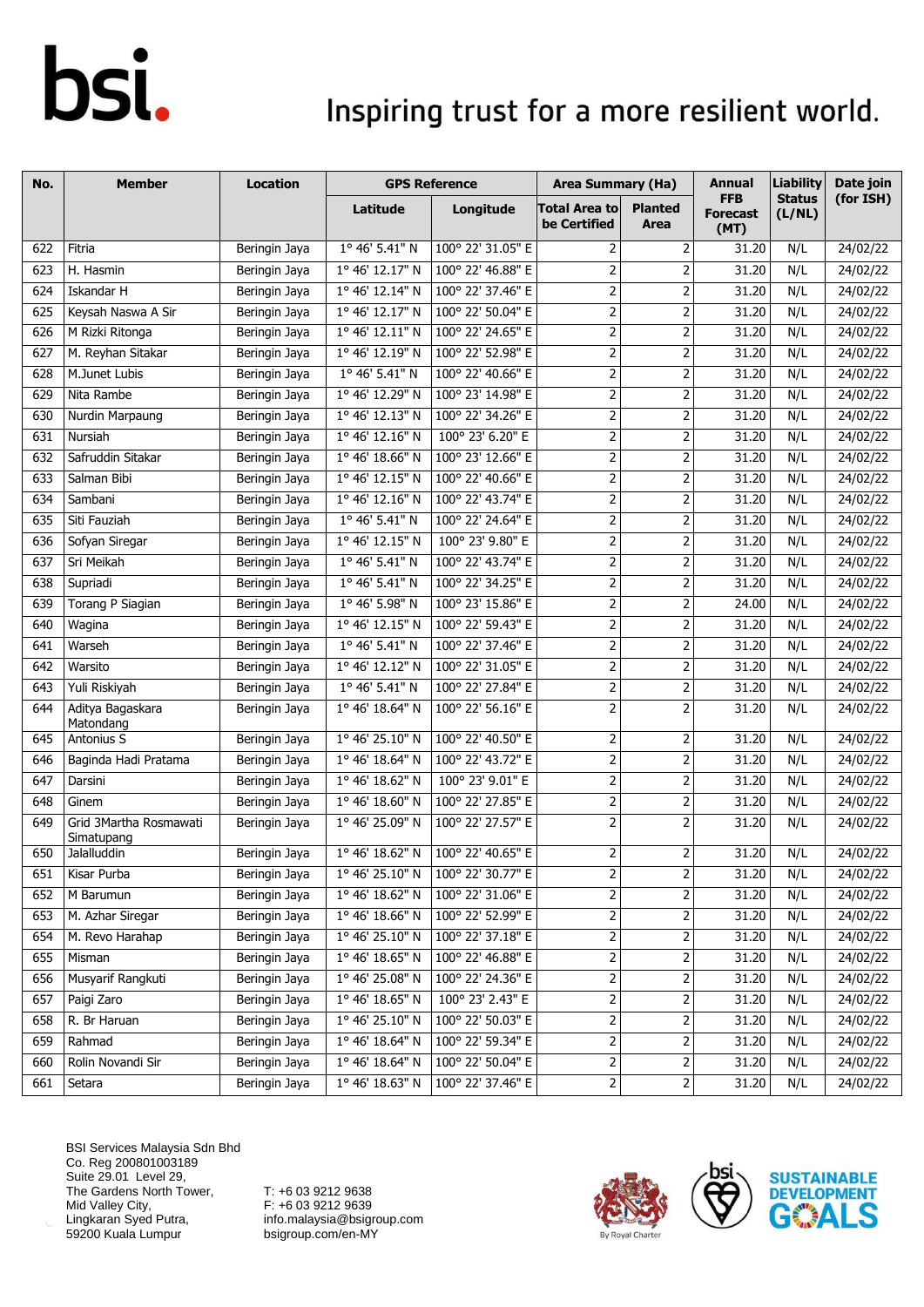### Inspiring trust for a more resilient world.

| No. | <b>Member</b>                      | <b>Location</b> |                 | <b>GPS Reference</b> | <b>Area Summary (Ha)</b>             |                         | <b>Annual</b>                         | <b>Liability</b>        | Date join |
|-----|------------------------------------|-----------------|-----------------|----------------------|--------------------------------------|-------------------------|---------------------------------------|-------------------------|-----------|
|     |                                    |                 | Latitude        | Longitude            | <b>Total Area to</b><br>be Certified | <b>Planted</b><br>Area  | <b>FFB</b><br><b>Forecast</b><br>(MT) | <b>Status</b><br>(L/NL) | (for ISH) |
| 662 | Sinar Batubara                     | Beringin Jaya   | 1° 46' 18.59" N | 100° 22' 24.65" E    | 2                                    | $\overline{2}$          | 31.20                                 | N/L                     | 24/02/22  |
| 663 | Solahuddin Al-Ayubbi<br>Dalimunthe | Beringin Jaya   | 1° 46' 25.11" N | 100° 22' 52.99" E    | $\overline{2}$                       | 2                       | 31.20                                 | N/L                     | 24/02/22  |
| 664 | Solimah Hutajulu                   | Beringin Jaya   | 1° 46' 25.09" N | 100° 22' 56.15" E    | 2                                    | 2                       | 31.20                                 | N/L                     | 24/02/22  |
| 665 | Sumiati                            | Beringin Jaya   | 1° 46' 25.10" N | 100° 22' 46.87" E    | $\overline{2}$                       | $\mathbf 2$             | 24.00                                 | N/L                     | 24/02/22  |
| 666 | Suyoto                             | Beringin Jaya   | 1° 46' 25.10" N | 100° 22' 33.97" E    | $\overline{2}$                       | $\overline{2}$          | 31.20                                 | N/L                     | 24/02/22  |
| 667 | <b>Uddar Dalimunthe</b>            | Beringin Jaya   | 1° 46' 18.62" N | 100° 22' 34.26" E    | $\mathbf 2$                          | $\mathbf 2$             | 31.20                                 | N/L                     | 24/02/22  |
| 668 | Wagiram                            | Beringin Jaya   | 1° 46' 18.63" N | 100° 23' 5.58" E     | $\overline{2}$                       | $\mathbf 2$             | 31.20                                 | N/L                     | 24/02/22  |
| 669 | Zulkipli S                         | Beringin Jaya   | 1° 46' 25.10" N | 100° 22' 43.70" E    | $\overline{2}$                       | $\mathbf 2$             | 31.20                                 | N/L                     | 24/02/22  |
| 670 | <b>Abdul Aziz</b>                  | Beringin Jaya   | 1° 46' 31.85" N | 100° 22' 46.87" E    | $\overline{2}$                       | $\mathbf 2$             | 31.20                                 | N/L                     | 24/02/22  |
| 671 | Ashrap Prayuda                     | Beringin Jaya   | 1° 46' 31.82" N | 100° 22' 30.78" E    | $\overline{2}$                       | $\mathbf 2$             | 31.20                                 | N/L                     | 24/02/22  |
| 672 | Demisyah Humairah Izzara<br>Hrp    | Beringin Jaya   | 1° 46' 36.58" N | 100° 22' 50.45" E    | $\overline{2}$                       | $\mathbf 2$             | 31.20                                 | N/L                     | 24/02/22  |
| 673 | Dewiastuti                         | Beringin Jaya   | 1° 46' 31.84" N | 100° 22' 43.70" E    | $\overline{2}$                       | 2                       | 31.20                                 | N/L                     | 24/02/22  |
| 674 | Diah Addini Atyh                   | Beringin Jaya   | 1° 46' 43.39" N | 100° 22' 21.19" E    | $\overline{2}$                       | $\mathbf 2$             | 31.20                                 | N/L                     | 24/02/22  |
| 675 | Esman Br Manalu                    | Beringin Jaya   | 1° 46' 36.61" N | 100° 22' 26.82" E    | $\overline{2}$                       | $\mathbf 2$             | 31.20                                 | N/L                     | 24/02/22  |
| 676 | Fatimah                            | Beringin Jaya   | 1° 46' 31.86" N | 100° 22' 50.04" E    | $\overline{2}$                       | $\mathbf 2$             | 31.20                                 | N/L                     | 24/02/22  |
| 677 | Hanif Rahyuda                      | Beringin Jaya   | 1° 46' 31.89" N | 100° 23' 8.67" E     | $\overline{2}$                       | $\mathbf 2$             | 31.20                                 | N/L                     | 24/02/22  |
| 678 | Horas Siagian                      | Beringin Jaya   | 1° 46' 25.11" N | 100° 23' 11.79" E    | $\overline{2}$                       | $\mathbf 2$             | 31.20                                 | N/L                     | 24/02/22  |
| 679 | Irwan Al Hafiz                     | Beringin Jaya   | 1° 46' 25.10" N | 100° 22' 59.29" E    | $\mathbf 2$                          | $\mathbf 2$             | 31.20                                 | N/L                     | 24/02/22  |
| 680 | Jayus Supriadi                     | Beringin Jaya   | 1° 46' 43.43" N | 100° 22' 14.84" E    | $\overline{2}$                       | $\mathbf 2$             | 31.20                                 | N/L                     | 24/02/22  |
| 681 | Julyy                              | Beringin Jaya   | 1° 46' 39.21" N | 100° 22' 26.82" E    | $\overline{2}$                       | $\overline{2}$          | 31.20                                 | N/L                     | 24/02/22  |
| 682 | Jumadi                             | Beringin Jaya   | 1° 46' 36.60" N | 100° 22' 34.82" E    | $\overline{2}$                       | 2                       | 31.20                                 | N/L                     | 24/02/22  |
| 683 | Marlina Susanti                    | Beringin Jaya   | 1° 46' 31.86" N | 100° 22' 56.15" E    | $\overline{2}$                       | $\overline{2}$          | 31.20                                 | N/L                     | 24/02/22  |
| 684 | Moratua H                          | Beringin Jaya   | 1° 46' 31.85" N | 100° 22' 53.01" E    | $\overline{2}$                       | $\overline{2}$          | 31.20                                 | N/L                     | 24/02/22  |
| 685 | Mujirah                            | Beringin Jaya   | 1° 46' 36.59" N | 100° 22' 42.58" E    | $\overline{2}$                       | $\mathbf 2$             | 31.20                                 | N/L                     | 24/02/22  |
| 686 | Mukhlis Mubarok Dmt                | Beringin Jaya   | 1° 46' 31.82" N | 100° 22' 33.98" E    | $\overline{2}$                       | $\overline{2}$          | 31.20                                 | N/L                     | 24/02/22  |
| 687 | Nabila                             | Beringin Jaya   | 1° 46' 31.81" N | 100° 22' 27.57" E    | $\overline{2}$                       | $\mathbf 2$             | 31.20                                 | N/L                     | 24/02/22  |
| 688 | Rusli Hsb                          | Beringin Jaya   | 1° 46' 31.84" N | 100° 22' 40.50" E    | $\overline{2}$                       | $\overline{2}$          | 31.20                                 | N/L                     | 24/02/22  |
| 689 | S.Anto                             | Beringin Jaya   | 1° 46' 31.87" N | 100° 22' 59.27" E    | $\overline{2}$                       | 2                       | 31.20                                 | N/L                     | 24/02/22  |
| 690 | Saibah                             | Beringin Jaya   | 1° 46' 43.44" N | 100° 22' 18.08" E    | $\overline{2}$                       | $\overline{\mathbf{c}}$ | 31.20                                 | N/L                     | 24/02/22  |
| 691 | Sisworo                            | Beringin Jaya   | 1° 46' 25.11" N | 100° 23' 5.55" E     | 2                                    | $\overline{2}$          | 31.20                                 | N/L                     | 24/02/22  |
| 692 | Siti Nurhayati                     | Beringin Jaya   | 1° 46' 25.10" N | 100° 23' 8.67" E     | $\mathsf{2}\,$                       | $\overline{\mathbf{c}}$ | 31.20                                 | N/L                     | 24/02/22  |
| 693 | Sri Sufilawati Spd                 | Beringin Jaya   | 1° 46' 31.88" N | 100° 23' 5.55" E     | 2                                    | $\mathbf 2$             | 31.20                                 | N/L                     | 24/02/22  |
| 694 | Suharnen                           | Beringin Jaya   | 1° 46' 31.83" N | 100° 22' 37.18" E    | 2                                    | $\mathbf 2$             | 31.20                                 | N/L                     | 24/02/22  |
| 695 | Syamsuddin Rit                     | Beringin Jaya   | 1° 46' 31.87" N | 100° 23' 2.37" E     | $\mathbf{2}$                         | 2                       | 31.20                                 | N/L                     | 24/02/22  |
| 696 | Vais Al-qorni Idris                | Beringin Jaya   | 1° 46' 25.11" N | 100° 23' 2.39" E     | $\mathbf 2$                          | $\overline{2}$          | 31.20                                 | N/L                     | 24/02/22  |
| 697 | Anita Tursiah                      | Beringin Jaya   | 1° 46' 56.35" N | 100° 21' 14.05" E    | $\overline{c}$                       | 2                       | 31.20                                 | N/L                     | 24/02/22  |
| 698 | Aprizal Rangkuti                   | Beringin Jaya   | 1° 46' 51.58" N | 100° 21' 33.75" E    | $\overline{2}$                       | $\mathbf 2$             | 31.20                                 | N/L                     | 24/02/22  |
| 699 | Haposan Pasaribu                   | Beringin Jaya   | 1° 46' 50.06" N | 100° 21' 23.08" E    | $\mathbf{2}$                         | 2                       | 31.20                                 | N/L                     | 24/02/22  |
| 700 | Harmina Pasaribu                   | Beringin Jaya   | 1° 46' 50.05" N | 100° 21' 19.78" E    | $\mathsf{2}$                         | $\mathsf{2}$            | 31.20                                 | N/L                     | 24/02/22  |
| 701 | Herawati Siregar                   | Beringin Jaya   | 1° 46' 50.04" N | 100° 21' 42.51" E    | $\mathbf{2}$                         | $\overline{2}$          | 31.20                                 | N/L                     | 24/02/22  |

BSI Services Malaysia Sdn Bhd Co. Reg 200801003189 Suite 29.01 Level 29, The Gardens North Tower, Mid Valley City, Lingkaran Syed Putra, 59200 Kuala Lumpur



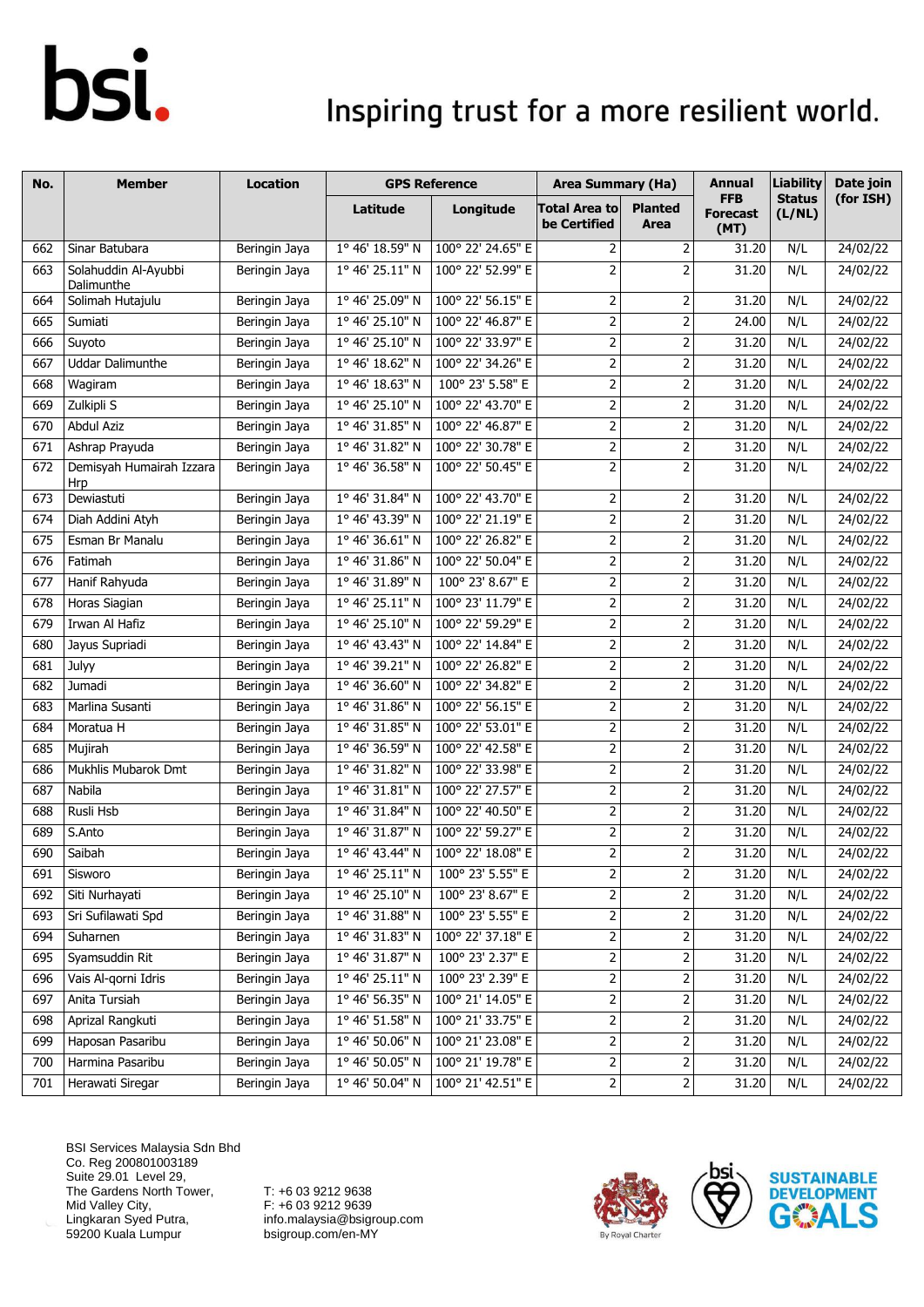### Inspiring trust for a more resilient world.

| No.              | <b>Member</b>                  | <b>Location</b> | <b>GPS Reference</b>    |                   | <b>Area Summary (Ha)</b>             |                                                                                                                  | <b>Annual</b>                         | <b>Liability</b>        | Date join |
|------------------|--------------------------------|-----------------|-------------------------|-------------------|--------------------------------------|------------------------------------------------------------------------------------------------------------------|---------------------------------------|-------------------------|-----------|
|                  |                                |                 | Latitude                | Longitude         | <b>Total Area to</b><br>be Certified | <b>Planted</b><br>Area                                                                                           | <b>FFB</b><br><b>Forecast</b><br>(MT) | <b>Status</b><br>(L/NL) | (for ISH) |
| 702              | Leli Khairani                  | Beringin Jaya   | 1° 46' 50.05" N         | 100° 21' 26.35" E | 2                                    | 2                                                                                                                | 31.20                                 | N/L                     | 24/02/22  |
| 703              | Masnawati Siagian              | Beringin Jaya   | 1° 46' 51.13" N         | 100° 21' 38.56" E | $\overline{2}$                       | $\overline{2}$                                                                                                   | 31.20                                 | N/L                     | 24/02/22  |
| 704              | Nurhaidah Siregar              | Beringin Jaya   | 1° 46' 56.35" N         | 100° 21' 10.89" E | $\overline{2}$                       | $\mathbf 2$                                                                                                      | 31.20                                 | N/L                     | 24/02/22  |
| 705              | Rani                           | Beringin Jaya   | 1° 46' 48.32" N         | 100° 21' 11.88" E | $\overline{2}$                       | $\overline{2}$                                                                                                   | 31.20                                 | N/L                     | 24/02/22  |
| 706              | Rio Anggara                    | Beringin Jaya   | 1° 46' 56.33" N         | 100° 21' 19.99" E | $\overline{2}$                       | 2                                                                                                                | 31.20                                 | N/L                     | 24/02/22  |
| 707              | Srikhadijah                    | Beringin Jaya   | 1° 46' 50.07" N         | 100° 21' 16.44" E | $\mathbf 2$                          | 2                                                                                                                | 31.20                                 | N/L                     | 24/02/22  |
| 708              | Suharto                        | Beringin Jaya   | 1° 46' 51.58" N         | 100° 21' 12.00" E | $\overline{2}$                       | $\mathbf 2$                                                                                                      | 31.20                                 | N/L                     | 24/02/22  |
| 709              | <b>Tiara Netty Gurning</b>     | Beringin Jaya   | 1° 46' 56.33" N         | 100° 21' 23.14" E | $\overline{2}$                       | 2                                                                                                                | 31.20                                 | N/L                     | 24/02/22  |
| 710              | Vri Hancen                     | Beringin Jaya   | 1° 46' 56.34" N         | 100° 21' 17.01" E | $\overline{2}$                       | $\mathbf 2$                                                                                                      | 31.20                                 | N/L                     | 24/02/22  |
| 711              | A. Aritonang                   | Beringin Jaya   | 1° 46' 50.02" N         | 100° 21' 46.01" E | $\mathbf 2$                          | $\mathbf 2$                                                                                                      | 31.20                                 | N/L                     | 24/02/22  |
| 712              | A. Simarmata                   | Beringin Jaya   | 1° 46' 54.45" N         | 100° 21' 31.28" E | $\overline{2}$                       | $\mathbf 2$                                                                                                      | 31.20                                 | N/L                     | 24/02/22  |
| 713              | Ahmad Yani Sir                 | Beringin Jaya   | 1° 47' 8.95" N          | 100° 21' 17.00" E | $\overline{2}$                       | $\overline{2}$                                                                                                   | 31.20                                 | N/L                     | 24/02/22  |
| 714              | Doriana                        | Beringin Jaya   | 1º 46' 56.23" N         | 100° 21' 52.34" E | $\overline{2}$                       | 2                                                                                                                | 31.20                                 | N/L                     | 24/02/22  |
| 715              | H. Risman Purba                | Beringin Jaya   | 1° 46' 56.28" N         | 100° 21' 39.22" E | $\overline{2}$                       | $\mathbf 2$                                                                                                      | 31.20                                 | N/L                     | 24/02/22  |
| 716              | H.A. Tina Sinaga               | Beringin Jaya   | 1° 46' 56.30" N         | 100° 21' 26.39" E | $\overline{2}$                       | $\mathbf 2$                                                                                                      | 31.20                                 | N/L                     | 24/02/22  |
| 717              | Jaka Pramana                   | Beringin Jaya   | 1° 47' 2.60" N          | 100° 21' 17.01" E | $\mathbf 2$                          | $\mathbf 2$                                                                                                      | 31.20                                 | N/L                     | 24/02/22  |
| $\overline{718}$ | Jhon Piter Siregar             | Beringin Jaya   | 1° 47' 2.62" N          | 100° 21' 14.10" E | $\overline{2}$                       | $\mathbf 2$                                                                                                      | 31.20                                 | N/L                     | 24/02/22  |
| 719              | Johan Purba                    | Beringin Jaya   | 1° 47' 2.49" N          | 100° 21' 42.69" E | $\overline{2}$                       | $\mathbf 2$                                                                                                      | 31.20                                 | N/L                     | 24/02/22  |
| 720              | M. Billy Ag                    | Beringin Jaya   | 1° 47' 2.46" N          | 100° 21' 49.18" E | $\overline{2}$                       | $\mathbf 2$                                                                                                      | 31.20                                 | N/L                     | 24/02/22  |
| 721              | M.Rasit                        | Beringin Jaya   | 1° 47' 2.60" N          | 100° 21' 20.00" E | $\overline{2}$                       | $\mathbf 2$                                                                                                      | 31.20                                 | N/L                     | 24/02/22  |
| 722              | Mhd Mirzah                     | Beringin Jaya   | 1° 46' 56.21" N         | 100° 21' 58.96" E | $\overline{2}$                       | $\overline{2}$                                                                                                   | 31.20                                 | N/L                     | 24/02/22  |
| 723              | Najir                          | Beringin Jaya   | 1° 46' 56.24" N         | 100° 21' 49.17" E | $\overline{2}$                       | 2                                                                                                                | 31.20                                 | N/L                     | 24/02/22  |
| 724              | Nurasrih                       | Beringin Jaya   | 1° 46' 50.00" N         | 100° 21' 55.52" E | $\overline{2}$                       | $\mathbf 2$                                                                                                      | 31.20                                 | N/L                     | 24/02/22  |
| 725              | Porsea Lumbanraja              | Beringin Jaya   | 1° 46' 56.27" N         | 100° 21' 36.03" E | $\overline{2}$                       | $\mathbf 2$                                                                                                      | 31.20                                 | N/L                     | 24/02/22  |
| 726              | Reddi Br. Nainggolan           | Beringin Jaya   | 1° 47' 2.63" N          | 100° 21' 10.96" E | $\overline{2}$                       | $\mathbf 2$                                                                                                      | 31.20                                 | N/L                     | 24/02/22  |
| 727              | Rindu Nainggolan               | Beringin Jaya   | 1° 47' 2.56" N          | 100° 21' 26.42" E | $\overline{2}$                       | $\overline{\mathbf{c}}$                                                                                          | 31.20                                 | N/L                     | 24/02/22  |
| 728              | Ruben Sehat Hutahean           | Beringin Jaya   | $1^{\circ}$ 47' 2.47" N | 100° 21' 46.03" E | $\overline{2}$                       | $\mathbf 2$                                                                                                      | 31.20                                 | N/L                     | 24/02/22  |
| 729              | Sardi                          | Beringin Jaya   | 1° 46' 56.22" N         | 100° 21' 55.53" E | $\overline{2}$                       | $\mathbf 2$                                                                                                      | 31.20                                 | N/L                     | 24/02/22  |
| 730              | Sorminah Aritonang             | Beringin Jaya   | 1° 46' 50.02" N         | 100° 21' 52.31" E | $\mathbf{2}$                         | $\mathbf 2$                                                                                                      | 31.20                                 | N/L                     | 24/02/22  |
| 731              | Suliah                         | Beringin Jaya   | 1º 47' 1.32" N          | 100° 21' 37.72" E | $\overline{2}$                       | 2                                                                                                                | 31.20                                 | N/L                     | 24/02/22  |
| 732              | Suri Gian Risko                | Beringin Jaya   | 1° 46' 56.26" N         | 100° 21' 42.69" E | $\mathbf{2}$                         | $\overline{\mathbf{c}}$                                                                                          | 31.20                                 | N/L                     | 24/02/22  |
| 733              | Suwadah                        | Beringin Jaya   | 1° 47' 2.58" N          | 100° 21' 23.18" E | $\overline{2}$                       | $\overline{\mathbf{c}}$                                                                                          | 31.20                                 | N/L                     | 24/02/22  |
| 734              | Tetti Martina                  | Beringin Jaya   | 1° 46' 56.25" N         | 100° 21' 46.02" E | $\mathbf{2}$                         | $\mathbf 2$                                                                                                      | 31.20                                 | N/L                     | 24/02/22  |
| 735              | Tohom P. Sinaga                | Beringin Jaya   | 1° 46' 50.02" N         | 100° 21' 49.16" E | $\mathbf{2}$                         | 2                                                                                                                | 31.20                                 | N/L                     | 24/02/22  |
| 736              | Triutari                       | Beringin Jaya   | 1° 46' 50.01" N         | 100° 21' 58.97" E | $\overline{2}$                       | $\mathsf{2}$                                                                                                     | 31.20                                 | N/L                     | 24/02/22  |
| 737              | Aladin                         | Beringin Jaya   | 1º 47' 22.38" N         | 100° 21' 46.02" E | $\mathbf 2$                          | $\overline{\mathbf{c}}$                                                                                          | 31.20                                 | N/L                     | 24/02/22  |
| 738              | Anijah                         | Beringin Jaya   | 1° 47' 8.93" N          | 100° 21' 20.01" E | 2                                    | 2                                                                                                                | 31.20                                 | N/L                     | 24/02/22  |
| 739              | Atur Sihotang                  | Beringin Jaya   | 1° 47' 22.05" N         | 100° 21' 33.21" E | $\overline{2}$                       | $\mathbf 2$                                                                                                      | 31.20                                 | N/L                     | 24/02/22  |
| 740              | Bonteng Jurianto<br>Nainggolan | Beringin Jaya   | 1° 47' 21.97" N         | 100° 21' 18.38" E | $\mathbf{2}$                         | $\mathbf 2$                                                                                                      | 31.20                                 | N/L                     | 24/02/22  |
| 741              | Dahlan S                       | Beringin Jaya   | 1° 47' 8.63" N          | 100° 21' 58.99" E | $\overline{2}$                       | $\overline{\mathbf{c}}$                                                                                          | 31.20                                 | N/L                     | 24/02/22  |
| 742              | Daratul Haidah                 | Beringin Jaya   | 1° 47' 22.03" N         | 100° 21' 29.67" E | $\mathbf{2}$                         | $\mathsf{2}\!\!\:\mathsf{1}\!\!\:\mathsf{2}\!\!\:\mathsf{1}\!\!\:\mathsf{3}\mathsf{2}\!\!\:\mathsf{4}\mathsf{3}$ | 31.20                                 | N/L                     | 24/02/22  |

BSI Services Malaysia Sdn Bhd Co. Reg 200801003189 Suite 29.01 Level 29, The Gardens North Tower, Mid Valley City, Lingkaran Syed Putra, 59200 Kuala Lumpur



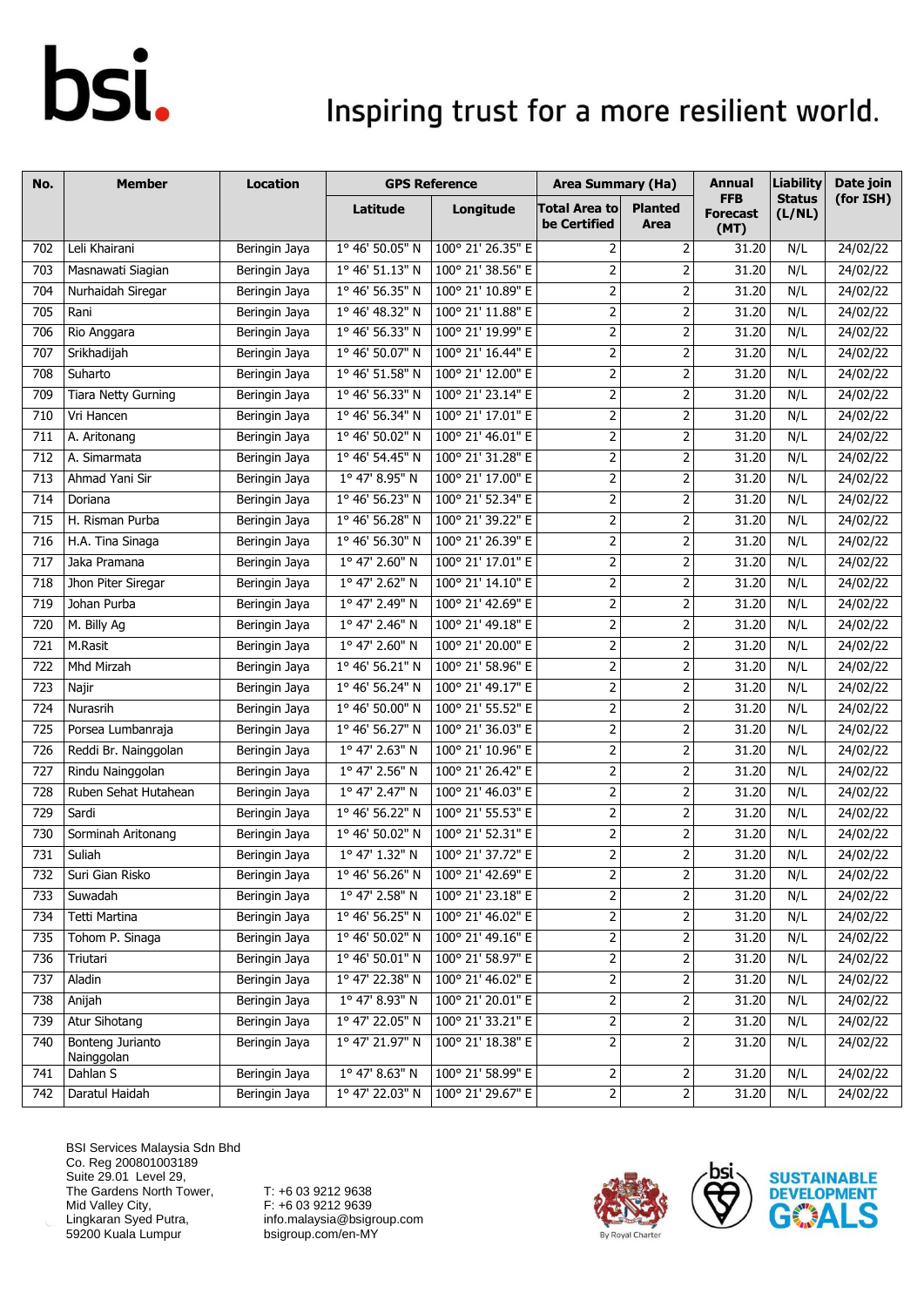### Inspiring trust for a more resilient world.

| No.              | <b>Member</b>                    | <b>Location</b> |                 | <b>GPS Reference</b> | <b>Area Summary (Ha)</b>             |                               | <b>Annual</b>                         | <b>Liability</b>        | Date join |
|------------------|----------------------------------|-----------------|-----------------|----------------------|--------------------------------------|-------------------------------|---------------------------------------|-------------------------|-----------|
|                  |                                  |                 | Latitude        | Longitude            | <b>Total Area to</b><br>be Certified | <b>Planted</b><br><b>Area</b> | <b>FFB</b><br><b>Forecast</b><br>(MT) | <b>Status</b><br>(L/NL) | (for ISH) |
| 743              | Dasuki                           | Beringin Jaya   | 1° 47' 21.95" N | 100° 21' 14.84" E    | 2                                    | 2                             | 31.20                                 | N/L                     | 24/02/22  |
| 744              | Hatari Marwina                   | Beringin Jaya   | 1° 47' 2.43" N  | 100° 21' 55.55" E    | $\overline{2}$                       | 2                             | 31.20                                 | N/L                     | 24/02/22  |
| 745              | Hendriyani                       | Beringin Jaya   | 1° 47' 8.69" N  | 100° 21' 52.35" E    | $\overline{2}$                       | $\overline{2}$                | 31.20                                 | N/L                     | 24/02/22  |
| 746              | Hj. Hayati Laili                 | Beringin Jaya   | 1° 47' 22.37" N | 100° 21' 36.33" E    | 2                                    | $\overline{2}$                | 31.20                                 | N/L                     | 24/02/22  |
| 747              | Jamal                            | Beringin Jaya   | 1° 47' 15.25" N | 100° 21' 20.14" E    | $\overline{2}$                       | $\overline{2}$                | 31.20                                 | N/L                     | 24/02/22  |
| 748              | Laura Putri Mailan               | Beringin Jaya   | 1° 47' 22.37" N | 100° 21' 39.28" E    | $\overline{2}$                       | 2                             | 31.20                                 | N/L                     | 24/02/22  |
| 749              | M Yunus Sir                      | Beringin Jaya   | 1° 47' 8.67" N  | 100° 21' 55.56" E    | $\overline{2}$                       | $\overline{2}$                | 31.20                                 | N/L                     | 24/02/22  |
| 750              | M. Rizal Rit                     | Beringin Jaya   | 1° 47' 21.99" N | 100° 21' 22.17" E    | $\overline{2}$                       | 2                             | 31.20                                 | N/L                     | 24/02/22  |
| $\overline{751}$ | Maryam                           | Beringin Jaya   | 1° 47' 8.88" N  | 100° 21' 26.46" E    | $\overline{2}$                       | $\overline{2}$                | 31.20                                 | N/L                     | 24/02/22  |
| 752              | Misti Yani                       | Beringin Jaya   | 1° 47' 15.45" N | 100° 21' 46.02" E    | $\overline{2}$                       | $\overline{2}$                | 31.20                                 | N/L                     | 24/02/22  |
| 753              | Muspika P Sari                   | Beringin Jaya   | 1º 47' 21.93" N | 100° 21' 11.49" E    | $\overline{2}$                       | $\overline{\mathbf{c}}$       | 31.20                                 | N/L                     | 24/02/22  |
| 754              | Mustika Canda                    | Beringin Jaya   | 1° 47' 15.28" N | 100° 21' 11.27" E    | $\overline{2}$                       | 2                             | 31.20                                 | N/L                     | 24/02/22  |
| 755              | N.Saputra Sinaga                 | Beringin Jaya   | 1º 47' 22.01" N | 100° 21' 26.02" E    | $\overline{2}$                       | 2                             | 31.20                                 | N/L                     | 24/02/22  |
| 756              | Paisal Rahmat                    | Beringin Jaya   | 1º 47' 2.41" N  | 100° 21' 58.97" E    | $\overline{2}$                       | 2                             | 31.20                                 | N/L                     | 24/02/22  |
| 757              | Rahmad                           | Beringin Jaya   | 1° 47' 8.91" N  | 100° 21' 23.20" E    | $\overline{2}$                       | $\overline{2}$                | 31.20                                 | N/L                     | 24/02/22  |
| 758              | Ramadhani Alfauziah<br>Aritonang | Beringin Jaya   | 1° 47' 17.75" N | 100° 21' 40.61" E    | $\overline{2}$                       | 2                             | 31.20                                 | N/L                     | 24/02/22  |
| 759              | Ria Puspita                      | Beringin Jaya   | 1° 47' 15.25" N | 100° 21' 17.14" E    | $\overline{2}$                       | $\overline{2}$                | 31.20                                 | N/L                     | 24/02/22  |
| 760              | Robert Bagariang                 | Beringin Jaya   | 1° 47' 15.24" N | 100° 21' 23.21" E    | $\overline{2}$                       | 2                             | 31.20                                 | N/L                     | 24/02/22  |
| 761              | Sartiyah                         | Beringin Jaya   | 1° 47' 15.23" N | 100° 21' 26.50" E    | $\overline{2}$                       | $\overline{2}$                | 31.20                                 | N/L                     | 24/02/22  |
| 762              | Siti Khodijah                    | Beringin Jaya   | 1° 47' 8.99" N  | 100° 21' 11.25" E    | $\overline{2}$                       | 2                             | 31.20                                 | N/L                     | 24/02/22  |
| 763              | Suyanti                          | Beringin Jaya   | 1° 47' 22.38" N | 100° 21' 42.65" E    | 2                                    | 2                             | 31.20                                 | N/L                     | 24/02/22  |
| 764              | Syahrul Hasibuan                 | Beringin Jaya   | 1° 47' 8.70" N  | 100° 21' 49.17" E    | $\overline{2}$                       | $\overline{2}$                | 31.20                                 | N/L                     | 24/02/22  |
| 765              | T. Marbun                        | Beringin Jaya   | 1° 47' 8.97" N  | 100° 21' 14.10" E    | $\overline{2}$                       | $\overline{2}$                | 31.20                                 | N/L                     | 24/02/22  |
| 766              | T. Silaban                       | Beringin Jaya   | 1° 47' 8.73" N  | 100° 21' 46.03" E    | 2                                    | $\overline{2}$                | 31.20                                 | N/L                     | 24/02/22  |
| 767              | Tiurma Siahaan                   | Beringin Jaya   | 1° 47' 17.49" N | 100° 21' 32.63" E    | $\overline{2}$                       | $\overline{2}$                | 31.20                                 | N/L                     | 24/02/22  |
| 768              | Yasiden Sinaga                   | Beringin Jaya   | 1° 47' 15.28" N | 100° 21' 14.11" E    | $\overline{2}$                       | $\overline{2}$                | 31.20                                 | N/L                     | 24/02/22  |
|                  |                                  |                 |                 | <b>TOTAL</b>         | 1,536.00                             | 1,536.00                      | 24,127.20                             |                         |           |

Note:  $L - with$  Liability;  $NL - No$  Liability

The Supply Base to this certification does not involve new development. Consequently, there is no NPP process.

BSI Services Malaysia Sdn. Bhd. is accredited to provide independent, third-party RSPO P&C and RSPO SCCS certification services. BSI Malaysia is a subsidiary of BSI Group, a Royal Charter Company. BSI is the world's Trusted brand in providing business improvement solutions with more than 86,000 clients in over 193 countries. BSI's mission is to share knowledge, innovation and best practice to help people and organizations make excellence a habit. BSI is the U.K.'s National Standards Body. BSI Services Malaysia Sdn. Bhd. has RSPO affiliate offices in Indonesia, Australia, China and India.

The audit team for this audit will consists the following:

| <b>Audit Team</b>             | <b>Role/Area of Requirement</b> | <b>Qualification and Experience</b>                                                         |  |  |  |  |  |  |
|-------------------------------|---------------------------------|---------------------------------------------------------------------------------------------|--|--|--|--|--|--|
| Andi<br>Pratama  <br>Pasaribu | Team Leader                     | <b>Education:</b> Holds a Bachelor Degree majoring Social<br>Economy from Jember University |  |  |  |  |  |  |

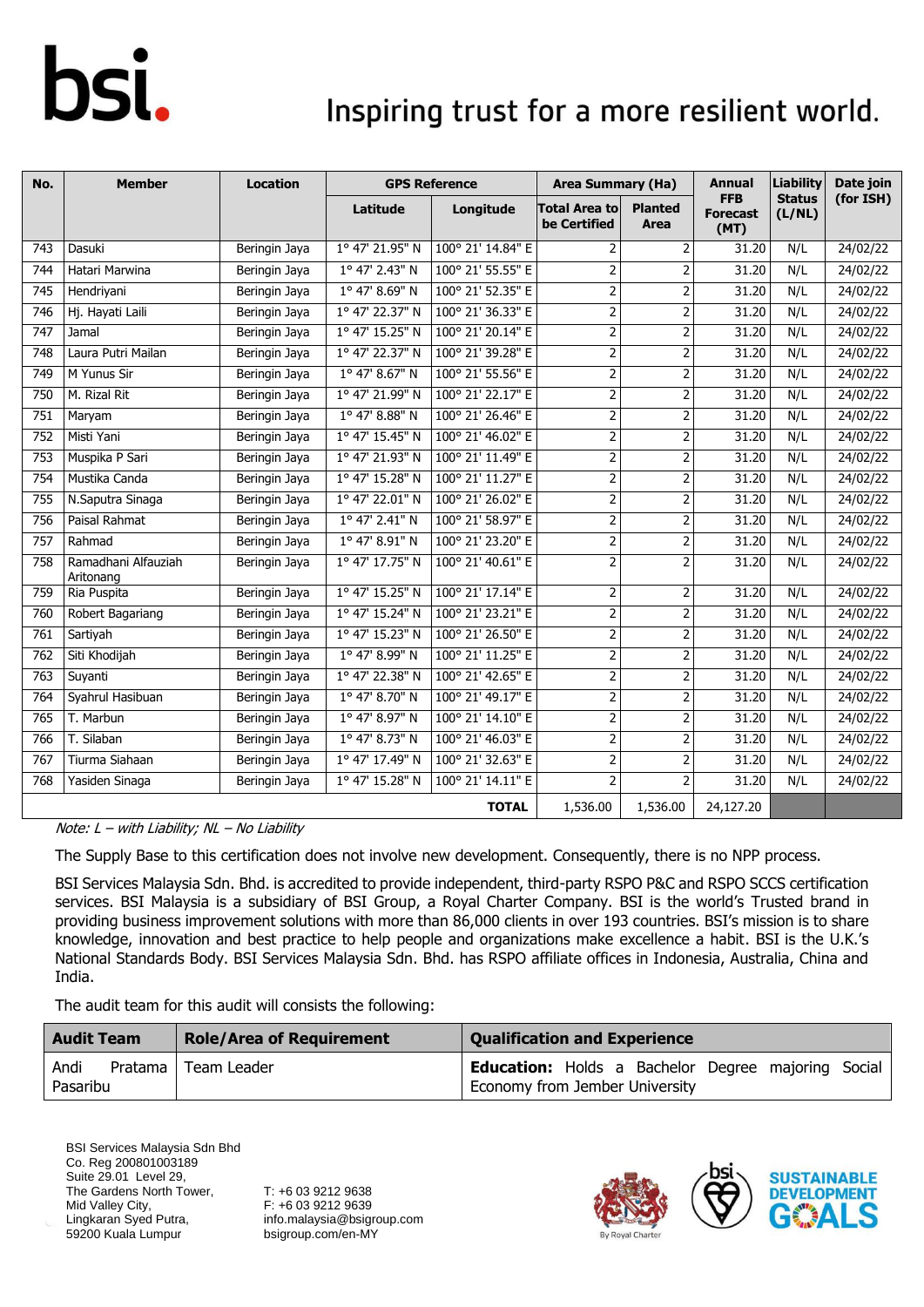|                              | <b>Assessment:</b> During this assessment<br>he is assessing $A - ICS$ : Group Entity<br>and Group Management Requirements;<br>B - ICS: Policies and Management;<br>Principle $2$ – Ensure Legality, Respect<br>Rights and Community<br>for Land<br>Wellbeing.                                                                                             | Work Experience: 5 years working experience as Field<br>Agronomy Assistant. 8 years working experience as RSPO<br>Auditor / Lead Auditor.<br>Training attended: Completed Indonesian Sustainable<br>Palm Oil (ISPO) Lead Auditor training, Endorsed RSPO P&C<br>Lead Auditor course, Introductory Course for High<br>Conservation Value and High Carbon Stock (HCS) in Oil Palm<br>Plantation, ISO 9001:2008 Lead Auditor course, ISO<br>14001:2005 Lead Auditor course, ISO45001:2018 Lead<br>Auditor Course, RSPO endorsed RSPO SCCS Lead Auditor<br>course, SMETA requirements training<br>Language proficiency: Fluent in Bahasa Indonesia and<br>English                                                                                                                                                                                                                                                                                                                                                                                                                                                                                                                                                                                                                                                                                                                           |  |  |  |
|------------------------------|------------------------------------------------------------------------------------------------------------------------------------------------------------------------------------------------------------------------------------------------------------------------------------------------------------------------------------------------------------|-----------------------------------------------------------------------------------------------------------------------------------------------------------------------------------------------------------------------------------------------------------------------------------------------------------------------------------------------------------------------------------------------------------------------------------------------------------------------------------------------------------------------------------------------------------------------------------------------------------------------------------------------------------------------------------------------------------------------------------------------------------------------------------------------------------------------------------------------------------------------------------------------------------------------------------------------------------------------------------------------------------------------------------------------------------------------------------------------------------------------------------------------------------------------------------------------------------------------------------------------------------------------------------------------------------------------------------------------------------------------------------------|--|--|--|
| Yudwi<br>Wisnu<br>Rahmanto   | Team Member<br><b>Assessment:</b> During this assessment<br>he is assessing Principle 3 Respect<br>Human Rights, Including Workers<br>Rights and Conditions; $C - ICS$ : Group<br>Business Planning; D - ICS: Group<br>Trading System for Certified Volumes;<br>Principle 1 Optimize Productivity,<br>Positive Impacts<br>Efficiency,<br>and<br>Resilience | <b>Education:</b> Holds a Bachelor of Forestry with Silviculture<br>background from Gadjah Mada University, Yogjakarta.<br><b>Work Experience:</b> 7 months working experience in palm oil<br>industry as Agronomy Field Assistant. 11 years working<br>experience as sustainability auditor covering Sustainable<br>Forest Management by FSC FM/COC Scheme, RSPO, ISPO,<br>Coffee And Farmer Equity (C.A.F.E Practices) Starbucks,<br>Organic Standard (EU, NOP, JAS) for Coffee Farmers and<br>Organic Exchange for Textile<br>Training attended: Completed Endorsed RSPO P&C Lead<br>Auditor Training Course, RSPO NEXT, ISPO Auditor/Lead<br>Auditor Course, RSPO P&C Social and Labour Standards and<br>the Mechanics of Social Auditing Training, SMETA<br>Requirements Training, ISO 9001:2008 Auditor/Lead Auditor<br>Course, GIS-Basic Mapping and Spatial Analysis, Timber<br>Legality Assurance System (SVLK), Verification Organization<br>Training C.A.F.E Practices (Starbucks), UTZ Programme,<br>High Conservation Value (HCV) Training, Sustainability<br>Reporting Assurance Training, Introductory Course for High<br>Conservation Value and High Carbon Stock (HCS) in Oil Palm<br>Plantation, RSPO ISH Standard Training Course and<br>Endorsed RSPO Supply Chain Lead Auditor Training Course.<br>Language proficiency: Fluent in Bahasa Indonesia and<br>English |  |  |  |
| Arif<br>Faisal<br>Simatupang | <b>Team Member</b><br><b>Assessment:</b> During this assessment<br>he is assessing $A - ICS$ : Group Entity<br>and Group Management Requirements;<br>Principle 4 Protect, Conserve<br>and<br>Enhance<br>Ecosystems<br>and<br>the<br>Environment.                                                                                                           | <b>Education:</b> Holds a Bachelor Degree in Agriculture,<br>Majoring Agronomy, Gadjah Mada University.<br><b>Work Experience:</b> Over 3 years of working experience in<br>palm oil estate as Land Acquisition Officer and later as<br>Division Manager with PT PP London Sumatera Indonesia<br>Tbk. 8 years working experience as auditor since 2014<br>covering RSPO P&C and ISPO.<br>Training attended: Completed ISO9001 Lead Auditor<br>Course, ISO 14001 Lead Auditor Course, Endorsed RSPO P&C<br>Lead Auditor Course, Endorsed RSPO SCC Auditor Lead                                                                                                                                                                                                                                                                                                                                                                                                                                                                                                                                                                                                                                                                                                                                                                                                                           |  |  |  |

BSI Services Malaysia Sdn Bhd Co. Reg 200801003189 Suite 29.01 Level 29, The Gardens North Tower, Mid Valley City, Lingkaran Syed Putra, 59200 Kuala Lumpur